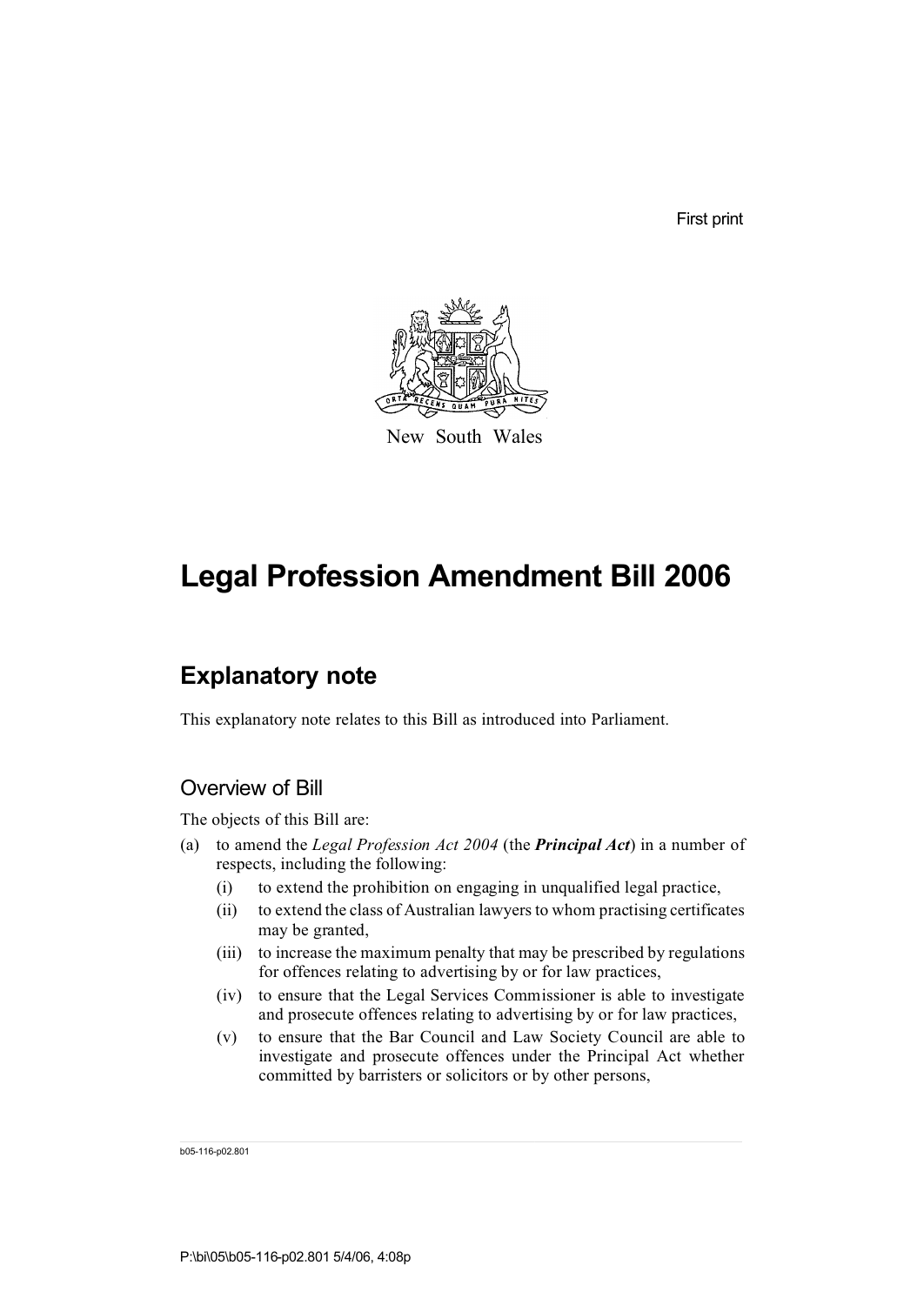Explanatory note

- (vi) to enable disclosure of the rate of interest payable on unpaid legal costs to be made by reference to a benchmark rate of interest,
- (vii) to narrow the restriction on entering costs agreements containing provision for uplift fees,
- (viii) to remove the restriction on recovering certain costs where prohibited uplift fees are involved, so that the rest of the costs can be recovered,
- (ix) to expand the categories of clients who are exempted from initial costs disclosure and some other requirements relating to costs,
- (x) to enable a client who has received a lump sum bill of costs from a law practice to request the practice to provide an itemised bill,
- (xi) to ensure that provisions relating to trust money and trust accounts extend to foreign lawyers,
- (xii) to provide for the summary conclusion of the complaint procedure, in suitable cases, by the imposition of a condition on the practitioner's practising certificate,
- (xiii) to enable complainants under the disciplinary provisions of the Principal Act to apply for compensation for loss suffered by clients of the law practices involved,
- (xiv) to provide that legal profession rules can apply to interstate-registered foreign lawyers,
- (xv) to provide that the Bar Association or Law Society cannot be required to divulge information received in connection with applications for pro bono legal services,
- (xvi) to make other amendments of a minor, consequential or ancillary nature, including amendments by way of statute law revision, and
- (b) to amend the *Legal Profession Regulation 2005* to make associated amendments, and
- (c) to amend a number of other Acts consequentially on the enactment of the Principal Act, and
- (d) to make other amendments of a minor, consequential or ancillary nature.

### Outline of provisions

**Clause 1** sets out the name (also called the short title) of the proposed Act.

**Clause 2** provides for the commencement of the proposed Act on a day or days to be appointed by proclamation.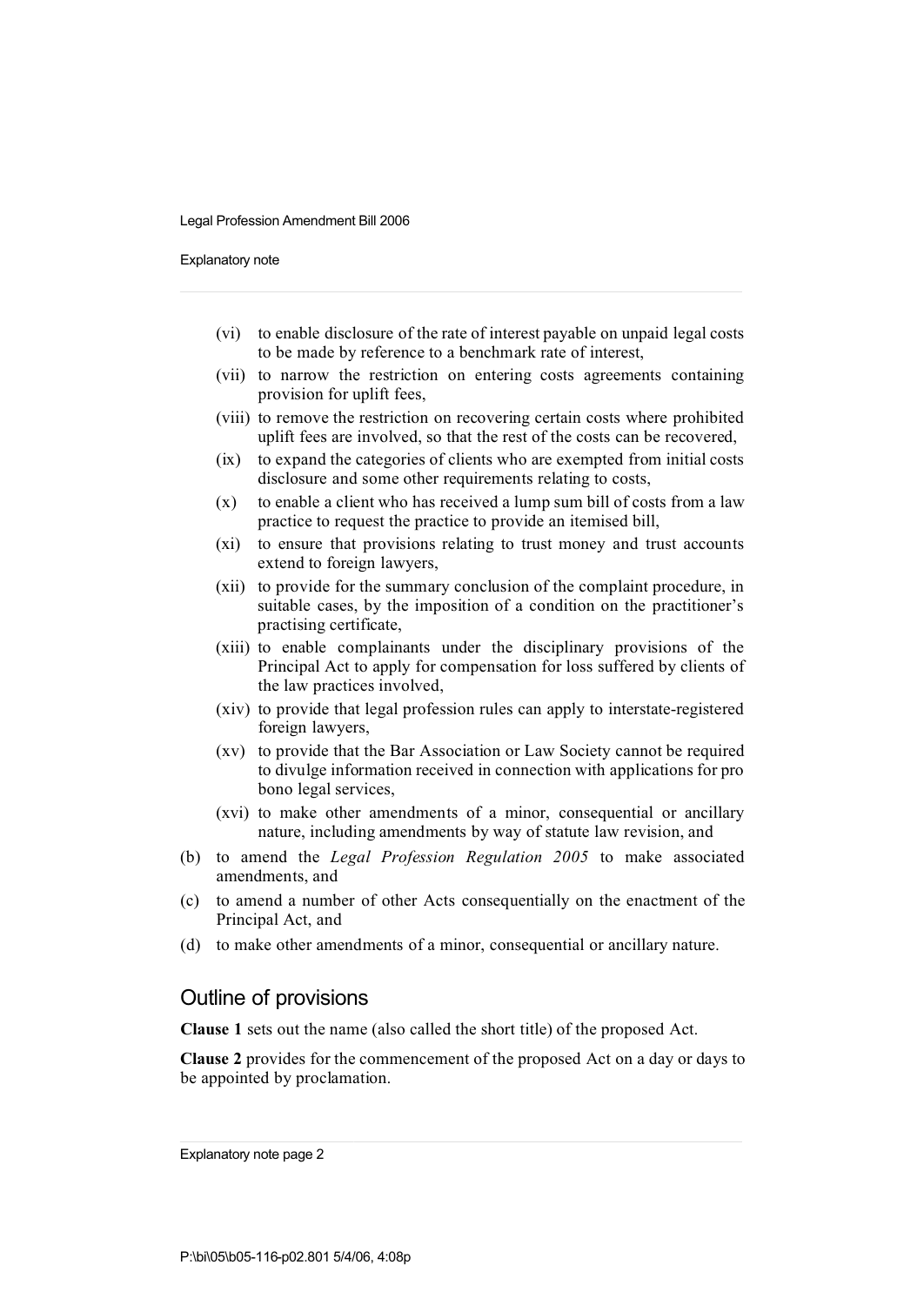Explanatory note

**Clause 3** is a formal provision giving effect to the amendments to the *Legal Profession Act 2004* set out in Schedules 1–8.

**Clause 4** is a formal provision giving effect to the amendments to the Acts set out in Schedule 9.

**Clause 5** is a formal provision giving effect to the amendments to the *Legal Profession Regulation 2005* set out in Schedule 10.

**Clause 6** provides for the repeal of the proposed Act after all the amendments have commenced. Once the amendments have commenced the proposed Act will be spent and section 30 of the *Interpretation Act 1987* provides that the repeal of an amending Act does not affect the amendments made by that Act.

# **Schedule 1 Amendment of Chapter 1 of Legal Profession Act 2004**

Schedule 1 amends Chapter 1, which contains introductory matters, including definitions of defined terms.

Section 4 is amended to recognise that the word "issue" is used in some contexts (including legislation of other States or Territories) instead of the word "grant" when referring to practising certificates. Sections 66, 485, 688 and 689 are correspondingly amended for this purpose.

Section 4 is amended to insert a definition of *show cause event*, which is transferred from section 65, so that the one definition applies wherever the term is used in the Principal Act. Section 184 is accordingly amended to omit the definition of the term in that section.

### **Schedule 2 Amendment of Chapter 2 of Legal Profession Act 2004**

Schedule 2 amends Chapter 2, which contains provisions dealing with general requirements for engaging in legal practice, including provisions for the reservation of legal work and legal titles, for the admission of local lawyers, and for engaging in legal practice. Amendments include the following:

### **Prohibition on engaging in legal practice**

Section 14 is amended to remove the reference to fee, gain or reward, so that it will be an offence to engage in legal practice without being an Australian legal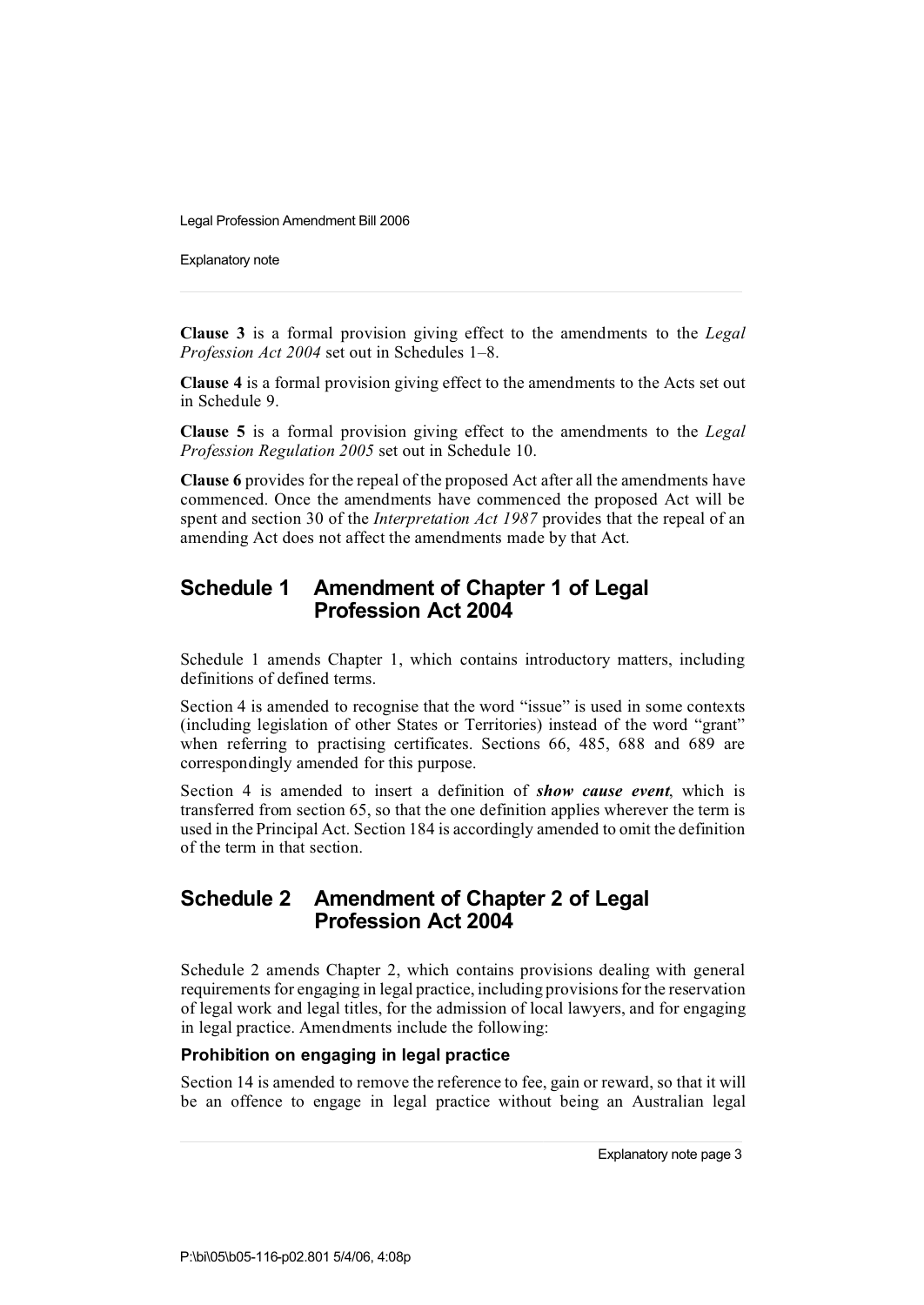Explanatory note

practitioner, whether or not for fee, gain or reward. This amendment will ensure consistency with other jurisdictions.

### **Practising certificates**

Section 45 is amended to extend the class of Australian lawyers to whom the Bar Council or Law Society Council may grant practising certificates so as to include persons whose principal place of legal practice is in a foreign country but who otherwise satisfy the requirements of the section. Provision is also made for the discretionary grant of local practising certificates to persons of a class or description prescribed by the regulations.

#### **Legal practice by barristers**

Section 54 is amended to provide that the statutory condition limiting the manner in which barristers may engage in legal practice (for example, as a sole practitioner) does not apply to barristers specified by the Bar Council or prescribed by the regulations.

Section 102 is amended to provide that the requirements for interstate legal practitioners regarding a period of supervised legal practice before engaging in unsupervised legal practice apply only to solicitors and therefore not to barristers.

### **Advertising offences**

Section 85 (2) is amended to increase the maximum penalty (from 100 to 200 penalty units) that may be imposed under the regulations for an offence relating to advertising by barristers or solicitors or in connection with the provision of legal services or services connected with personal injury.

Section 85 (8) is amended to increase the maximum penalty (from 100 to 200 penalty units) for a contravention of a direction of the Administrative Decisions Tribunal that a barrister or solicitor not engage in conduct that contravenes the regulations under the *Workplace Injury Management and Workers Compensation Act 1998* concerning advertising work injury services.

These penalty levels are the same as those that were applicable under the *Legal Profession Act 1987*.

Section 85 (12) currently deals with payment from the Public Purpose Fund of costs and expenses of the Bar Council, Law Society Council or Legal Services Commissioner in exercising functions relating to advertising offences. The subsection is omitted and substantially re-enacted as section 290 (1) (p).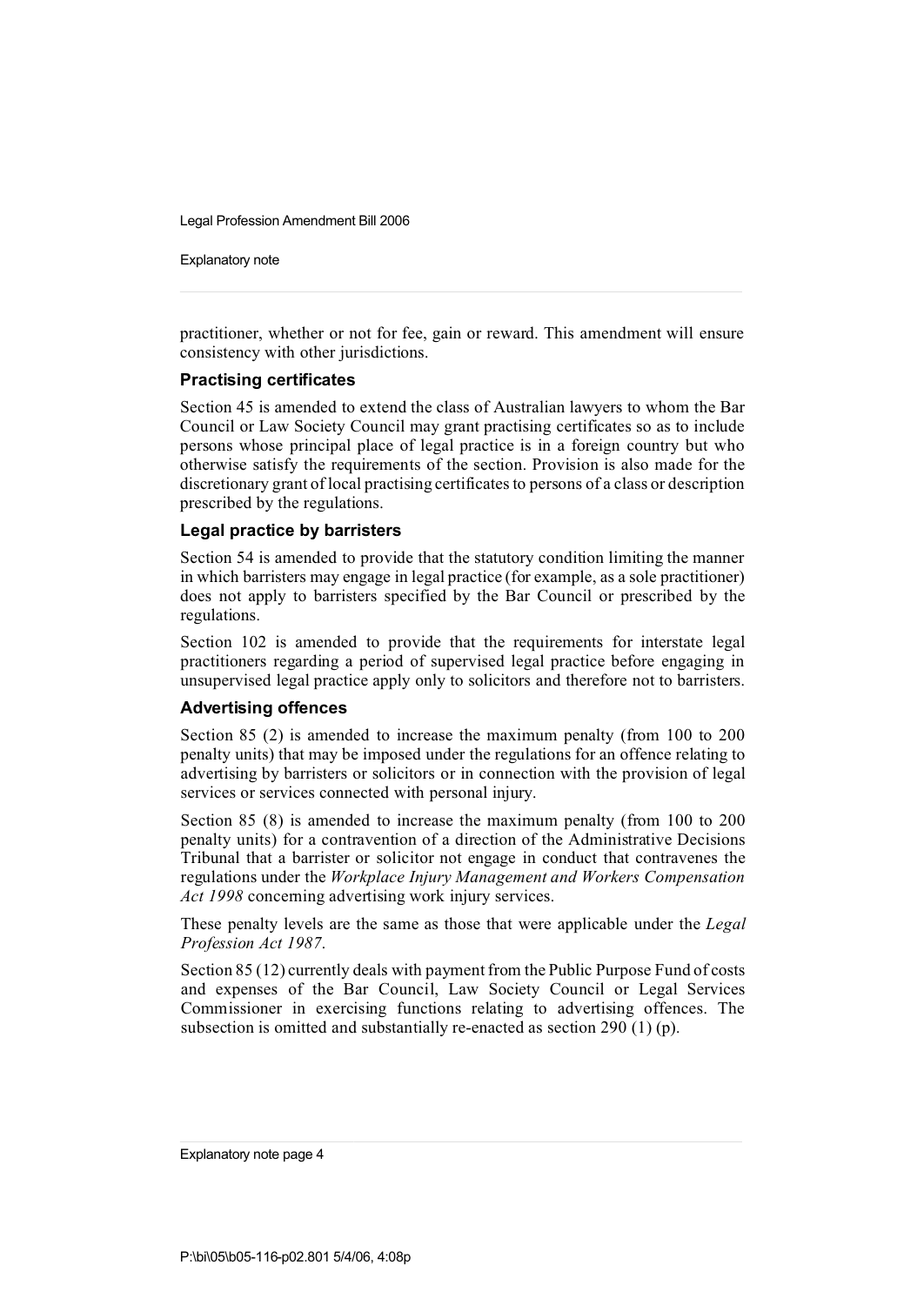Explanatory note

### **Foreign lawyers**

Section 195 is amended:

- to ensure that any provision of the Principal Act, regulations or legal profession rules that is expressed in terms of "Australian legal practitioners" will apply to Australian-registered foreign lawyers by virtue of section 195
- to ensure that the regulations may adapt, for Australian-registered foreign lawyers, relevant provisions of the regulations and legal profession rules (as well as the Principal Act) that apply to law practices, so far as those provisions relate to trust money and trust accounts.

# **Schedule 3 Amendment of Chapter 3 of Legal Profession Act 2004**

Schedule 3 amends Chapter 3, which contains provisions about the conduct of legal practice, including provisions regarding trust money, legal costs, professional indemnity insurance, fidelity cover and mortgage practices. Amendments include the following:

### **Public Purpose Fund**

Section 290 (1) (k) is amended to ensure that the costs of the Legal Services Commissioner (as well as those of the Bar Council or Law Society Council) in relation to professional discipline are met from the Public Purpose Fund.

Proposed section 290 (1) (p) provides that the costs of the Bar Council, Law Society Council and Legal Services Commissioner in exercising functions under section 85 (including the prosecution of advertising offences under the section or regulations under the section) are met from the Public Purpose Fund. The provision is in effect a re-enactment of section 85 (12).

### **Costs**

Section 309 is amended to provide that an initial costs disclosure relating to the rate of interest on overdue legal costs can be made by reference to a benchmark interest rate, rather than a specific percentage.

Section 312 is amended to expand the categories of clients exempted from initial costs disclosure, so as to include large proprietary companies, liquidators, administrators, receivers, large partnerships and participants in certain joint ventures.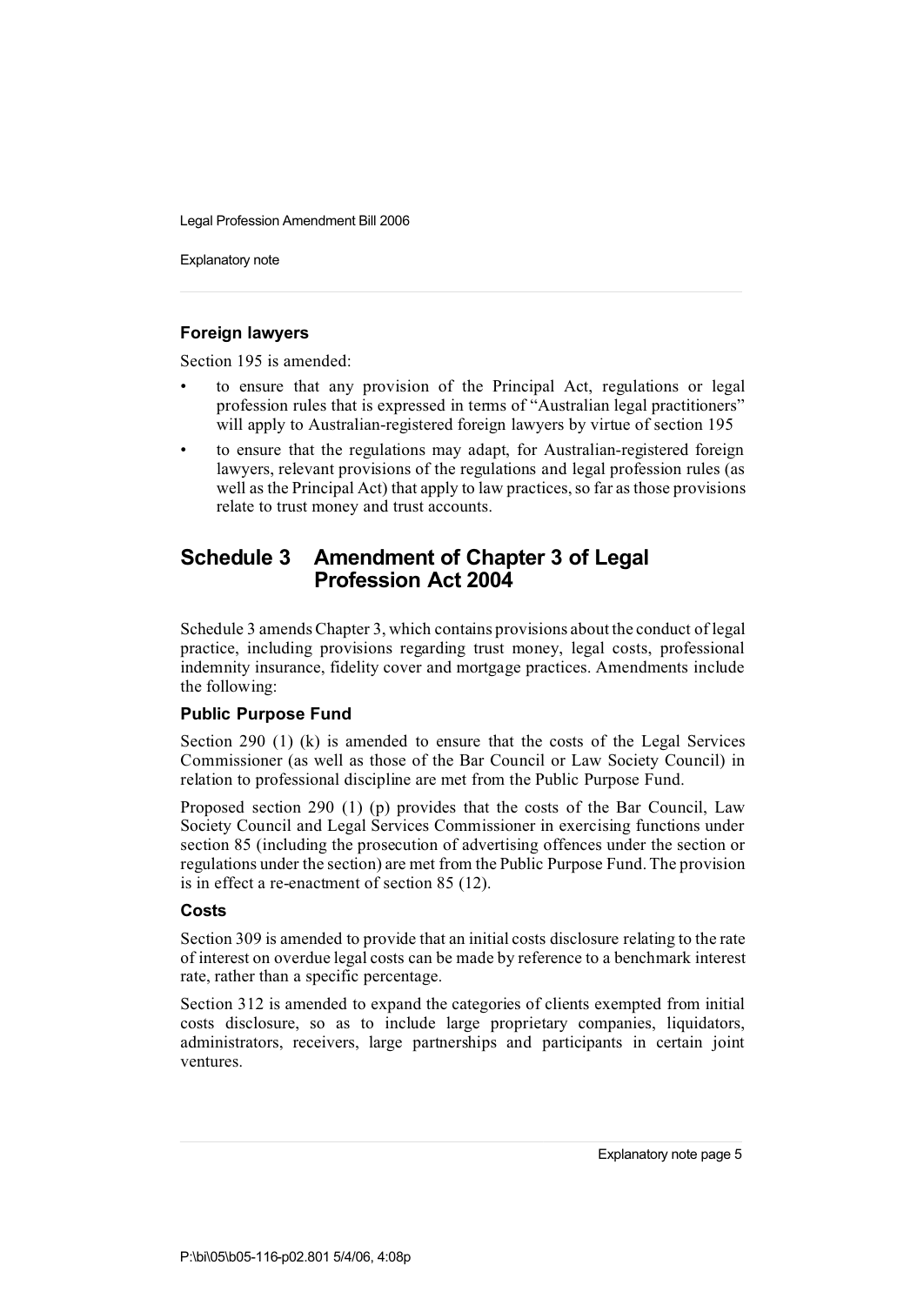Explanatory note

Section 321 is amended to replace a reference to the *Supreme Court Act 1970* with a reference to the *Civil Procedure Act 2005*, as the latter Act now deals with interest on unpaid judgments. Proposed section 321 (5) makes it clear that interest can be charged on unpaid legal costs after 30 days after a lump sum bill was given to the client, even if the client afterwards requests or is given an itemised bill.

Section 323 is amended to exempt conditional costs agreement from requirements as to their form and contents if the clients (such as public companies) were exempted from initial costs disclosure or the costs are subject to a tender process. The requirements include those relating to the need for the client's signature, notification of the right to seek independent legal advice and a mandatory cooling-off period.

Section 324 is amended to provide that the maximum 25% for uplift fees applies only to litigious matters.

Section 327 is amended to provide that a costs agreement entered into in breach of the uplift fees restrictions in section 324  $(2)$ –(5) disentitles the law practice from recovering just the uplift fee instead of all costs.

Section 328 provides for costs agreements that are not fair or reasonable to be set aside. The section is amended to provide that a provision of a costs agreement can be also set aside instead of the whole agreement. The section is also amended to provide a right of appeal against a determination to make or not make an order setting aside a costs agreement or provision of a costs agreement. Consequential amendments (referring to the setting aside of a provision of a costs agreement) are made to sections 309 (1) (i), 317 (2), 333 (a) (ii) and 373 (1).

Proposed section 332A confers a right on a person who receives a lump sum bill to request an itemised bill for the same costs. The law practice will not be able to commence proceedings to recover the costs until at least 30 days after the person has been given the itemised bill. A consequential amendment is made to section 331.

Section 333 is amended to exempt bills of costs having to include or be accompanied by a written statement if the clients (such as public companies) were exempted from initial costs disclosure or the costs are subject to a tender process. The written statement would set out the avenues open to the client in the event of a dispute as the costs.

Section 361 is amended to ensure that the duty of a costs assessor to assess costs in accordance with a complying costs agreement is subject to the provisions of section 328 that provide for the setting aside of costs agreements and for making associated orders for payment of costs.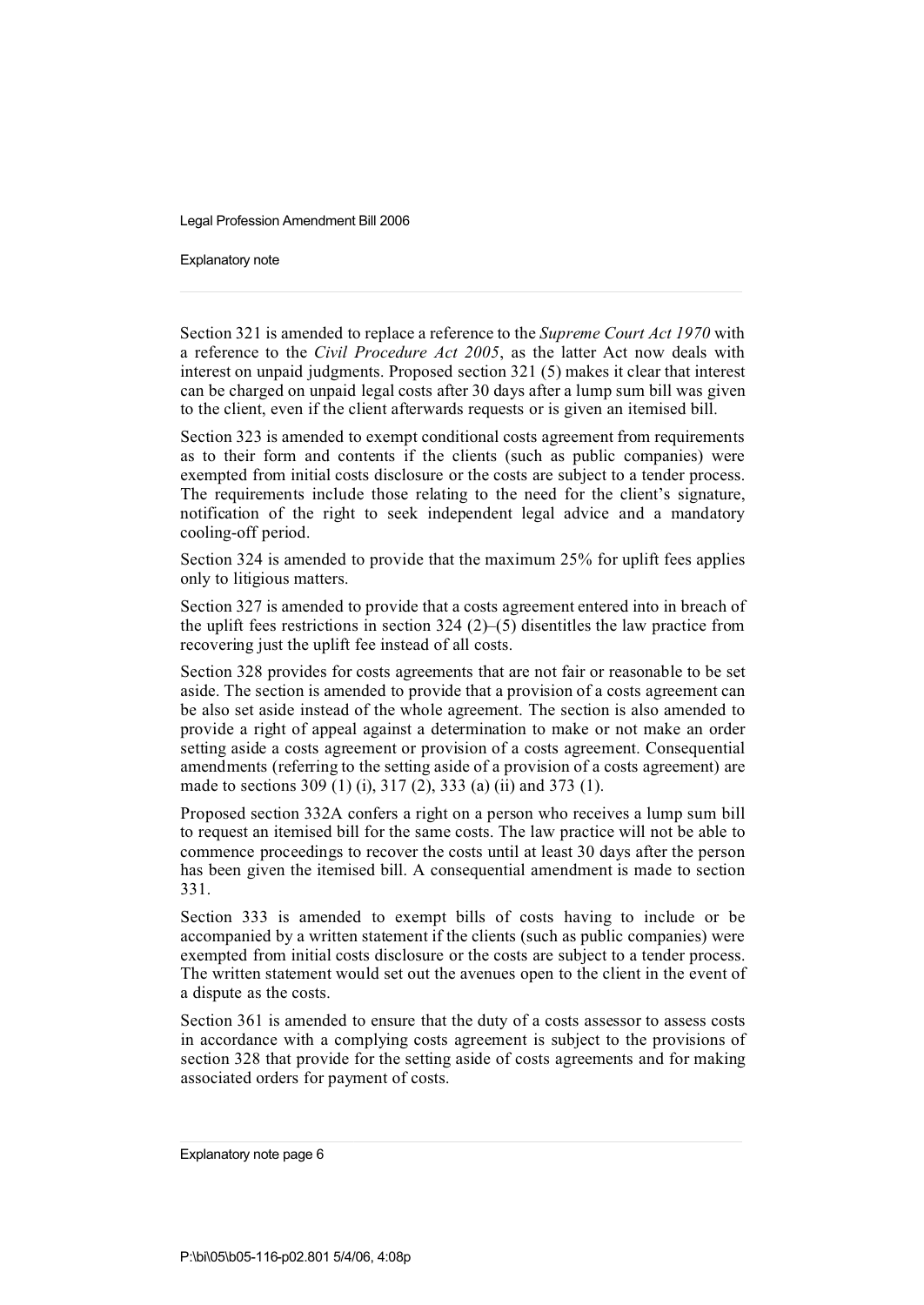Explanatory note

Proposed section 369 (2A) is inserted to provide that a costs assessor may determine by whom and to what extent the costs of assessment in respect of party/party costs are payable.

Sections 352, 368, 369 (5), 373 (1) and 485 are amended to clarify the arrangements regarding costs determinations, to reflect the arrangements under which certain costs determinations are issued by the costs assessors but forwarded to the parties by the Manager, Costs Assessment.

# **Schedule 4 Amendment of Chapter 4 of Legal Profession Act 2004**

Schedule 4 amends Chapter 4, which contains provisions relating to complaints about and discipline of Australian legal practitioners. Amendments include the following:

#### **Referral of matters to costs assessors**

Section 533 is amended to provide that no application fee is payable when an application for costs assessment is made by the Legal Services Commissioner, Bar Council or Law Society Council in connection with the investigation of a complaint under the Principal Act.

#### **Summary conclusion of complaint procedure**

Section 540 is amended to enable a complaint against an Australian legal practitioner to be dealt with summarily by the imposition of a condition on the practitioner's practising certificate. This process will be available in addition to the current power to proceed by way of caution, reprimand or compensation order.

#### **Compensation**

Sections 570–575 are amended to enable complainants to apply for compensation for other persons who are clients of the legal practice concerned.

Sections 571 (5) and 573 are amended to include references to section 539, which also provides for the making of compensation orders.

### **Other amendments**

Section 508 is amended to improve the structure of subsection (3).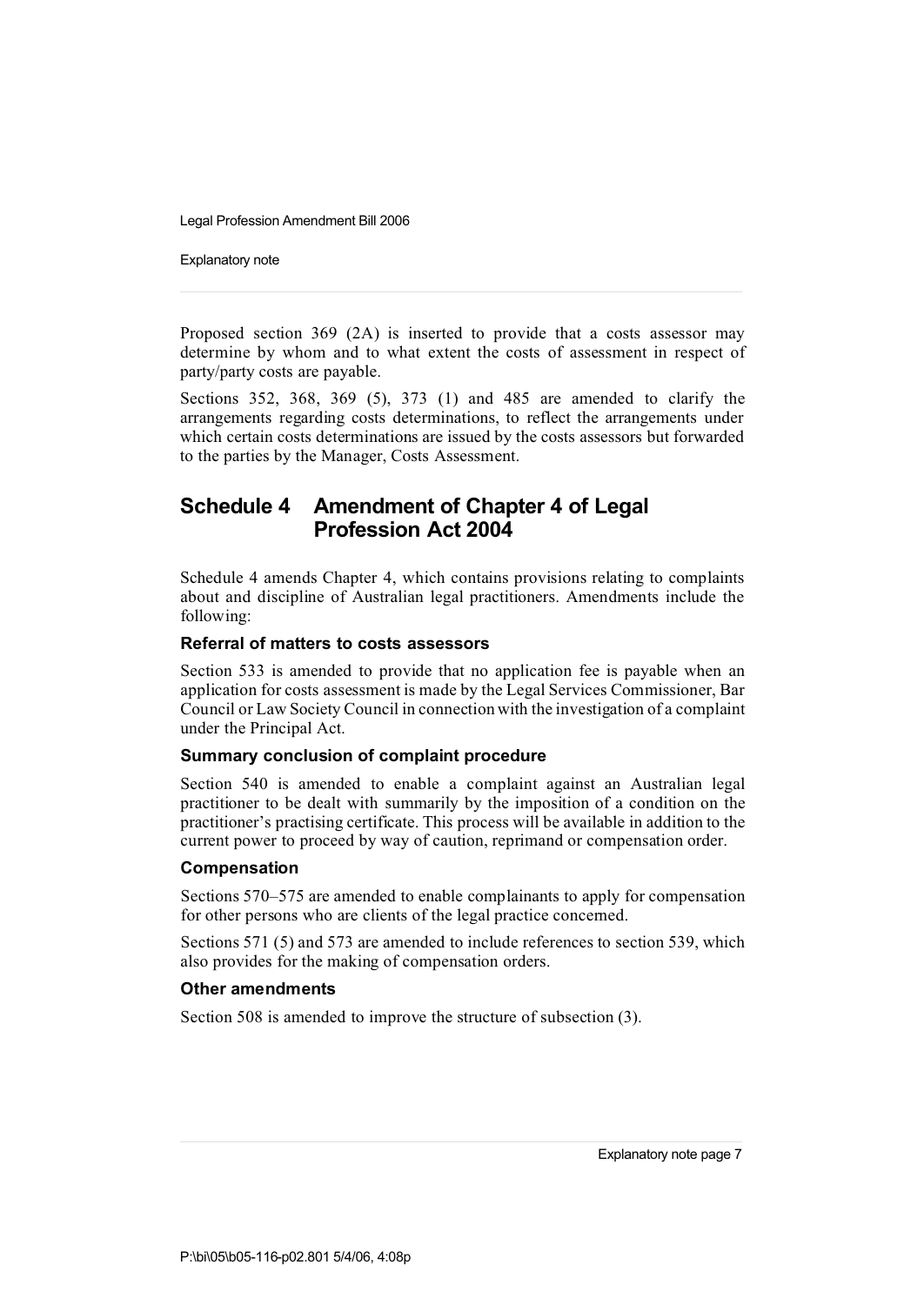Explanatory note

Section 511 is amended to ensure that the Legal Services Commissioner, Bar Council and Law Society Council are referred to, and to cover the possibility that an Australian legal practitioner may be enrolled in more than one interstate roll in some circumstances.

# **Schedule 5 Amendment of Chapter 5 of Legal Profession Act 2004**

Schedule 5 amends Chapter 5, which contains provisions relating to external intervention in respect of law practices, by the appointment of supervisors, managers or receivers.

Sections 615 and 653 are amended to ensure consistency of expression.

# **Schedule 6 Amendment of Chapter 7 of Legal Profession Act 2004**

Schedule 6 amends Chapter 7, which contains provisions relating to regulatory authorities and legal profession rules. Amendments include the following:

#### **Advertising offences**

Proposed section 689A ensures that the Legal Services Commissioner is able to investigate and prosecute advertising offences in regulations under section 85.

### **Legal profession rules**

Sections 702 (2) and 703 (2) are amended to enable legal profession rules to be made for interstate-registered foreign lawyers, as well as locally registered foreign lawyers, consistently with local and interstate barristers and solicitors.

### **Other powers of Bar Council and Law Society Council**

Sections 696 (2) and 699 (3) are amended to enable the Councils to delegate functions to their employees as well as to officers.

Sections 696 (3) and 699 (4) are amended to ensure that the Councils' powers may be exercised with respect to persons to whom the disciplinary provisions of Chapter 4 of the Principal Act apply and not just barristers or solicitors.

Proposed sections 696 (4) and 699 (5) ensure that the Bar Council and Law Society Council can investigate and prosecute offences committed by any person (including lay persons) under Part 2.2 of the Principal Act, which deals with unqualified legal practice.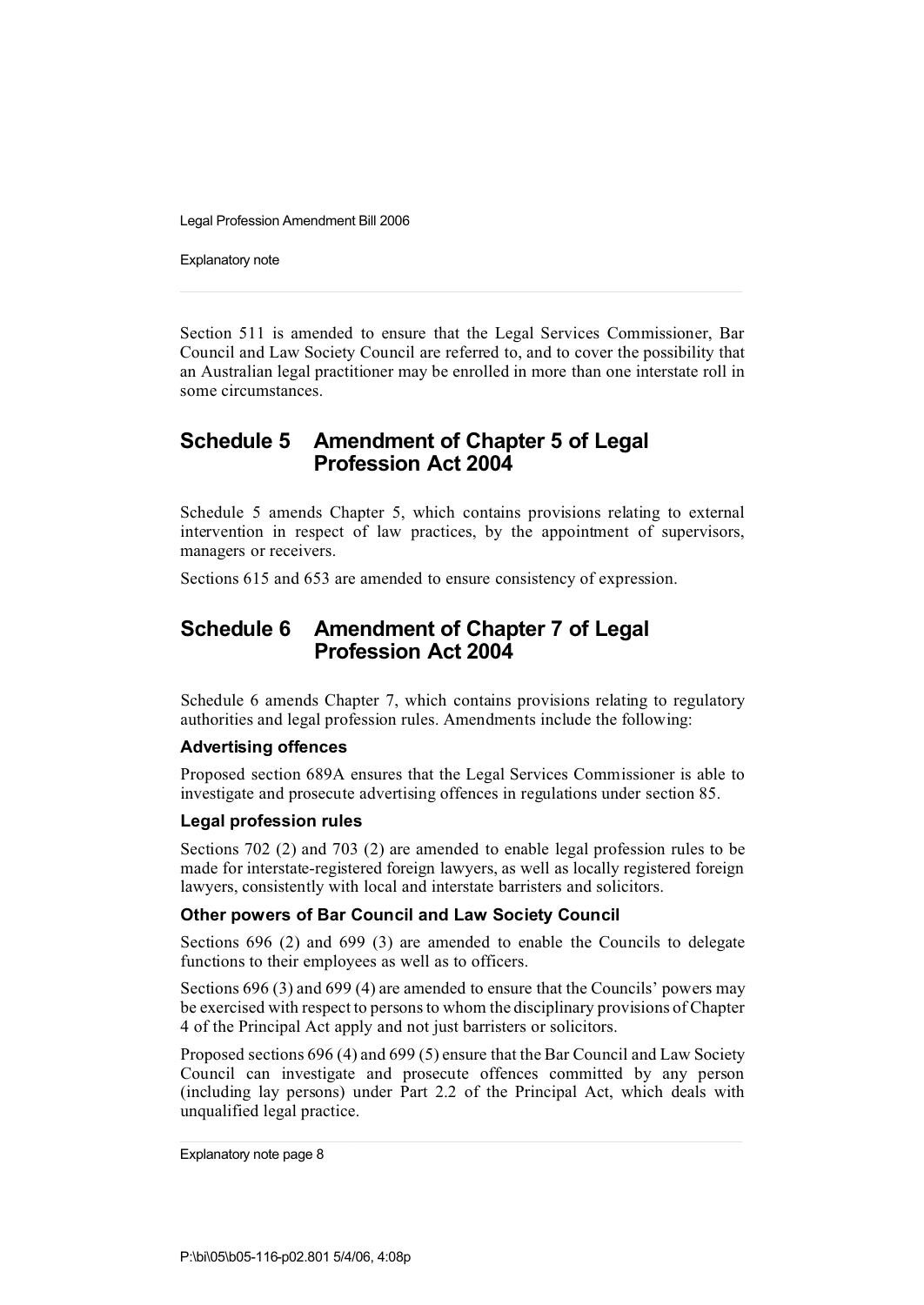Explanatory note

# **Schedule 7 Amendment of Chapter 8 of Legal Profession Act 2004**

Schedule 7 amends Chapter 8, which contains provisions of a general and miscellaneous nature. Amendments include the following:

### **Disclosure of information**

Section 721 is amended to enable regulations to be made authorising additional disclosure of information relating to or arising under the Principal Act or a corresponding (interstate) law.

Proposed section 722A provides that the Bar Association or Law Society are not required to divulge information received in connection with an application for pro bono legal services.

### **Duty to report offences**

Section 730A is amended to make it clear that the duty of the Legal Services Commissioner, Bar Council and Law Society Council to report suspected offences to law enforcement or prosecution authorities does not extend to offences under the Principal Act or other prescribed offences, as the Principal Act provides the mechanisms to deal with them.

#### **Penalties under regulations**

Section 738 is amended as a consequence of the insertion by the proposed Act of powers to make regulations for advertising offences carrying maximum penalties exceeding those available for other offences.

# **Schedule 8 Amendment of Schedule 9 to Legal Profession Act 2004**

Schedule 8 to the proposed Act amends Schedule 9 to the Principal Act, which contains provisions of a savings, transitional or other nature. Amendments include the following:

Clause 1 is amended to enable regulations of a savings or transitional nature to be made consequent on the enactment of the proposed Act.

Proposed clause 17A covers disciplinary proceedings that were commenced on or after 1 October 2005 (the date of commencement of the *Legal Profession Act 2004*) in the Administrative Decisions Tribunal. The proceedings are to be dealt with in accordance with the Principal Act unless a direction of the President of the Tribunal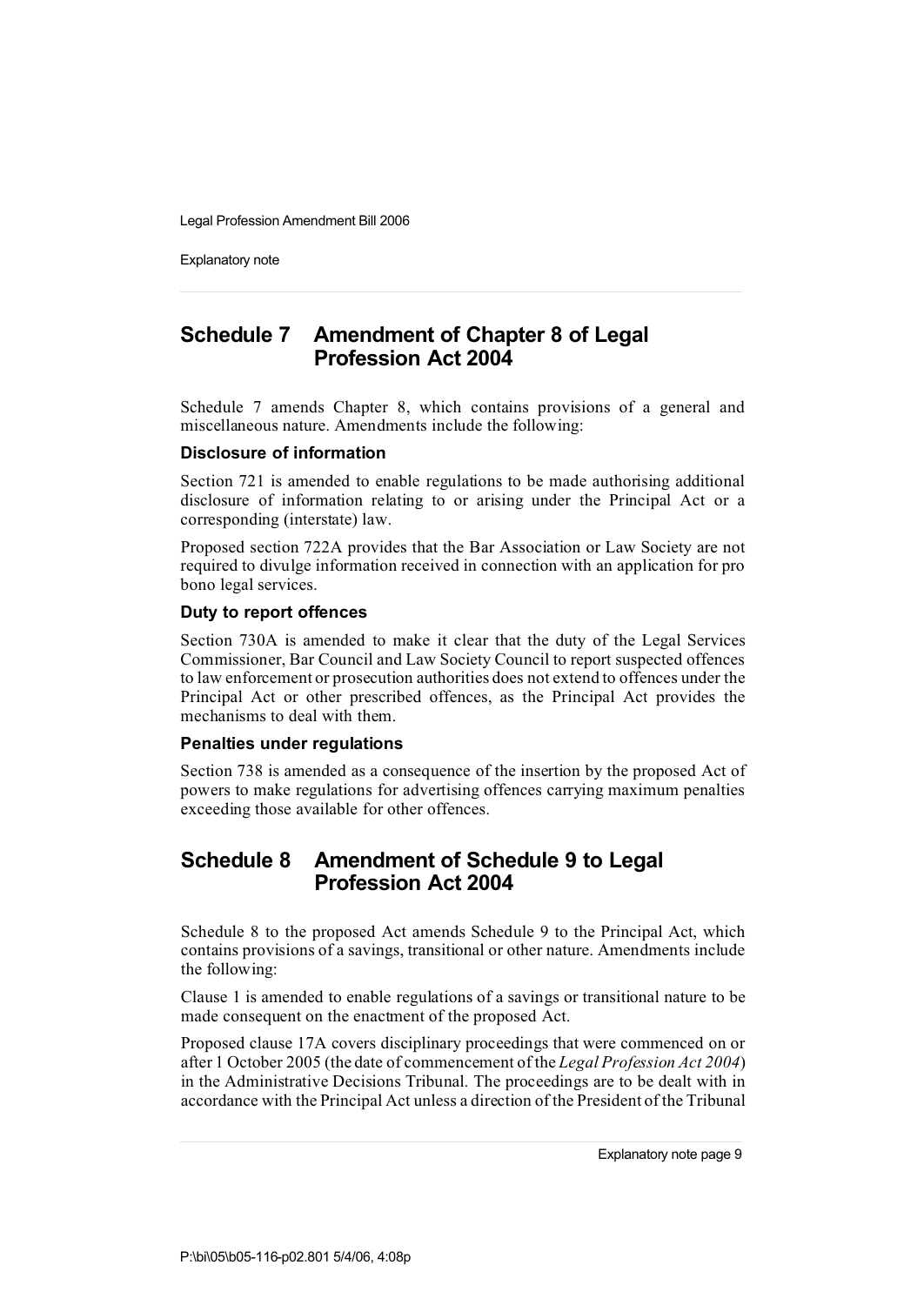Explanatory note

otherwise provides. Decisions and directions already given are validated. Further information is contained in the note to the clause.

Proposed clause 22 covers appeal or review proceedings that were pending before 1 October 2005 in the Supreme Court or Administrative Decisions Tribunal. The proceedings are to be dealt with in accordance with the *Legal Profession Act 1987* unless a direction of the Supreme Court or President of the Tribunal otherwise provides. Decisions and directions already given are validated.

Proposed clause 22A covers appeal or review proceedings that were commenced on or after 1 October 2005 in the Supreme Court or Administrative Decisions Tribunal. The proceedings may be commenced under either the *Legal Profession Act 1987* or the Principal Act, and are to be dealt with in accordance with the Principal Act unless a direction of the Supreme Court or President of the Tribunal otherwise provides. Decisions and directions already given are validated.

Proposed clause 28 covers any existing solicitor corporations formed under the *LegalProfession Act 1987*. The clause substantially re-enacts clause 81 of Schedule 8 to that Act.

Proposed clause 29 provides that if a solicitor corporation becomes registered as a company under the *Corporations Act 2001* of the Commonwealth, the corporation ceases to be a solicitor corporation and becomes an incorporated legal practice under the Principal Act.

Proposed clause 30 covers costs that may be awarded in criminal cases, where rules of court were made under the *Criminal Procedure Act 1986* for that purpose. Clause 30 (1) ensures that such rules are not affected by section 353 (3) of the Principal Act, which provides that party/party costs may not be the subject of costs assessment. Clause 30 (2) validates certain rules already made for the Land and Environment Court, and clause 30 (3) provides that references in those rules to provisions of the *Legal Profession Act 1987* are taken to include references to the corresponding provisions of the Principal Act.

# **Schedule 9 Amendment of other Acts**

A number of Acts are amended to update references to barristers, solicitors and legal practitioners to terms used in the Principal Act.

The *Administrative Decisions Tribunal Act 1997* is amended to repeal clause 41 (2) of Schedule 5, which deals with disciplinary proceedings commenced on or after 1 October 2005 in the Administrative Decisions Tribunal. Transitional provisions relating to the repeal are included in new clause 17A of Schedule 9 to the Principal Act.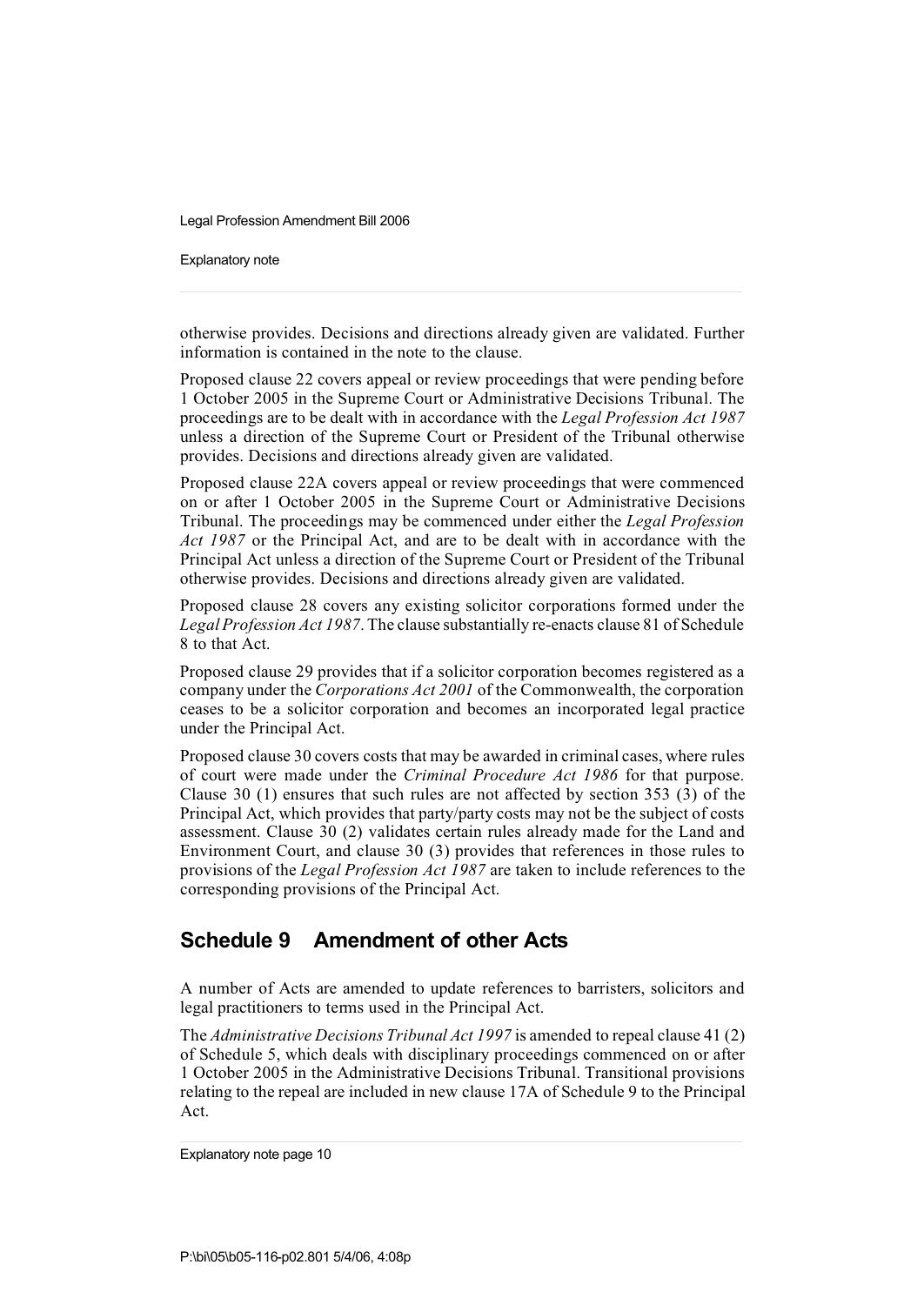Explanatory note

# **Schedule 10 Amendment of Legal Profession Regulation 2005**

### **Advertising offences**

Clauses 24 and 34 are amended to increase the penalty for offences against regulations made under section 85 of the Principal Act, in line with increases effected by amendments made to that section by Schedule 2 to the proposed Act.

### **Maximum interest rate for unpaid legal costs**

Proposed clause 110A provides that the maximum rate of interest payable on unpaid legal costs will be the Reserve Bank's Cash Rate Target increased by 2 percentage points.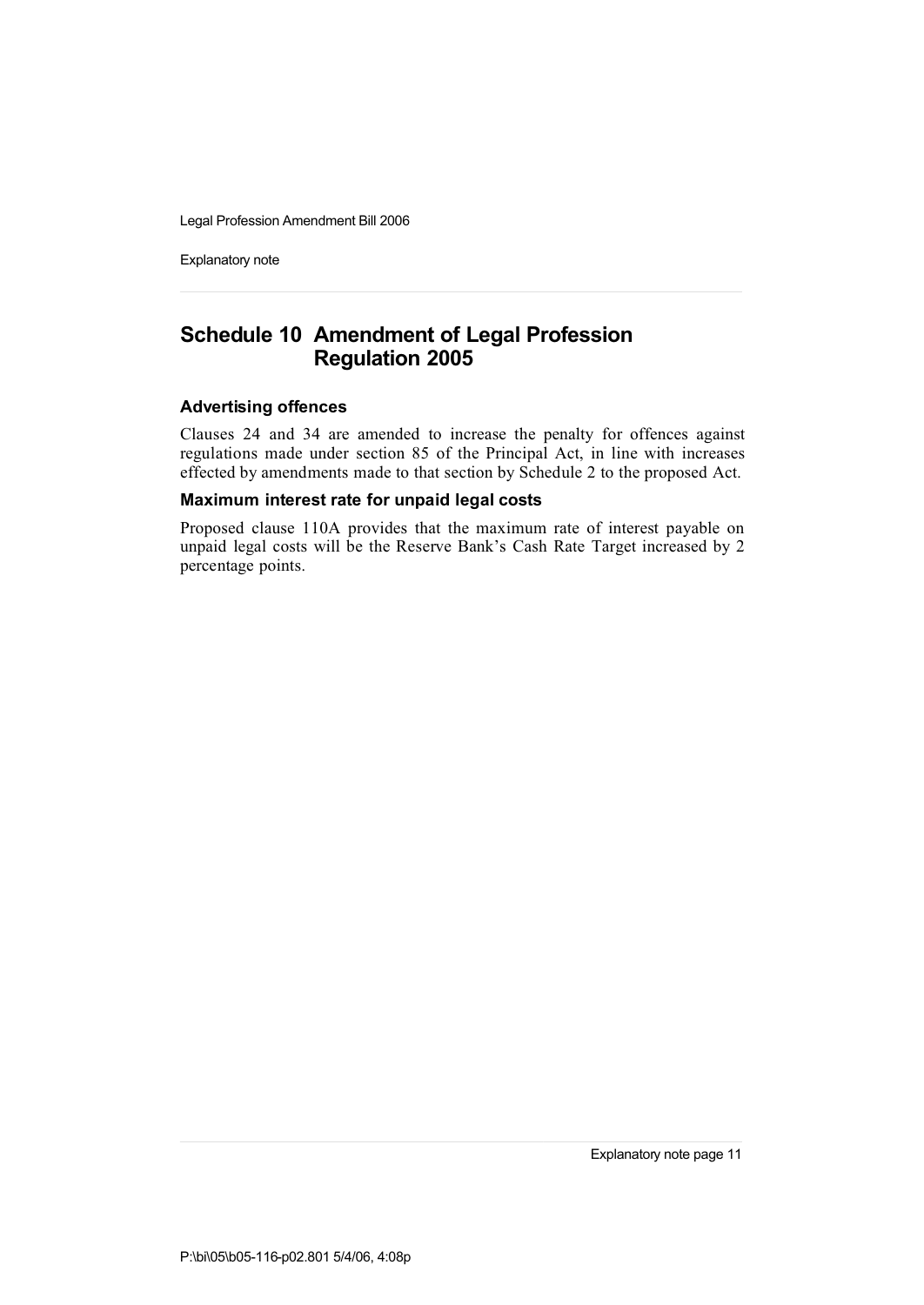First print



New South Wales

# **Legal Profession Amendment Bill 2006**

# **Contents**

|             |                                                      | Page           |
|-------------|------------------------------------------------------|----------------|
| 2           | Name of Act<br>Commencement                          | 2<br>2         |
| 3           | Amendment of Legal Profession Act 2004 No 112        | $\overline{2}$ |
| 4           | Amendment of other Acts                              | 2              |
|             |                                                      | 2              |
| 5           | Amendment of Legal Profession Regulation 2005        |                |
| 6           | Repeal of Act                                        | $\mathcal{P}$  |
| Schedules 1 | Amendment of Chapter 1 of Legal Profession Act 2004  | 3              |
| 2           | Amendment of Chapter 2 of Legal Profession Act 2004  | 5              |
| 3           | Amendment of Chapter 3 of Legal Profession Act 2004  | 9              |
| 4           | Amendment of Chapter 4 of Legal Profession Act 2004  | 17             |
| 5.          | Amendment of Chapter 5 of Legal Profession Act 2004  | 20             |
| 6           | Amendment of Chapter 7 of Legal Profession Act 2004  | 21             |
|             | Amendment of Chapter 8 of Legal Profession Act 2004  | 25             |
| 8           | Amendment of Schedule 9 to Legal Profession Act 2004 | 27             |
| 9           | Amendment of other Acts                              | 34             |
| 10          | Amendment of Legal Profession Regulation 2005        | 38             |

b05-116-p02.801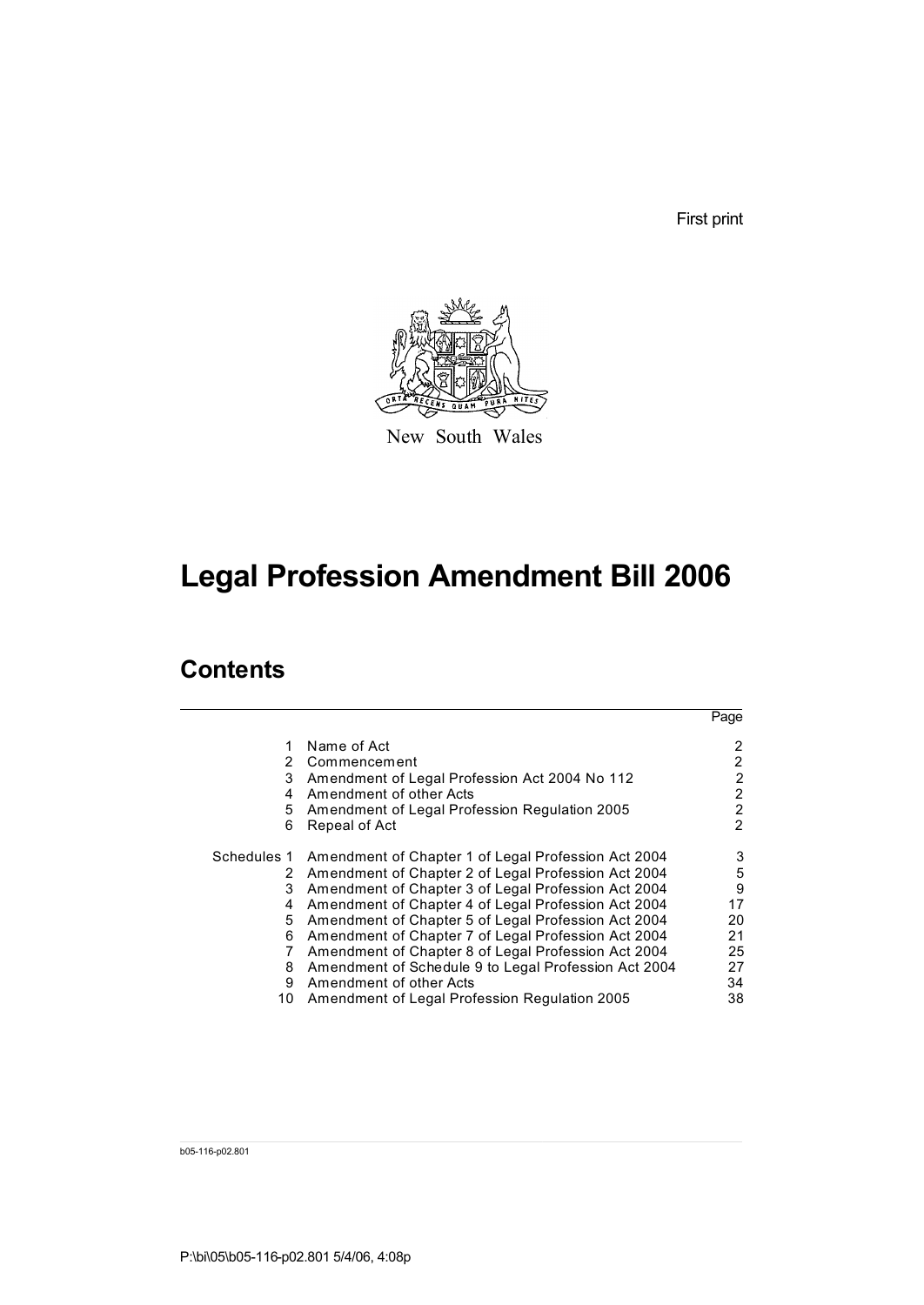

New South Wales

No , 2006

### **A Bill for**

An Act to amend the *Legal Profession Act 2004* in relation to the prohibition on engaging in unqualified legal practice, the grant of practising certificates, the penalties for and the investigation and prosecution of advertising offences, compensation orders, costs disclosures, costs agreements, costs assessments, foreign lawyers, and in other respects; to amend other Acts and the *Legal Profession Regulation 2005* to make consequential and other amendments; and for other purposes.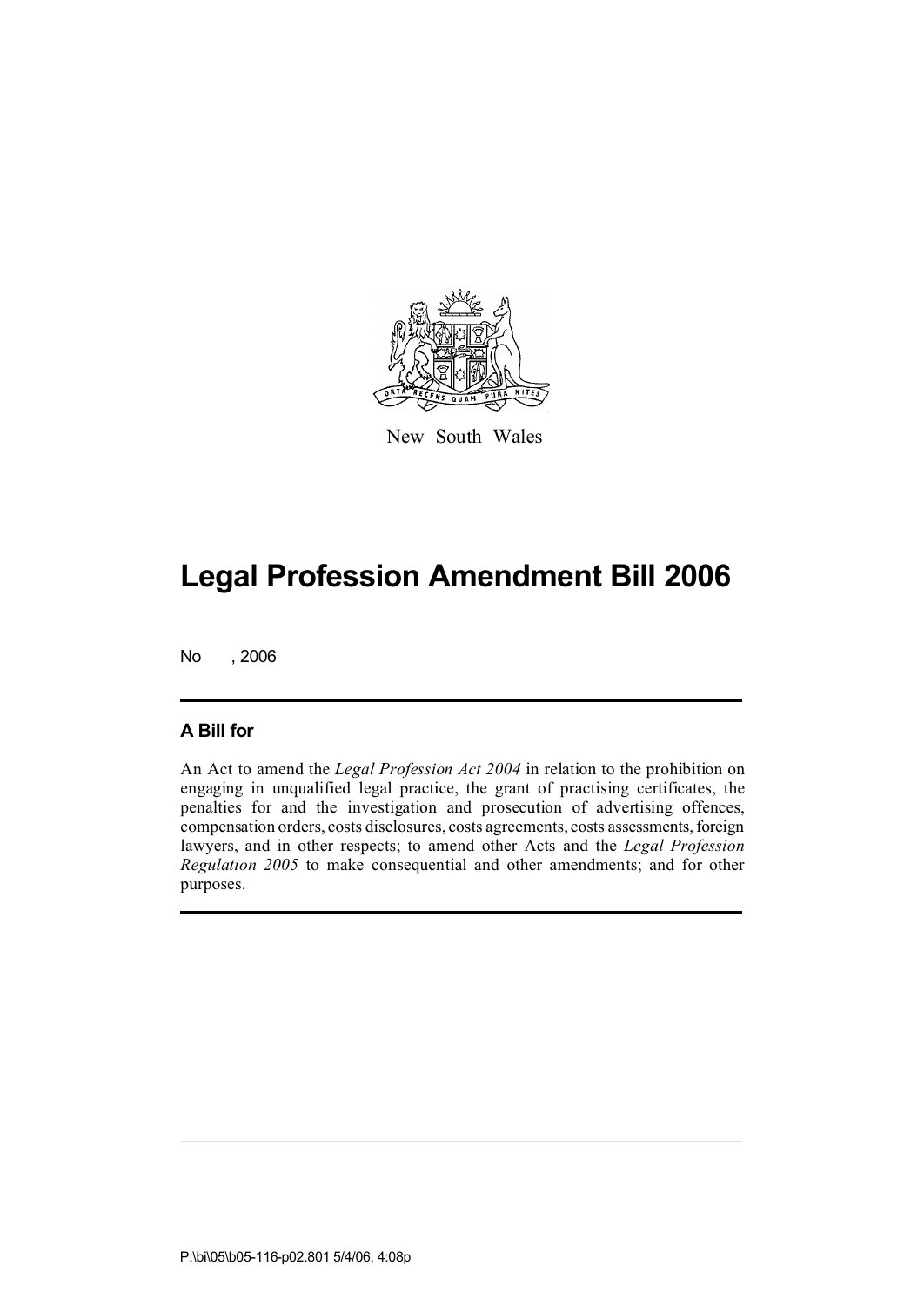|              | The Legislature of New South Wales enacts:                                                                                                                          | $\mathbf{1}$   |
|--------------|---------------------------------------------------------------------------------------------------------------------------------------------------------------------|----------------|
| 1            | <b>Name of Act</b>                                                                                                                                                  | $\overline{2}$ |
|              | This Act is the Legal Profession Amendment Act 2006.                                                                                                                | 3              |
| $\mathbf{2}$ | Commencement                                                                                                                                                        | $\overline{4}$ |
|              | This Act commences on a day or days to be appointed by<br>proclamation.                                                                                             | 5<br>6         |
| 3            | Amendment of Legal Profession Act 2004 No 112                                                                                                                       | 7              |
|              | The Legal Profession Act 2004 is amended as set out in<br>Schedules 1-8.                                                                                            | 8<br>9         |
| 4            | <b>Amendment of other Acts</b>                                                                                                                                      | 10             |
|              | The Acts specified in Schedule 9 are amended as set out in that<br>Schedule.                                                                                        | 11<br>12       |
| 5            | <b>Amendment of Legal Profession Regulation 2005</b>                                                                                                                | 13             |
|              | The Legal Profession Regulation 2005 is amended as set out in<br>Schedule 10.                                                                                       | 14<br>15       |
| 6            | <b>Repeal of Act</b>                                                                                                                                                | 16             |
|              | This Act is repealed on the day following the day on which all of the<br>(1)<br>provisions of this Act have commenced.                                              | 17<br>18       |
|              | The repeal of this Act does not, because of the operation of section 30<br>(2)<br>of the <i>Interpretation Act 1987</i> , affect any amendment made by<br>this Act. | 19<br>20<br>21 |
|              |                                                                                                                                                                     |                |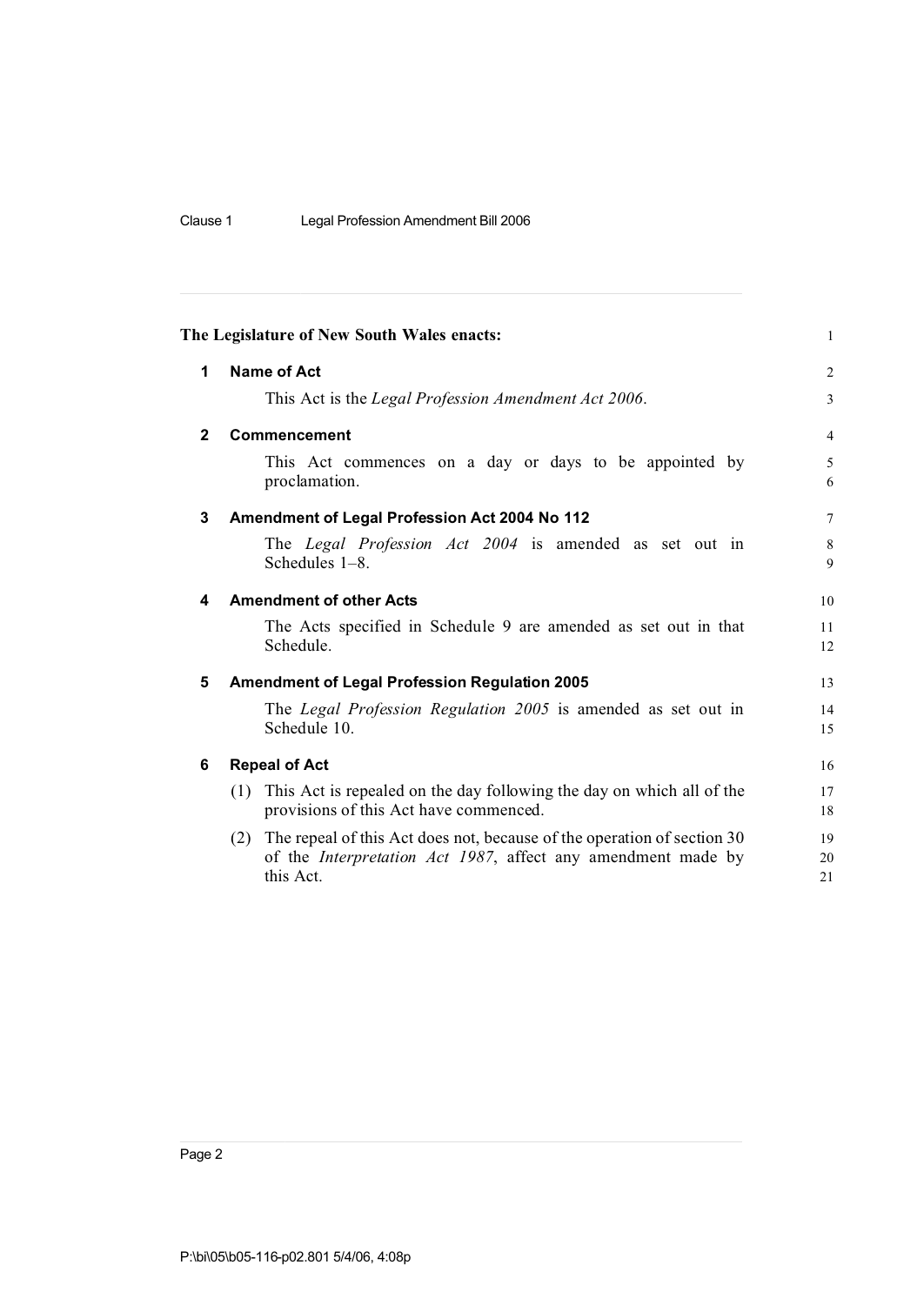Amendment of Chapter 1 of Legal Profession Act 2004 Schedule 1

**Schedule 1 Amendment of Chapter 1 of Legal** <sup>1</sup> **Profession Act 2004** <sup>2</sup>  $(Section 3)$  3 **[1] Section 4 Definitions** 4 Omit "or issue" from the definition of *admission to the legal profession* in 5 section 4 (1).  $\qquad \qquad 6$ **[2] Section 4 (1)** 7 Insert in alphabetical order: 8 **grant** of a practising certificate includes the issue of a 9 practising certificate. 10 *show cause event*, in relation to a person, means: 11 (a) his or her becoming bankrupt or being served with 12 notice of a creditor's petition presented to the Court 13 under section 43 of the *Bankruptcy Act 1966* of the 14 Commonwealth, or 15 (b) his or her presentation (as a debtor) of a declaration to 16 the Official Receiver under section 54A of the 17 *Bankruptcy Act 1966* of the Commonwealth of his or 18 her intention to present a debtor's petition or his or her 19 presentation (as a debtor) of such a petition under 20 section 55 of that Act, or 21 (c) his or her applying to take the benefit of any law for the 22 relief of bankrupt or insolvent debtors, compounding 23 with his or her creditors or making an assignment of his 24 or her remuneration for their benefit, or 25 (d) his or her conviction for a serious offence or a tax 26 offence, whether or not: 27 (i) the offence was committed in or outside this 28 jurisdiction, or 29 (ii) the offence was committed while the person was  $30$ engaging in legal practice as an Australian legal 31 practitioner or was practising foreign law as an  $32$ Australian-registered foreign lawyer, as the case 33 requires, or 34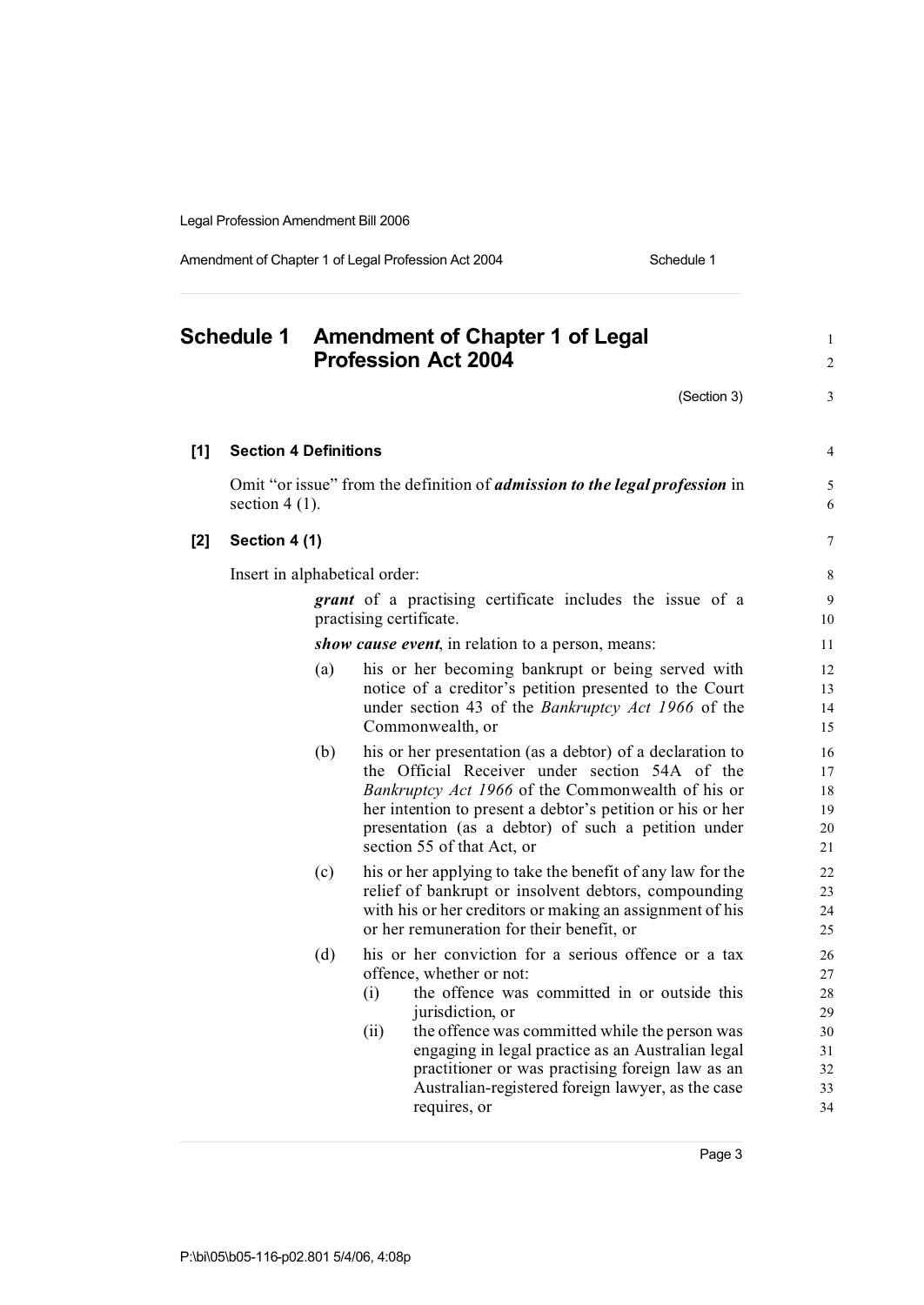Schedule 1 Amendment of Chapter 1 of Legal Profession Act 2004

(iii) other persons are prohibited from disclosing the 1 identity of the offender. 2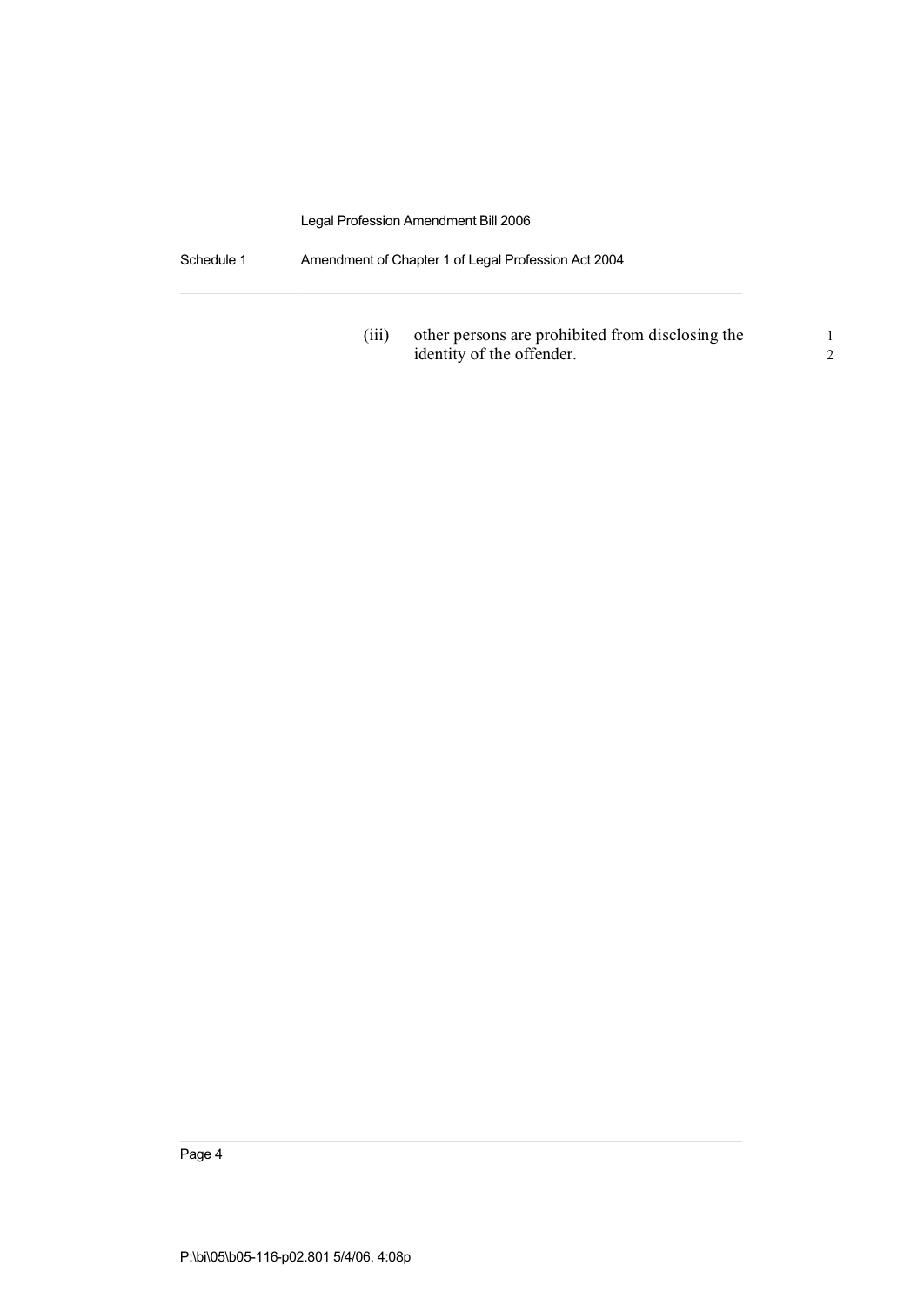Amendment of Chapter 2 of Legal Profession Act 2004 Schedule 2

|       |  | Schedule 2 Amendment of Chapter 2 of Legal<br><b>Profession Act 2004</b>                                                                                                                                                                                                                                                                                                                                                                                             |                                        |  |
|-------|--|----------------------------------------------------------------------------------------------------------------------------------------------------------------------------------------------------------------------------------------------------------------------------------------------------------------------------------------------------------------------------------------------------------------------------------------------------------------------|----------------------------------------|--|
|       |  | (Section 3)                                                                                                                                                                                                                                                                                                                                                                                                                                                          | 3                                      |  |
| [1]   |  | Section 14 Prohibition on engaging in legal practice when not entitled                                                                                                                                                                                                                                                                                                                                                                                               | 4                                      |  |
|       |  | Omit "for fee, gain or reward" from section 14 (1).                                                                                                                                                                                                                                                                                                                                                                                                                  | 5                                      |  |
| $[2]$ |  | Section 45 Application for grant or renewal of local practising certificate                                                                                                                                                                                                                                                                                                                                                                                          | 6                                      |  |
|       |  | Insert after section $45$ (5):                                                                                                                                                                                                                                                                                                                                                                                                                                       | 7                                      |  |
|       |  | (6) A reference in this section to engaging in legal practice<br>principally in this or any other jurisdiction applies only to legal<br>practice in Australia. Accordingly, an Australian lawyer who is<br>engaged or expects to be engaged in legal practice principally<br>in a foreign country is nevertheless eligible to apply for the<br>grant or renewal of a local practising certificate if the lawyer<br>otherwise meets the requirements of this section. | 8<br>9<br>10<br>11<br>12<br>13<br>14   |  |
|       |  | <b>Note.</b> The purpose of this subsection is to deal with a case where a<br>person practises both in Australia and overseas. In that case, overseas<br>practice is to be disregarded (even if it forms the principal portion of the<br>person's overall practice), so that eligibility is determined by reference only<br>to the person's practice in Australia.                                                                                                   | 15<br>16<br>17<br>18<br>19             |  |
|       |  | (7) An Australian lawyer is also eligible to apply for the grant or<br>renewal of a local practising certificate if the lawyer is of a<br>class or description prescribed by the regulations. The<br>regulations may provide that a Council has a discretion as to<br>whether or not to grant or renew a local practising certificate to<br>a person in his or her capacity as an Australian lawyer of that<br>class or description.                                 | 20<br>21<br>22<br>23<br>24<br>25<br>26 |  |
|       |  | <b>Note.</b> The purpose of this subsection is to enable regulations to be made<br>conferring eligibility on an Australian lawyer who is not otherwise eligible<br>to apply for a local practising certificate. Regulations could be made<br>conferring eligibility, for example, on an Australian lawyer who practises<br>exclusively overseas, or an Australian lawyer who holds a public office of<br>a specified kind.                                           | 27<br>28<br>29<br>30<br>31<br>32       |  |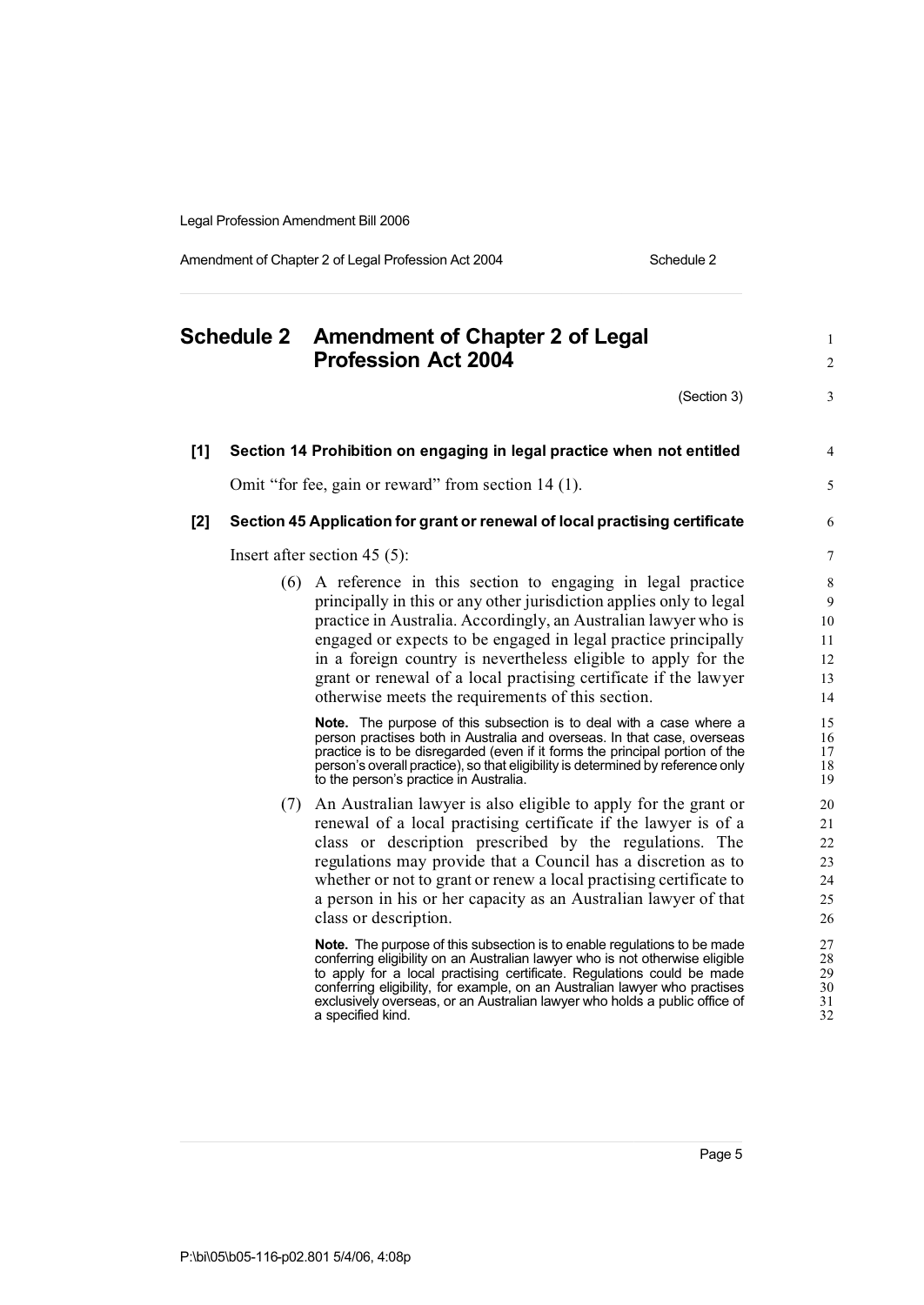| Schedule 2 | Amendment of Chapter 2 of Legal Profession Act 2004 |  |
|------------|-----------------------------------------------------|--|
|------------|-----------------------------------------------------|--|

| $[3]$ |                         |     | Section 54 Statutory condition regarding practice as a barrister                                                                                | $\mathbf{1}$                         |
|-------|-------------------------|-----|-------------------------------------------------------------------------------------------------------------------------------------------------|--------------------------------------|
|       |                         |     | Insert at the end of the section:                                                                                                               | $\overline{2}$                       |
|       | (2)                     |     | Subsection $(1)$ does not apply to:                                                                                                             | $\mathfrak{Z}$                       |
|       |                         | (a) | a barrister who is, or who is of a class or description of<br>barristers, specified by the Bar Council for the purposes<br>of this section, or  | $\overline{4}$<br>$\mathfrak s$<br>6 |
|       |                         | (b) | a barrister who is of a class or description of barristers<br>prescribed by the regulations for the purposes of this<br>section,                | $\boldsymbol{7}$<br>$\,8\,$<br>9     |
|       |                         |     | to the extent respectively specified by the Bar Council or<br>prescribed by the regulations.                                                    | 10<br>11                             |
| [4]   |                         |     | Section 65 Definition of "show cause event"                                                                                                     | 12                                   |
|       | Omit the section.       |     |                                                                                                                                                 | 13                                   |
| [5]   |                         |     | Section 66 Applicant for local practising certificate-show cause event                                                                          | 14                                   |
|       | Insert instead "grant". |     | Omit "issue" wherever occurring in section 66 (7) and (8).                                                                                      | 15<br>16                             |
| [6]   |                         |     | Section 78 Immediate suspension of local practising certificate                                                                                 | 17                                   |
|       |                         |     | Omit "section 61" from section 78 $(2)$ (a). Insert instead "section 61 $(4)$ ".                                                                | 18                                   |
| $[7]$ |                         |     | Section 85 Regulation of advertising and other marketing of services                                                                            | 19                                   |
|       |                         |     | Omit "100 penalty units" wherever occurring in section 85 (2) and (8).<br>Insert instead "200 penalty units".                                   | 20<br>21                             |
| [8]   | <b>Section 85 (12)</b>  |     |                                                                                                                                                 | $22\,$                               |
|       | Omit the subsection.    |     |                                                                                                                                                 | 23                                   |
| [9]   |                         |     | Section 102 Special provisions about interstate legal practitioner<br>engaging in unsupervised legal practice as solicitor in this jurisdiction | 24<br>25                             |
|       |                         |     | Insert "as a solicitor" after "practice" where firstly occurring.                                                                               | 26                                   |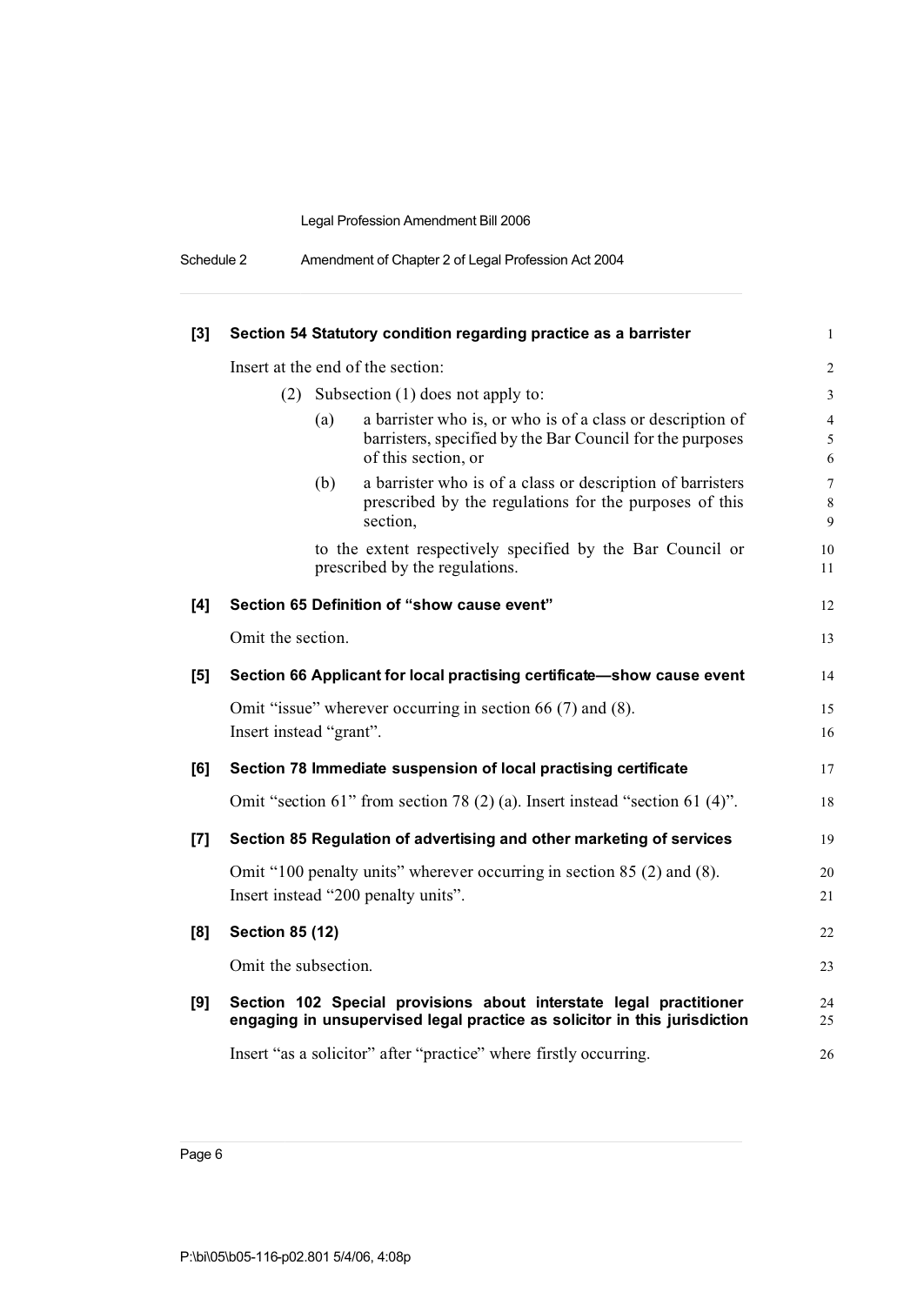| Amendment of Chapter 2 of Legal Profession Act 2004 | Schedule 2 |
|-----------------------------------------------------|------------|
|                                                     |            |

| $[10]$ | Section 105 Consideration and investigation of applicants or holders                                                     | $\mathbf{1}$                     |
|--------|--------------------------------------------------------------------------------------------------------------------------|----------------------------------|
|        | Omit "authority" from section 105 (1) (c). Insert instead "Council".                                                     | $\overline{2}$                   |
| [11]   | Section 129 Show cause procedure for cancellation of local practising<br>certificate following foreign regulatory action | $\mathfrak{Z}$<br>$\overline{4}$ |
|        | Omit "lawyer" from section 129 (3). Insert instead "practitioner".                                                       | 5                                |
| $[12]$ | <b>Section 184 Definitions</b>                                                                                           | 6                                |
|        | Omit the definition of show cause event.                                                                                 | $\tau$                           |
| $[13]$ | <b>Section 193 Advertising</b>                                                                                           | 8                                |
|        | Omit "the practice of law" wherever occurring in section 193 (1).<br>Insert instead "legal practice engaged in".         | 9<br>10                          |
| $[14]$ | Section 195 Trust money and trust accounts                                                                               | 11                               |
|        | Insert "and Australian legal practitioners" after "practices" in section<br>$195(1)$ .                                   | 12<br>13                         |
| $[15]$ | <b>Section 195 (3)</b>                                                                                                   | 14                               |
|        | Insert ", the regulations or any legal profession rule" after "this Act".                                                | 15                               |
| $[16]$ | Section 203 Requirements regarding applications for grant or renewal<br>of registration                                  | 16<br>17                         |
|        | Omit "carrying on the practice of law" from section 203 (2) (f) (i).<br>Insert instead "engaging in legal practice".     | 18<br>19                         |
| $[17]$ | Section 203 (2) (f) (i)                                                                                                  | 20                               |
|        | Omit "carry on the practice of law". Insert instead "engage in legal practice".                                          | 21                               |
| $[18]$ | Section 203 (2) (f) (ii)                                                                                                 | 22                               |
|        | Omit "carrying on any practice of law".<br>Insert instead "engaging in legal practice".                                  | 23<br>24                         |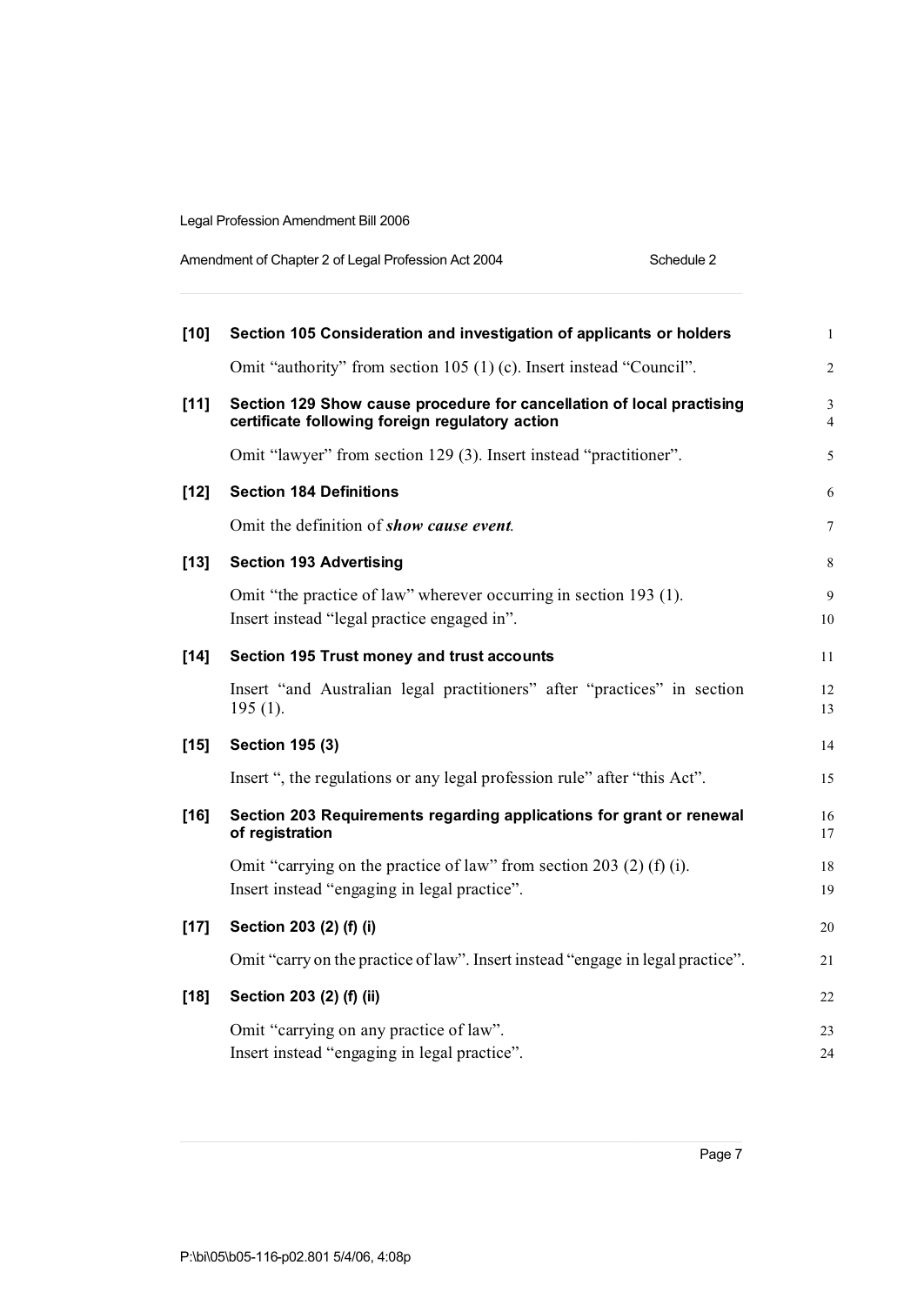| Schedule 2<br>Amendment of Chapter 2 of Legal Profession Act 2004 |  |
|-------------------------------------------------------------------|--|
|-------------------------------------------------------------------|--|

| $[19]$ | Section 203 (2) (g)                                                                          | $\mathbf{1}$        |
|--------|----------------------------------------------------------------------------------------------|---------------------|
|        | Omit "the practice of law". Insert instead "legal practice engaged in".                      | $\overline{2}$      |
| [20]   | Section 203 (2) (g)                                                                          | $\mathfrak{Z}$      |
|        | Omit "the applicant's practice of law".<br>Insert instead "legal practice by the applicant". | $\overline{4}$<br>5 |
| $[21]$ | Section 203 (3) (b)                                                                          | 6                   |
|        | Omit "practise law". Insert instead "engage in legal practice".                              | $\tau$              |
| $[22]$ | Section 205 Requirement to grant or renew registration if criteria<br>satisfied              | 8<br>9              |
|        | Omit "the practice of law" wherever occurring in section 205 (1) (b) and<br>$(c)$ (ii).      | 10<br>11            |
|        | Insert instead "legal practice".                                                             | 12                  |
| $[23]$ | Section 205 (1) (c) (i)                                                                      | 13                  |
|        | Omit "carrying on the practice of law".                                                      | 14                  |
|        | Insert instead "engaging in legal practice".                                                 | 15                  |
| $[24]$ | Section 206 Refusal to grant or renew registration                                           | 16                  |
|        | Omit "carries on the practice of law" from section $206(2)$ (h).                             | 17                  |
|        | Insert instead "engages in legal practice".                                                  | 18                  |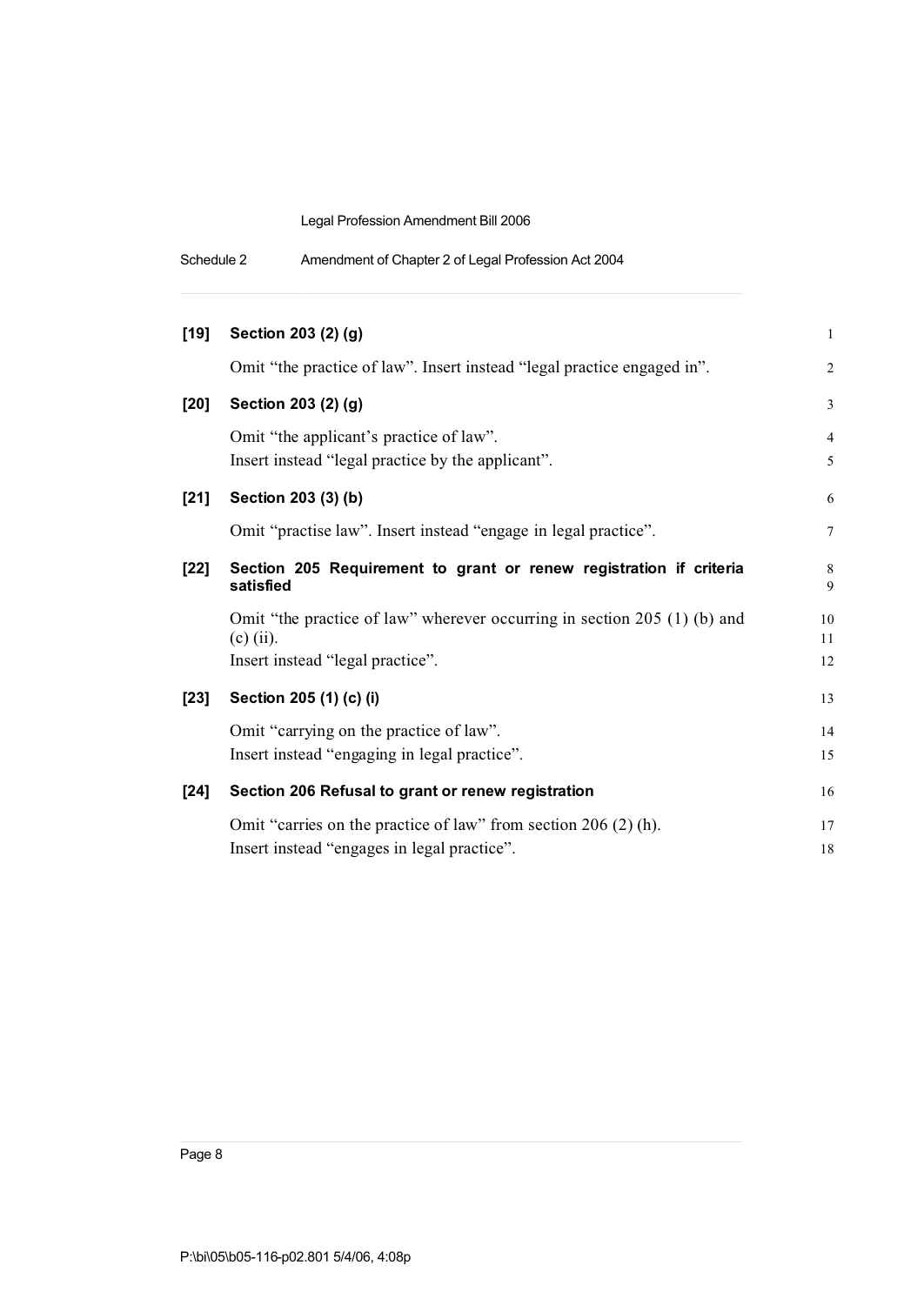Amendment of Chapter 3 of Legal Profession Act 2004 Schedule 3

|       | <b>Schedule 3</b>        |     | <b>Amendment of Chapter 3 of Legal</b><br><b>Profession Act 2004</b>                                                                                                                                                                                                                                                    | $\mathbf{1}$<br>$\overline{c}$  |
|-------|--------------------------|-----|-------------------------------------------------------------------------------------------------------------------------------------------------------------------------------------------------------------------------------------------------------------------------------------------------------------------------|---------------------------------|
|       |                          |     | (Section 3)                                                                                                                                                                                                                                                                                                             | 3                               |
| $[1]$ |                          |     | Section 290 Payment of certain costs and expenses from Fund                                                                                                                                                                                                                                                             | $\overline{4}$                  |
|       |                          |     | Omit "a Council in exercising its functions" from section 290 (1) (k).<br>Insert instead "a Council or the Commissioner in exercising functions".                                                                                                                                                                       | 5<br>6                          |
| $[2]$ | Section 290 (1) (p)      |     |                                                                                                                                                                                                                                                                                                                         | $\boldsymbol{7}$                |
|       |                          |     | Insert after section 290 $(1)$ (o):                                                                                                                                                                                                                                                                                     | 8                               |
|       |                          | (p) | without limiting any other paragraph, the costs of a<br>Council or the Commissioner in exercising functions<br>under section 85 (Regulation of advertising and other<br>marketing of services) or regulations under that section<br>(including the prosecution of offences under that section<br>or those regulations). | 9<br>10<br>11<br>12<br>13<br>14 |
| [3]   |                          |     | Section 297 Application of Part to community legal centres                                                                                                                                                                                                                                                              | 15                              |
|       |                          |     | Omit "an Australian legal practitioner" from section 297 (2) (a).<br>Insert instead "a law practice".                                                                                                                                                                                                                   | 16<br>17                        |
| [4]   | Section 297 (2) (b)      |     |                                                                                                                                                                                                                                                                                                                         | 18                              |
|       |                          |     | Omit "an Australian legal practitioner on behalf of another person in the<br>course of practising as an Australian legal practitioner".<br>Insert instead "a law practice on behalf of another person".                                                                                                                 | 19<br>20<br>21                  |
| [5]   |                          |     | Section 309 Disclosure of costs to clients                                                                                                                                                                                                                                                                              | 22                              |
|       | section 309 $(1)$ (e).   |     | Insert ", whether a specific rate or a benchmark rate," after "(if any)" in                                                                                                                                                                                                                                             | 23<br>24                        |
| [6]   | Section 309 (1) (i) (ii) |     |                                                                                                                                                                                                                                                                                                                         | 25                              |
|       |                          |     | Omit the subparagraph. Insert instead:                                                                                                                                                                                                                                                                                  | 26                              |
|       |                          |     | the setting aside of a costs agreement or a<br>(ii)<br>provision of a costs agreement under section 328                                                                                                                                                                                                                 | 27<br>28                        |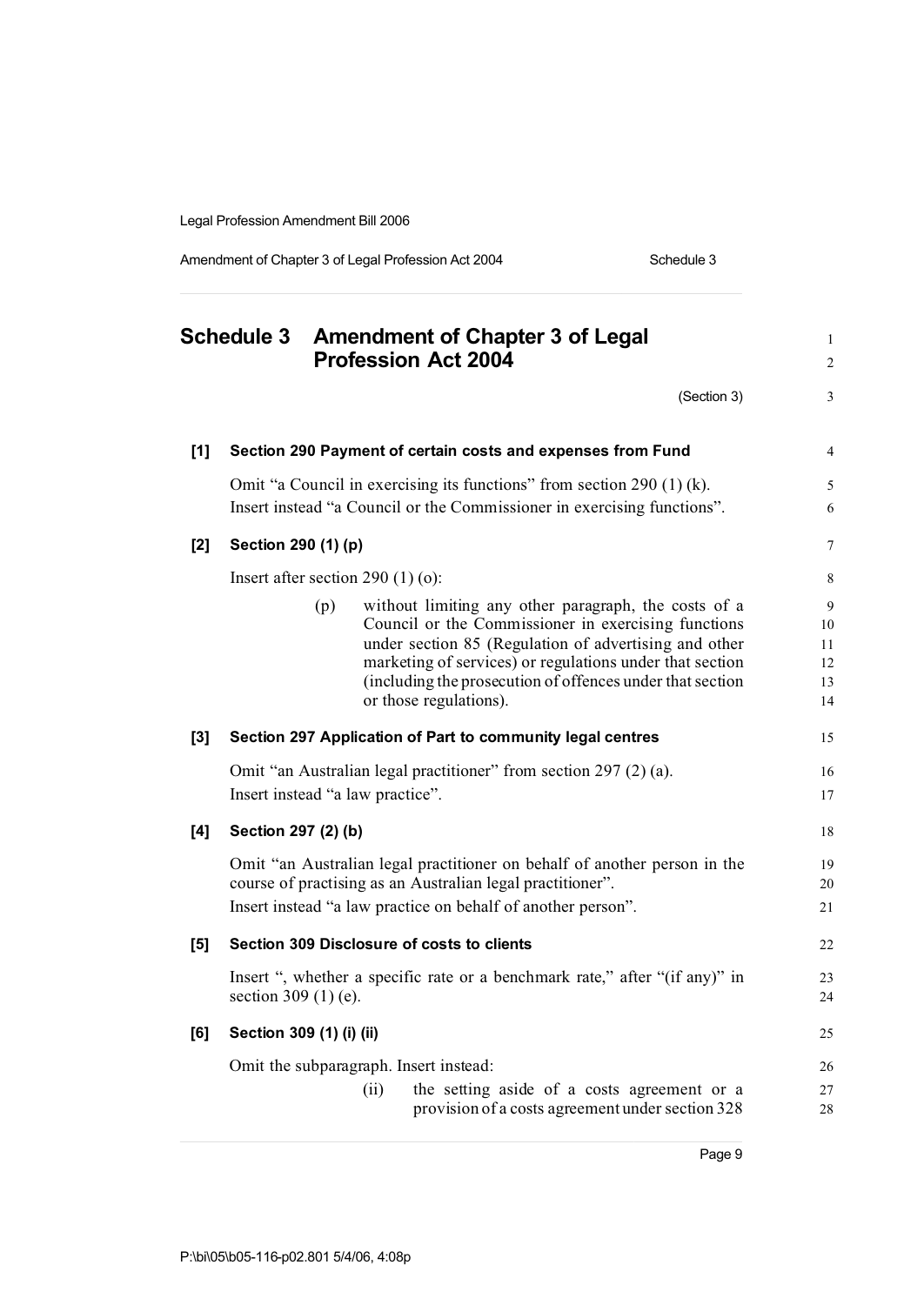Schedule 3 Amendment of Chapter 3 of Legal Profession Act 2004

|       |                                                             |        |                                                             | (Setting aside costs agreements or provisions of<br>costs agreements),                             | 1<br>$\overline{c}$ |  |
|-------|-------------------------------------------------------------|--------|-------------------------------------------------------------|----------------------------------------------------------------------------------------------------|---------------------|--|
| $[7]$ | Section 309 (1A) and (1B)                                   |        |                                                             |                                                                                                    | 3                   |  |
|       | Insert after section 309 $(1)$ :                            |        |                                                             |                                                                                                    | $\overline{4}$      |  |
|       |                                                             |        |                                                             | $(1A)$ For the purposes of subsection $(1)$ (e), a benchmark rate of                               | 5                   |  |
|       |                                                             |        |                                                             | interest is a rate of interest for the time being equal to or                                      | 6                   |  |
|       |                                                             |        |                                                             | calculated by reference to a rate of interest that is specified or                                 | $\overline{7}$      |  |
|       |                                                             |        |                                                             | determined from time to time by an ADI or another body or                                          | 8                   |  |
|       |                                                             |        | organisation, or by or under other legislation, and that is |                                                                                                    |                     |  |
|       |                                                             |        | publicly available.                                         |                                                                                                    | 10                  |  |
|       | (1B)                                                        |        |                                                             | The regulations may make provision for or with respect to the                                      | 11                  |  |
|       |                                                             |        |                                                             | use of benchmark rates of interest, and in particular for or with                                  | 12                  |  |
|       |                                                             |        |                                                             | respect to permitting, regulating or preventing the use of                                         | 13                  |  |
|       |                                                             | rates. |                                                             | particular benchmark rates or particular kinds of benchmark                                        | 14<br>15            |  |
|       |                                                             |        |                                                             |                                                                                                    |                     |  |
| [8]   | <b>Section 312 Exceptions to requirement for disclosure</b> |        |                                                             |                                                                                                    | 16                  |  |
|       | Omit section 312 (1) (c). Insert instead:                   |        |                                                             |                                                                                                    |                     |  |
|       | if the client or prospective client is:<br>(c)              |        |                                                             |                                                                                                    |                     |  |
|       |                                                             |        | (i)                                                         | a law practice or an Australian legal practitioner,                                                | 19                  |  |
|       |                                                             |        |                                                             | or                                                                                                 | 20                  |  |
|       |                                                             |        | (ii)                                                        | a public company, a subsidiary of a public                                                         | 21                  |  |
|       |                                                             |        |                                                             | company, a large proprietary company, a foreign                                                    | 22                  |  |
|       |                                                             |        |                                                             | company, a subsidiary of a foreign company or<br>a registered Australian body (respectively within | 23<br>24            |  |
|       |                                                             |        |                                                             | the meaning of the Corporations Act 2001 of the                                                    | 25                  |  |
|       |                                                             |        |                                                             | Commonwealth), or                                                                                  | 26                  |  |
|       |                                                             |        | (iii)                                                       | a financial services licensee (within the meaning                                                  | 27                  |  |
|       |                                                             |        |                                                             | of that Act), or                                                                                   | 28                  |  |
|       |                                                             |        | (iv)                                                        | a liquidator, administrator or receiver (as                                                        | 29                  |  |
|       |                                                             |        |                                                             | respectively referred to in that Act), or                                                          | 30                  |  |
|       |                                                             |        | (v)                                                         | a partnership that carries on the business of                                                      | 31                  |  |
|       |                                                             |        |                                                             | providing professional services if the partnership<br>consists of 20 or more members or if the     | 32<br>33            |  |
|       |                                                             |        |                                                             | partnership would be a large proprietary                                                           | 34                  |  |
|       |                                                             |        |                                                             | company (within the meaning of that Act) if it                                                     | 35                  |  |
|       |                                                             |        |                                                             | were a company, or                                                                                 | 36                  |  |
|       |                                                             |        |                                                             |                                                                                                    |                     |  |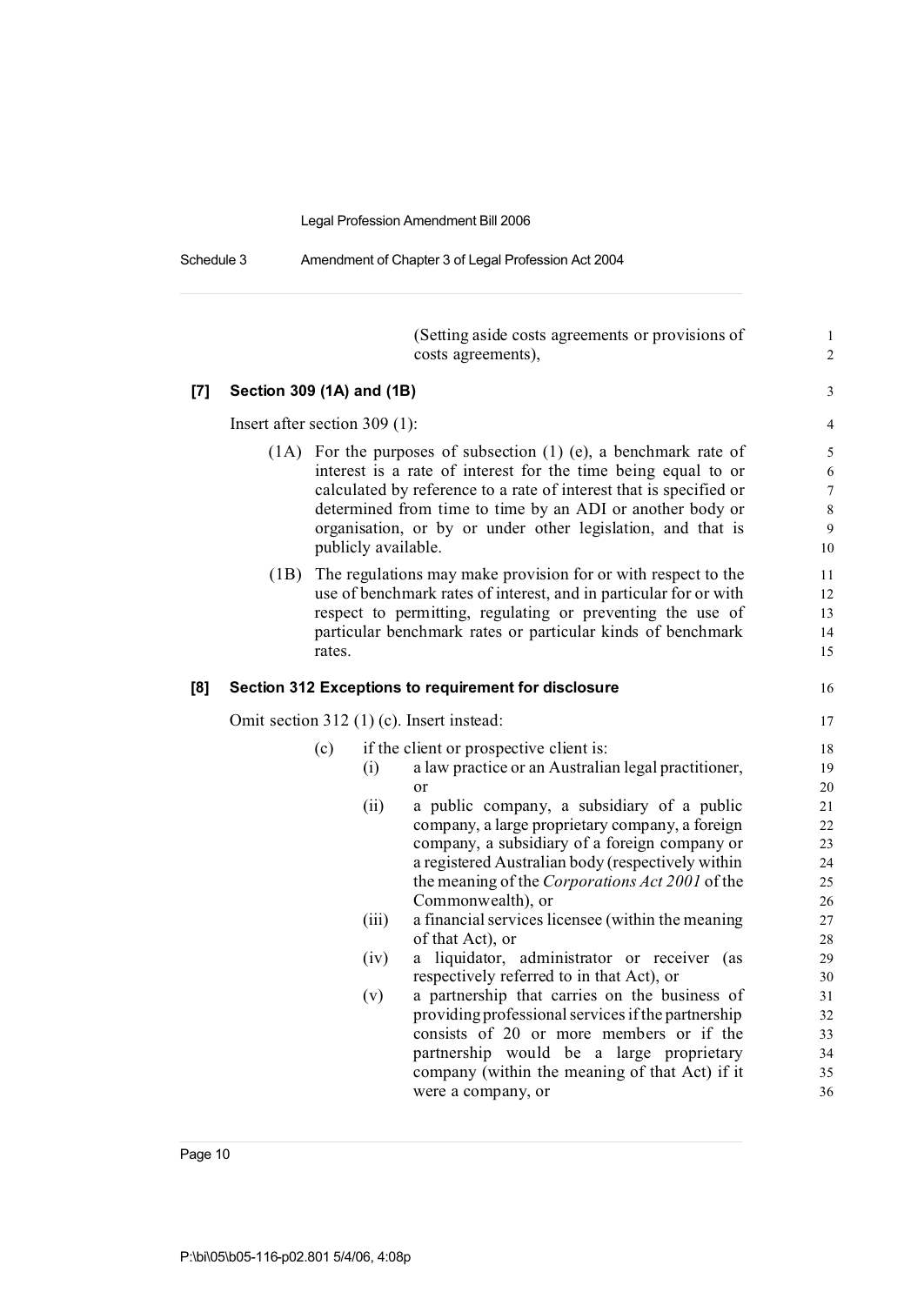### Amendment of Chapter 3 of Legal Profession Act 2004 Schedule 3

|        | (vi)                                            | a proprietary company (within the meaning of                                                                                                 | $\mathbf{1}$                     |
|--------|-------------------------------------------------|----------------------------------------------------------------------------------------------------------------------------------------------|----------------------------------|
|        |                                                 | that Act) formed for the purpose of carrying out                                                                                             | $\sqrt{2}$                       |
|        |                                                 | a joint venture, if any shareholder of the<br>company is a person to whom disclosure of costs                                                | $\mathfrak{Z}$<br>$\overline{4}$ |
|        |                                                 | is not required, or                                                                                                                          | 5                                |
|        | (vii)                                           | an unincorporated group of participants in a joint                                                                                           | $\sqrt{6}$                       |
|        |                                                 | venture, if any member of the group is a person                                                                                              | $\tau$                           |
|        |                                                 | to whom disclosure of costs is not required and                                                                                              | $\,8\,$                          |
|        |                                                 | if any other members of the group who are not                                                                                                | $\mathbf{9}$                     |
|        |                                                 | such persons have indicated that they waive their                                                                                            | 10                               |
|        |                                                 | right to disclosure, or                                                                                                                      | 11                               |
|        | (viii)                                          | a Minister of the Crown in right of a jurisdiction                                                                                           | 12                               |
|        |                                                 | or the Commonwealth acting in his or her                                                                                                     | 13                               |
|        |                                                 | capacity as such, or a government department or                                                                                              | 14                               |
|        |                                                 | public authority of a jurisdiction or the                                                                                                    | 15                               |
|        |                                                 | Commonwealth,                                                                                                                                | 16                               |
| [9]    | Section 317 Effect of failure to disclose       |                                                                                                                                              | 17                               |
|        |                                                 | Insert "or a provision of the costs agreement" after "the costs agreement" in                                                                | 18                               |
|        | section $317(2)$ .                              |                                                                                                                                              | 19                               |
|        |                                                 |                                                                                                                                              |                                  |
| $[10]$ | Section 321 Interest on unpaid legal costs      |                                                                                                                                              | 20                               |
|        |                                                 | Insert ", whether the bill is given in the form of a lump sum bill or an                                                                     | 21                               |
|        | itemised bill" after "Part" in section 321 (1). |                                                                                                                                              | 22                               |
|        |                                                 |                                                                                                                                              |                                  |
| $[11]$ | Section 321 (4) (a)                             |                                                                                                                                              | 23                               |
|        |                                                 | Omit "prescribed under the Supreme Court Act 1970".                                                                                          | 24                               |
|        |                                                 | Insert instead "prescribed by rules under section 101 (Interest after                                                                        | 25                               |
|        | judgment) of the Civil Procedure Act 2005".     |                                                                                                                                              | 26                               |
| $[12]$ | <b>Section 321 (5)</b>                          |                                                                                                                                              | 27                               |
|        | Insert after section $321(4)$ :                 |                                                                                                                                              |                                  |
|        |                                                 |                                                                                                                                              | 28                               |
|        |                                                 | $(5)$ Subsection $(1)$ applies in relation to a bill of costs given in the<br>form of a lump sum bill even if the client afterwards requests | 29<br>30                         |
|        |                                                 | or is afterwards given an itemised bill.                                                                                                     | 31                               |
|        |                                                 |                                                                                                                                              |                                  |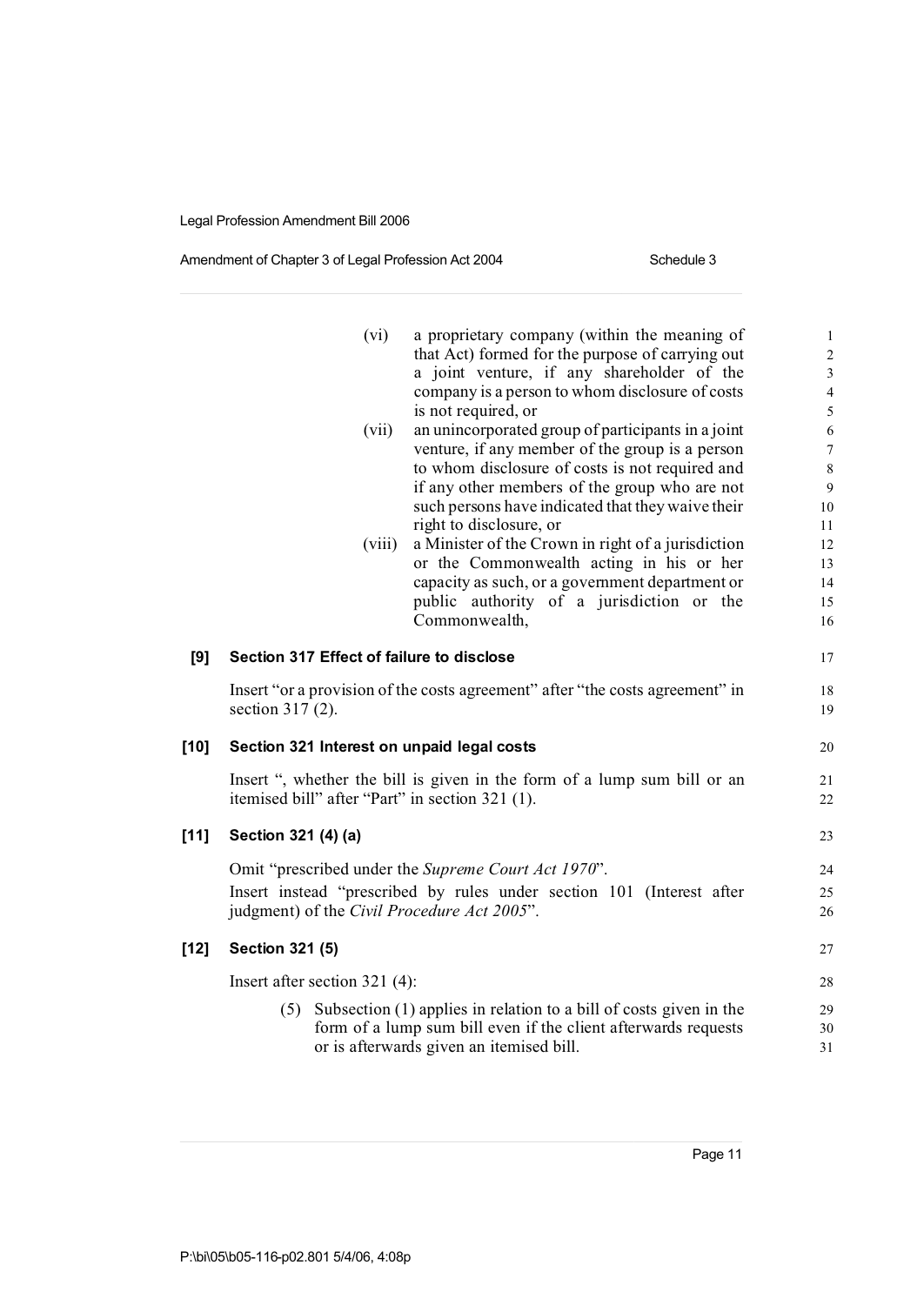| Schedule 3 | Amendment of Chapter 3 of Legal Profession Act 2004 |  |  |  |  |
|------------|-----------------------------------------------------|--|--|--|--|
|------------|-----------------------------------------------------|--|--|--|--|

| $[13]$ |                        | <b>Section 323 Conditional costs agreements</b>                                                                                                                                                                                                                                                                                                      | $\mathbf{1}$                     |
|--------|------------------------|------------------------------------------------------------------------------------------------------------------------------------------------------------------------------------------------------------------------------------------------------------------------------------------------------------------------------------------------------|----------------------------------|
|        |                        | Insert after section 323 (4):                                                                                                                                                                                                                                                                                                                        | $\overline{\mathbf{c}}$          |
|        | (4A)                   | Subsection $(3)$ (c) (iii), (d) and (e) do not apply to a conditional<br>costs agreement if disclosure under:                                                                                                                                                                                                                                        | 3<br>$\overline{4}$              |
|        |                        | section 309 (Disclosure of costs to clients), or<br>(a)                                                                                                                                                                                                                                                                                              | 5                                |
|        |                        | section 310 (1) (Disclosure if another law practice is to<br>(b)<br>be retained),                                                                                                                                                                                                                                                                    | 6<br>$\overline{7}$              |
|        |                        | in relation to the agreement was not or would not be required<br>in the circumstances referred to in section 312 (1) (c) or (d)<br>(Exceptions to requirement for disclosure).                                                                                                                                                                       | 8<br>9<br>10                     |
| $[14]$ |                        | Section 324 Conditional costs agreements involving uplift fees                                                                                                                                                                                                                                                                                       | 11                               |
|        |                        | Omit section 324 (4). Insert instead:                                                                                                                                                                                                                                                                                                                | 12                               |
|        |                        | (4) If a conditional costs agreement relates to a litigious matter, the<br>premium must not exceed 25% of the legal costs (excluding<br>unpaid disbursements) otherwise payable.                                                                                                                                                                     | 13<br>14<br>15                   |
| $[15]$ |                        | Section 327 Certain costs agreements are void                                                                                                                                                                                                                                                                                                        | 16                               |
|        |                        | Insert after section $327(3)$ :                                                                                                                                                                                                                                                                                                                      | 17                               |
|        | (3A)                   | A law practice that has entered into a costs agreement in<br>contravention of section 324 $(2)$ – $(5)$ (Conditional costs<br>agreements involving uplift fees) is not entitled to recover the<br>whole or any part of the uplift fee and must repay any amount<br>received in respect of the uplift fee to the person from whom it<br>was received. | 18<br>19<br>20<br>21<br>22<br>23 |
| $[16]$ | <b>Section 327 (4)</b> |                                                                                                                                                                                                                                                                                                                                                      | 24                               |
|        |                        | Omit "section 324". Insert instead "section 324 (1)".                                                                                                                                                                                                                                                                                                | 25                               |
| $[17]$ | agreements             | Section 328 Setting aside costs agreements or provisions of costs                                                                                                                                                                                                                                                                                    | 26<br>27                         |
|        |                        | Insert "or a provision of a costs agreement" after "a costs agreement"<br>wheverever occurring in section $328(1)$ and the note to the subsection.                                                                                                                                                                                                   | 28<br>29                         |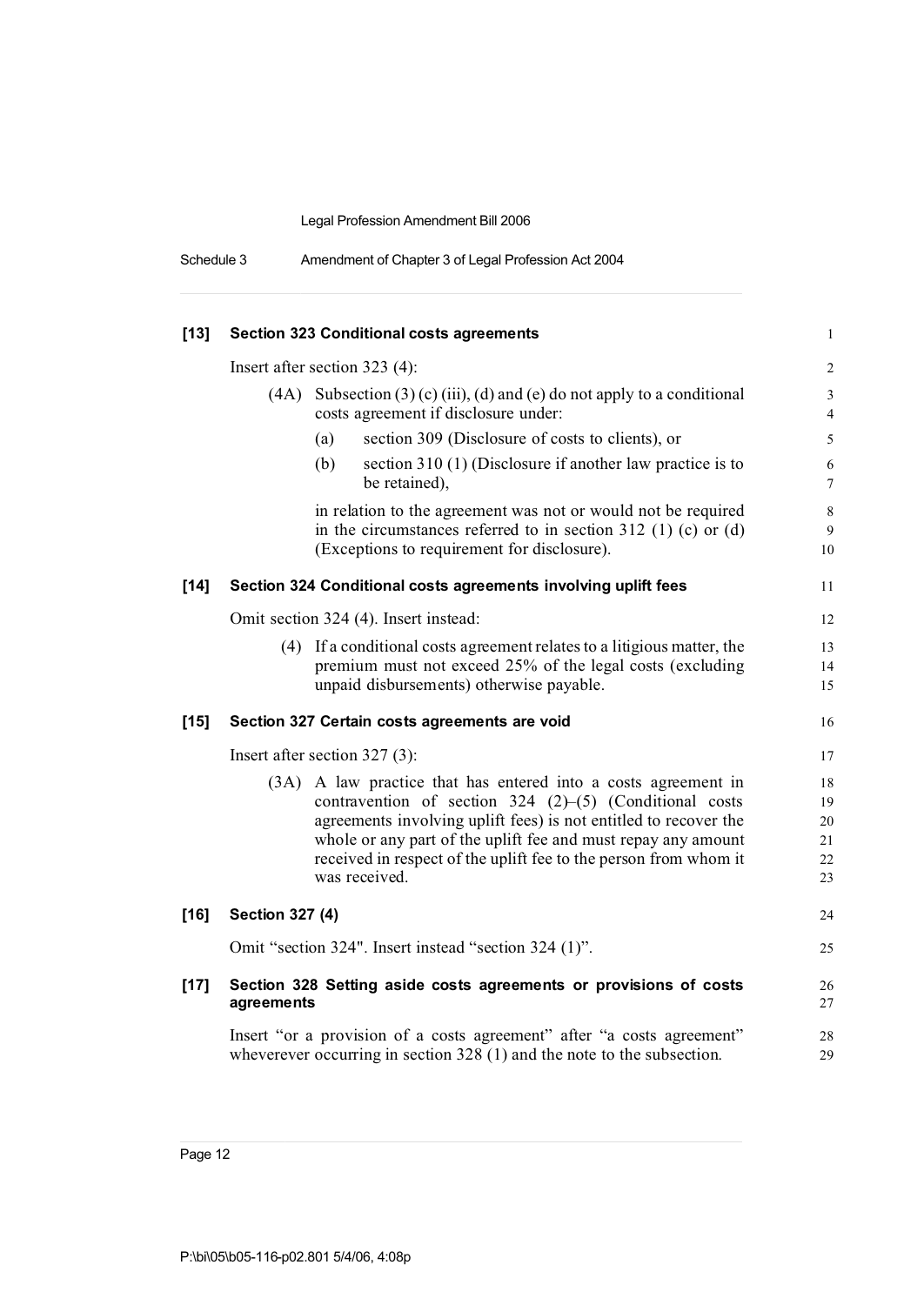| Amendment of Chapter 3 of Legal Profession Act 2004 |
|-----------------------------------------------------|
|-----------------------------------------------------|

**[18] Section 328 (1A)** 1 Insert after section 328 (1): 2 (1A) The costs assessor may: 3 (a) set aside merely a provision of the costs agreement even 4 if the client applied for the whole agreement to be set  $5$ aside, or 6 (b) set aside the whole costs agreement even if the client 7 applied merely for a provision of the agreement to be set 8 aside. 9 **[19] Section 328 (4)** 10 Insert "or a provision of a costs agreement" after "a costs agreement". **[20] Section 328 (4) and (5)** 12 Insert "or the provision of the agreement" after "the agreement" wherever 13 occurring. 14 **[21] Section 328 (6)** 15 Insert "or the provision of the costs agreement" after "agreement". 16 **[22] Section 328 (11)** 17 Insert after section 328 (10): 18 (11) Subdivision 6 (Appeals) of Division 11 applies in relation to a 19 determination to make, or not make, an order under subsection 20 (1) or (4) as if references in that Subdivision to an application 21 for a costs assessment were references to an application to set 22 aside a costs agreement or a provision of a costs agreement. 23 **[23] Section 331 Legal costs cannot be recovered unless bill has been** 24 **served** 25 Omit "A law practice" from section 331 (1). 26 Insert instead "Subject to section 332A (Person may request itemised bill), 27 a law practice". 28

Schedule 3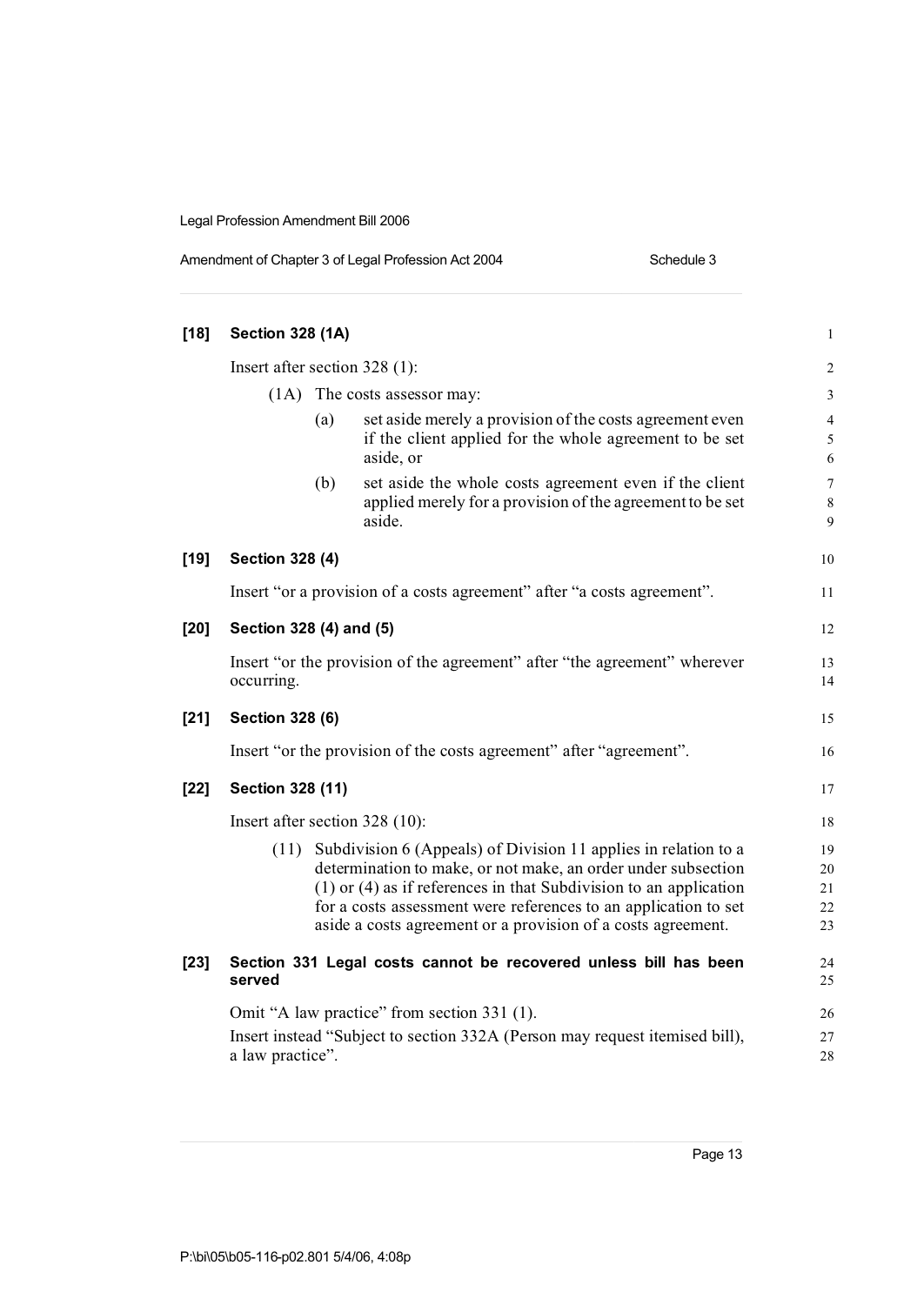| Schedule 3 | Amendment of Chapter 3 of Legal Profession Act 2004 |
|------------|-----------------------------------------------------|
|------------|-----------------------------------------------------|

| $[24]$ | Section 332A    |     |                                                                                                                                                                                                     | $\mathbf{1}$                        |
|--------|-----------------|-----|-----------------------------------------------------------------------------------------------------------------------------------------------------------------------------------------------------|-------------------------------------|
|        |                 |     | Insert after section 332:                                                                                                                                                                           | 2                                   |
|        | 332A            |     | Person may request itemised bill                                                                                                                                                                    | 3                                   |
|        |                 |     | (1) Within 30 days after receiving a lump sum bill, a person may<br>request the law practice to give them an itemised bill.                                                                         | $\overline{4}$<br>5                 |
|        |                 |     | $(2)$ If a person makes a request under subsection $(1)$ , the law<br>practice must not commence any proceedings to recover those<br>costs until at least 30 days after complying with the request. | $\sqrt{6}$<br>$\boldsymbol{7}$<br>8 |
|        |                 |     | (3) A law practice is not entitled to charge a person for the<br>preparation of an itemised bill requested under this section.                                                                      | $\mathbf{9}$<br>10                  |
|        |                 | (4) | Section 332 $(2)$ – $(7)$ (Bills) apply to the giving of an itemised<br>bill under this section.                                                                                                    | 11<br>12                            |
| $[25]$ |                 |     | Section 333 Notification of client's rights                                                                                                                                                         | 13                                  |
|        |                 |     | Omit section 333 (a) (ii). Insert instead:                                                                                                                                                          | 14                                  |
|        |                 |     | the setting aside of a costs agreement or a<br>(ii)                                                                                                                                                 | 15                                  |
|        |                 |     | provision of a costs agreement under section 328                                                                                                                                                    | 16                                  |
|        |                 |     | (Setting aside costs agreements or provisions of                                                                                                                                                    | 17                                  |
|        |                 |     | costs agreements),                                                                                                                                                                                  | 18                                  |
| $[26]$ | Section 333 (2) |     |                                                                                                                                                                                                     | 19                                  |
|        |                 |     | Insert at the end of the section after the note:                                                                                                                                                    | 20                                  |
|        |                 | (2) | Subsection (1) does not apply to a bill if disclosure under:                                                                                                                                        | 21                                  |
|        |                 |     | section 309 (Disclosure of costs to clients), or<br>(a)                                                                                                                                             | 22                                  |
|        |                 |     | (b)<br>section $310(1)$ (Disclosure if another law practice is to                                                                                                                                   | 23                                  |
|        |                 |     | be retained),                                                                                                                                                                                       | 24                                  |
|        |                 |     | in relation to the relevant costs agreement was not or would not                                                                                                                                    | 25                                  |
|        |                 |     | be required in the circumstances referred to in section $312(1)$                                                                                                                                    | 26                                  |
|        |                 |     | (c) or (d) (Exceptions to requirement for disclosure).                                                                                                                                              | 27                                  |
| $[27]$ |                 |     | Section 352 Application for costs assessment by law practice giving bill                                                                                                                            | 28                                  |
|        |                 |     | Omit "a costs assessor" from section 352 (1).                                                                                                                                                       | 29                                  |
|        |                 |     | Insert instead "the Manager, Costs Assessment".                                                                                                                                                     | 30                                  |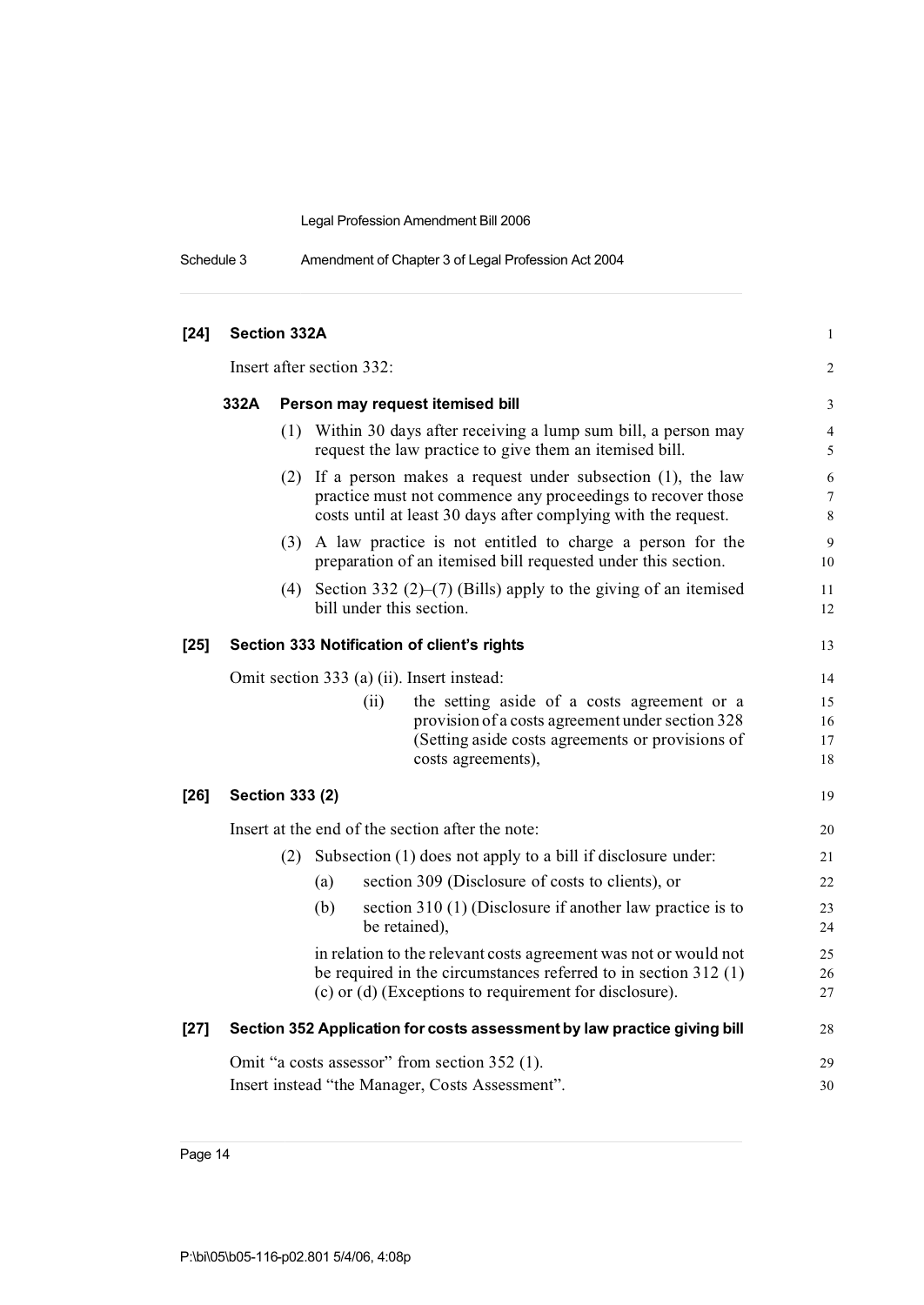| Amendment of Chapter 3 of Legal Profession Act 2004 | Schedule 3 |
|-----------------------------------------------------|------------|
|-----------------------------------------------------|------------|

| $[28]$ |                                 |     | Section 361 Assessment of complying costs agreements                                                                                                                                                                                                                    | $\mathbf{1}$        |
|--------|---------------------------------|-----|-------------------------------------------------------------------------------------------------------------------------------------------------------------------------------------------------------------------------------------------------------------------------|---------------------|
|        |                                 |     | Omit "costs, and" from section 361 (1) (b). Insert instead "costs".                                                                                                                                                                                                     | $\overline{c}$      |
| $[29]$ | Section 361 (1) (c)             |     |                                                                                                                                                                                                                                                                         | 3                   |
|        | Omit the paragraph.             |     |                                                                                                                                                                                                                                                                         | 4                   |
| $[30]$ | <b>Section 361 (2)</b>          |     |                                                                                                                                                                                                                                                                         | 5                   |
|        |                                 |     | Omit the subsection and note. Insert instead:                                                                                                                                                                                                                           | 6                   |
|        | (2)                             |     | This section has effect subject to section 328 but does not limit<br>the operation of section 365.                                                                                                                                                                      | 7<br>$\,$ 8 $\,$    |
|        |                                 |     | <b>Note.</b> Section 328 provides for the setting aside of a costs agreement or<br>a provision of a costs agreement. Section 365 provides that a costs<br>assessor may have regard to, but not apply the terms of, a costs<br>agreement in assessing party/party costs. | 9<br>10<br>11<br>12 |
| $[31]$ |                                 |     | Section 368 Certificate as to determination                                                                                                                                                                                                                             | 13                  |
|        | $368(1)$ .                      |     | Omit "to each party and the Manager, Costs Assessment" from section                                                                                                                                                                                                     | 14<br>15            |
| $[32]$ | <b>Section 368 (5A)</b>         |     |                                                                                                                                                                                                                                                                         | 16                  |
|        | Insert after section $368(5)$ : |     |                                                                                                                                                                                                                                                                         | 17                  |
|        |                                 |     | (5A) The costs assessor must forward the certificate or a copy of the<br>certificate to:                                                                                                                                                                                | 18<br>19            |
|        |                                 | (a) | the Manager, Costs Assessment, and                                                                                                                                                                                                                                      | 20                  |
|        |                                 | (b) | each party to the assessment, unless subsection (6)<br>applies.                                                                                                                                                                                                         | 21<br>22            |
| $[33]$ | Section 368 (6) (a)             |     |                                                                                                                                                                                                                                                                         | 23                  |
|        |                                 |     | Omit the paragraph. Insert instead:                                                                                                                                                                                                                                     | 24                  |
|        |                                 | (a) | forward a copy of the certificate to the Manager, Costs<br>Assessment only, and                                                                                                                                                                                         | 25<br>26            |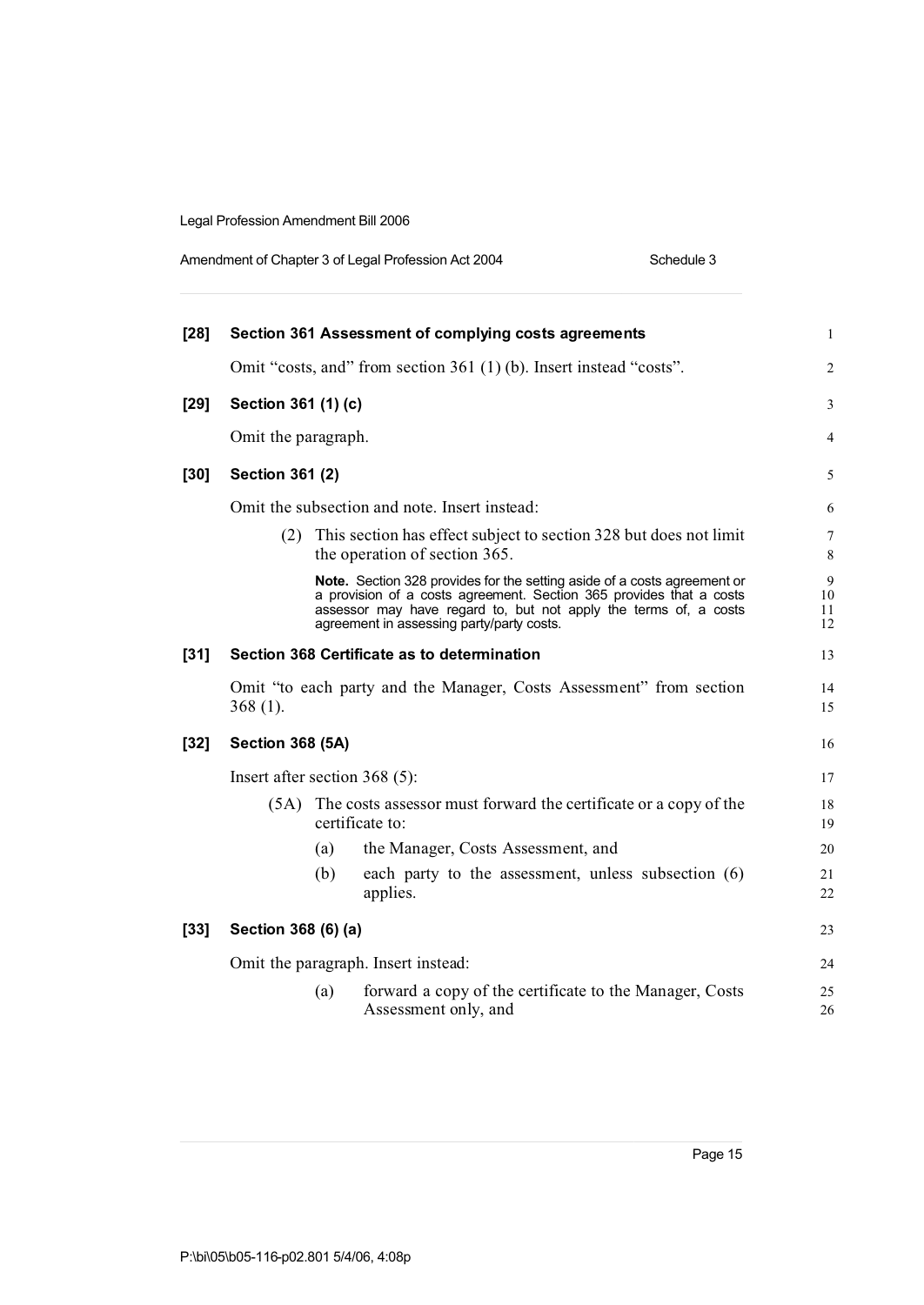| Schedule 3 | Amendment of Chapter 3 of Legal Profession Act 2004 |  |
|------------|-----------------------------------------------------|--|
|------------|-----------------------------------------------------|--|

| $[34]$ | Section 369 Recovery of costs of costs assessment                                                                                                                                                                                                                                                                                                                                            | $\mathbf{1}$               |
|--------|----------------------------------------------------------------------------------------------------------------------------------------------------------------------------------------------------------------------------------------------------------------------------------------------------------------------------------------------------------------------------------------------|----------------------------|
|        | Insert after section $369(2)$ :                                                                                                                                                                                                                                                                                                                                                              | $\overline{c}$             |
|        | (2A) Subject to any order of or the rules of the relevant court or<br>tribunal, the costs assessor may determine by whom and to<br>what extent the costs of an assessment referred to in section<br>364 (Assessment of costs—costs ordered by court or tribunal)<br>are payable and include the determination in the certificate<br>issued under this section in relation to the assessment. | 3<br>4<br>5<br>6<br>7<br>8 |
| $[35]$ | <b>Section 369 (5)</b>                                                                                                                                                                                                                                                                                                                                                                       | 9                          |
|        | Insert "and forward" after "issue".                                                                                                                                                                                                                                                                                                                                                          | 10                         |
| [36]   | Section 369 (10)                                                                                                                                                                                                                                                                                                                                                                             | 11                         |
|        | Omit "means". Insert instead "includes".                                                                                                                                                                                                                                                                                                                                                     | 12                         |
| $[37]$ | Section 369 (10)                                                                                                                                                                                                                                                                                                                                                                             | 13                         |
|        | Insert "also" before "includes".                                                                                                                                                                                                                                                                                                                                                             | 14                         |
| $[38]$ | Section 373 Application by party for review of determination                                                                                                                                                                                                                                                                                                                                 | 15                         |
|        | Omit "the issue of" from section 373 (1).                                                                                                                                                                                                                                                                                                                                                    | 16                         |
| $[39]$ | <b>Section 373 (1)</b>                                                                                                                                                                                                                                                                                                                                                                       | 17                         |
|        | Insert "has been forwarded to the parties" before "that".                                                                                                                                                                                                                                                                                                                                    | 18                         |
| $[40]$ | Section 373 (1), note                                                                                                                                                                                                                                                                                                                                                                        | 19                         |
|        | Insert "or a provision of the costs agreement" after "the costs agreement".                                                                                                                                                                                                                                                                                                                  | 20                         |
| [41]   | Section 485 Failure to obtain fidelity insurance for regulated mortgage                                                                                                                                                                                                                                                                                                                      | 21                         |
|        | Omit "issue" from section 485 (1). Insert instead "grant".                                                                                                                                                                                                                                                                                                                                   | 22                         |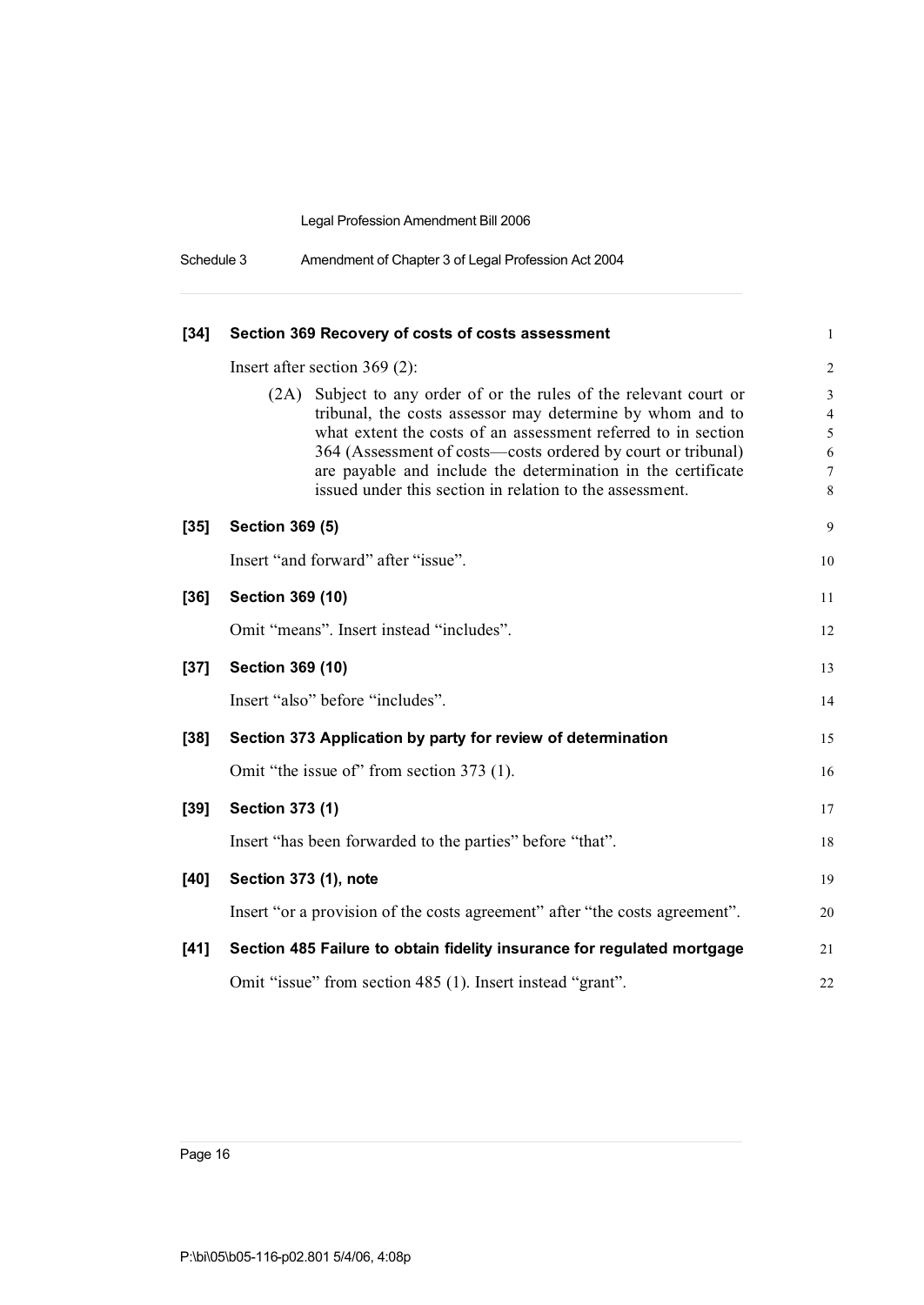Amendment of Chapter 4 of Legal Profession Act 2004 Schedule 4

|       |                               |     | Schedule 4 Amendment of Chapter 4 of Legal<br><b>Profession Act 2004</b>                                                                           | $\mathbf{1}$<br>$\overline{c}$ |
|-------|-------------------------------|-----|----------------------------------------------------------------------------------------------------------------------------------------------------|--------------------------------|
|       |                               |     | (Section 3)                                                                                                                                        | 3                              |
| $[1]$ |                               |     | Section 508 Practitioner to be notified of complaint                                                                                               | $\overline{4}$                 |
|       |                               |     | Insert "to" after "likely" in section 508 (3).                                                                                                     | 5                              |
| [2]   | Section 508 (3) (a)-(d)       |     |                                                                                                                                                    | 6                              |
|       |                               |     | Omit "to" wherever occurring at the beginning of each paragraph.                                                                                   | $\overline{7}$                 |
| $[3]$ |                               |     | Section 511 Summary dismissal of complaints                                                                                                        | 8                              |
|       |                               |     | Omit "authority" wherever occurring in section 511 (1) (a) and (h).<br>Insert instead "Commissioner or Council".                                   | 9<br>10                        |
| [4]   | Section 511 (1) (f)           |     |                                                                                                                                                    | 11                             |
|       |                               |     | Omit "an". Insert instead "any".                                                                                                                   | 12                             |
| [5]   |                               |     | Section 533 Referral of matters to costs assessors                                                                                                 | 13                             |
|       | Insert after section 533 (4): |     |                                                                                                                                                    | 14                             |
|       |                               |     | (5) No fee is payable under section 354 (How to make an<br>application for costs assessment) for any such application.                             | 15<br>16                       |
| [6]   |                               |     | Sections 537 (1) (c) and (2), 542 (1) (c), 559 (2) (b) and 571 (5) (b) (i)                                                                         | 17                             |
|       |                               |     | Omit "section 540 (Summary conclusion of complaint procedure by caution,<br>reprimand or compensation order)" wherever occurring.                  | 18<br>19                       |
|       |                               |     | Insert instead "section 540 (Summary conclusion of complaint procedure by<br>caution, reprimand, compensation order or imposition of conditions)". | 20<br>21                       |
| $[7]$ |                               |     | Section 540 Summary conclusion of complaint procedure by caution,<br>reprimand, compensation order or imposition of conditions                     | 22<br>23                       |
|       |                               |     | Insert after section $540(2)$ (c):                                                                                                                 | 24                             |
|       |                               | (d) | determine that a specified condition be imposed on the<br>practitioner's practising certificate.                                                   | 25<br>26                       |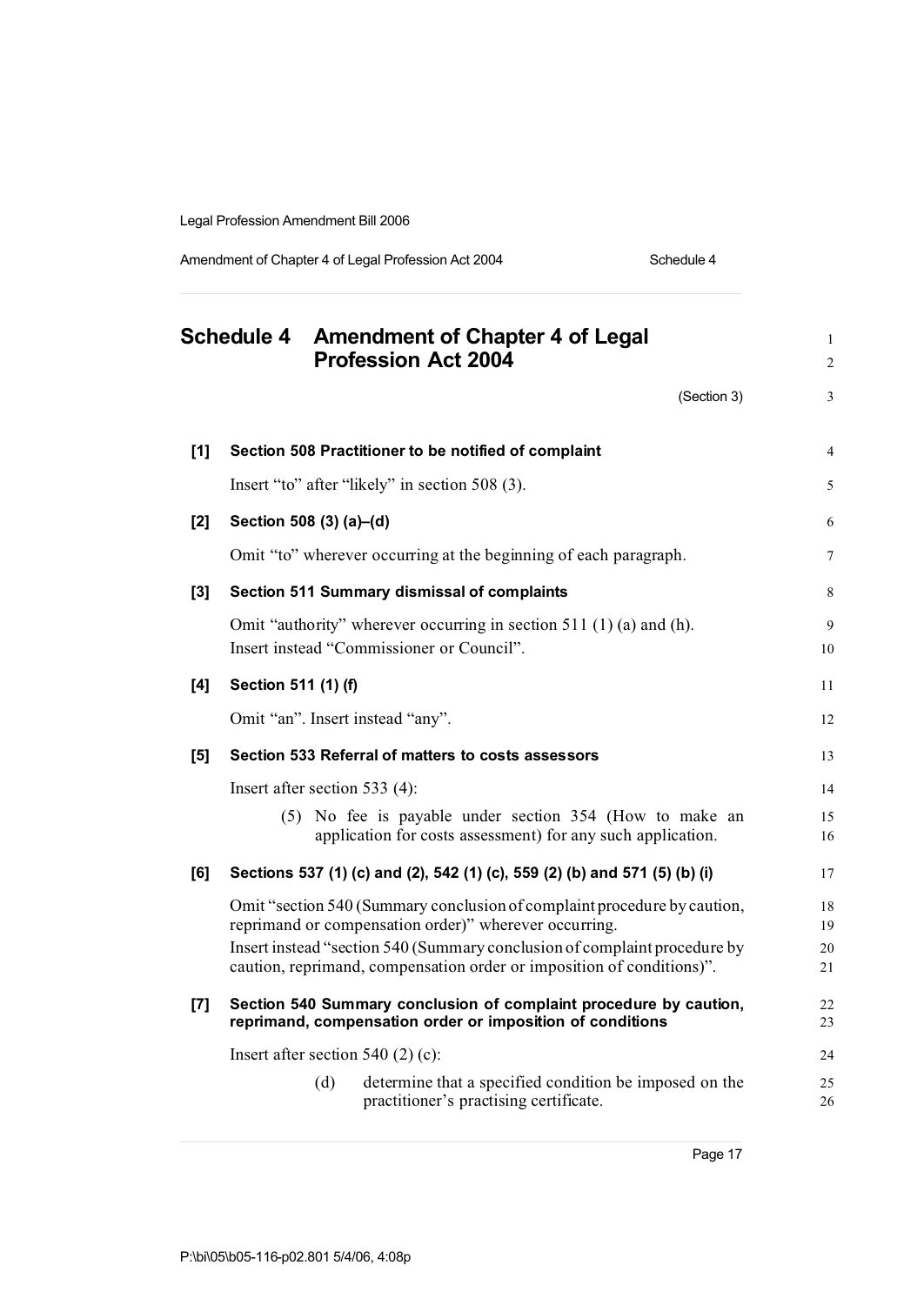| Schedule 4 | Amendment of Chapter 4 of Legal Profession Act 2004 |  |
|------------|-----------------------------------------------------|--|
|------------|-----------------------------------------------------|--|

| [8]    | <b>Section 540 (5)</b> |                                                                                                                                                                                                                                                                                                      | $\mathbf{1}$                          |
|--------|------------------------|------------------------------------------------------------------------------------------------------------------------------------------------------------------------------------------------------------------------------------------------------------------------------------------------------|---------------------------------------|
|        |                        | Insert "or that a condition be imposed on an Australian legal practitioner's<br>practising certificate under this section," after "this section,".                                                                                                                                                   | $\sqrt{2}$<br>3                       |
| [9]    | <b>Section 540 (6)</b> |                                                                                                                                                                                                                                                                                                      | 4                                     |
|        |                        | Insert after section $540(5)$ after the note:                                                                                                                                                                                                                                                        | 5                                     |
|        |                        | (6) If the Commissioner determines that a specified condition be<br>imposed on a practising certificate, the appropriate Council is<br>required to impose and maintain the condition. The condition<br>may be amended, suspended, reinstated or revoked with the<br>concurrence of the Commissioner. | 6<br>$\boldsymbol{7}$<br>8<br>9<br>10 |
| $[10]$ |                        | Section 570 Request by complainant for compensation order                                                                                                                                                                                                                                            | 11                                    |
|        |                        | Omit section 570 (1). Insert instead:                                                                                                                                                                                                                                                                | 12                                    |
|        |                        | (1) A complainant may request a compensation order in respect of<br>loss suffered by:                                                                                                                                                                                                                | 13<br>14                              |
|        | (a)                    | the complainant, or                                                                                                                                                                                                                                                                                  | 15                                    |
|        | (b)                    | another person who is a client of the law practice to<br>which the Australian legal practitioner concerned<br>belongs,                                                                                                                                                                               | 16<br>17<br>18                        |
|        |                        | (or both) because of the conduct the subject of the complaint.<br>The complainant, or other person, suffering the loss is referred<br>to in this Part as an <i>aggrieved person</i> .                                                                                                                | 19<br>20<br>21                        |
| $[11]$ | <b>Section 570 (2)</b> |                                                                                                                                                                                                                                                                                                      | 22                                    |
|        |                        | Omit "the complainant". Insert instead "the aggrieved person".                                                                                                                                                                                                                                       | 23                                    |
| $[12]$ |                        | <b>Section 571 Compensation orders</b>                                                                                                                                                                                                                                                               | 24                                    |
|        |                        | Omit "complainant" from section 571 (1) and (2) wherever occurring.<br>Insert instead "aggrieved person".                                                                                                                                                                                            | 25<br>26                              |
| $[13]$ |                        | Section 572 Prerequisites to making of compensation orders                                                                                                                                                                                                                                           | 27                                    |
|        |                        | Omit "complainant" from section 572 (1) (a).<br>Insert instead "aggrieved person".                                                                                                                                                                                                                   | 28<br>29                              |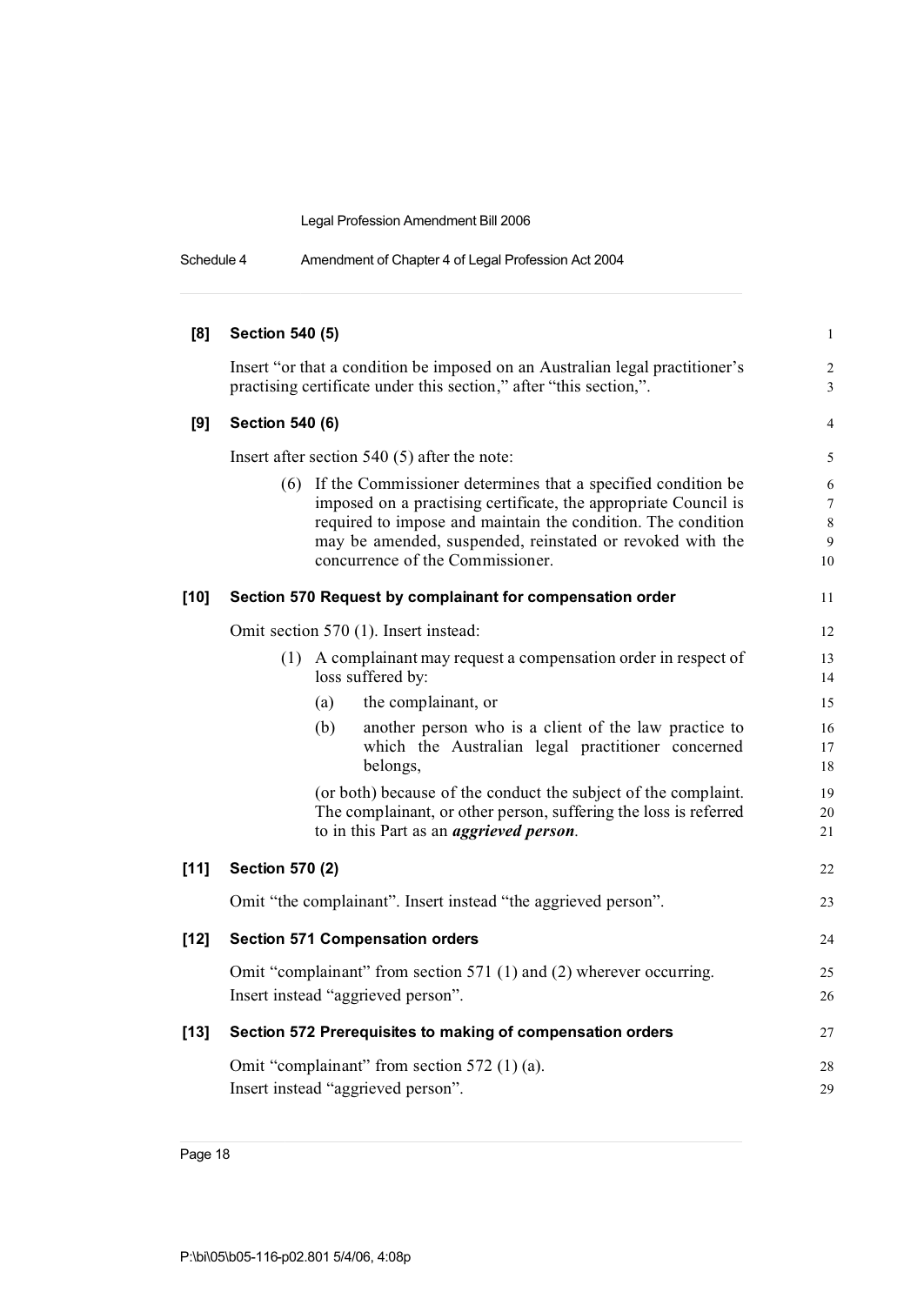| Amendment of Chapter 4 of Legal Profession Act 2004 | Schedule 4 |
|-----------------------------------------------------|------------|
|-----------------------------------------------------|------------|

| $[14]$ |                    | <b>Section 572 (2)</b>                                                                                                                                                                       | 1                    |
|--------|--------------------|----------------------------------------------------------------------------------------------------------------------------------------------------------------------------------------------|----------------------|
|        |                    | Omit "complainant". Insert instead "aggrieved person".                                                                                                                                       | 2                    |
| $[15]$ |                    | Section 573 Making of compensation orders                                                                                                                                                    | 3                    |
|        |                    | Insert "539 or" after "section" in section 573 $(3)$ (a) (i).                                                                                                                                | $\overline{4}$       |
| $[16]$ |                    | <b>Section 573 (7)</b>                                                                                                                                                                       | 5                    |
|        |                    | Insert after section 573 $(6)$ :                                                                                                                                                             | 6                    |
|        |                    | A compensation order may specify the person to whom<br>(7)<br>monetary compensation is payable, whether to the aggrieved<br>person or to another person on behalf of the aggrieved person.   | 7<br>8<br>9          |
| $[17]$ |                    | Section 575 Other remedies not affected                                                                                                                                                      | 10                   |
|        |                    | Omit "a complainant". Insert instead "an aggrieved person".                                                                                                                                  | 11                   |
| $[18]$ | <b>Section 575</b> |                                                                                                                                                                                              | 12                   |
|        |                    | Omit "the complainant". Insert instead "the aggrieved person".                                                                                                                               | 13                   |
| $[19]$ | <b>Section 599</b> |                                                                                                                                                                                              | 14                   |
|        |                    | Insert after section 598:                                                                                                                                                                    | 15                   |
|        | 599                | <b>Conditions imposed under this Chapter</b>                                                                                                                                                 | 16                   |
|        |                    | Any requirements of Chapter 2 (General requirements for<br>engaging in legal practice) relating to the imposition of<br>conditions do not apply to conditions imposed under this<br>Chapter. | 17<br>18<br>19<br>20 |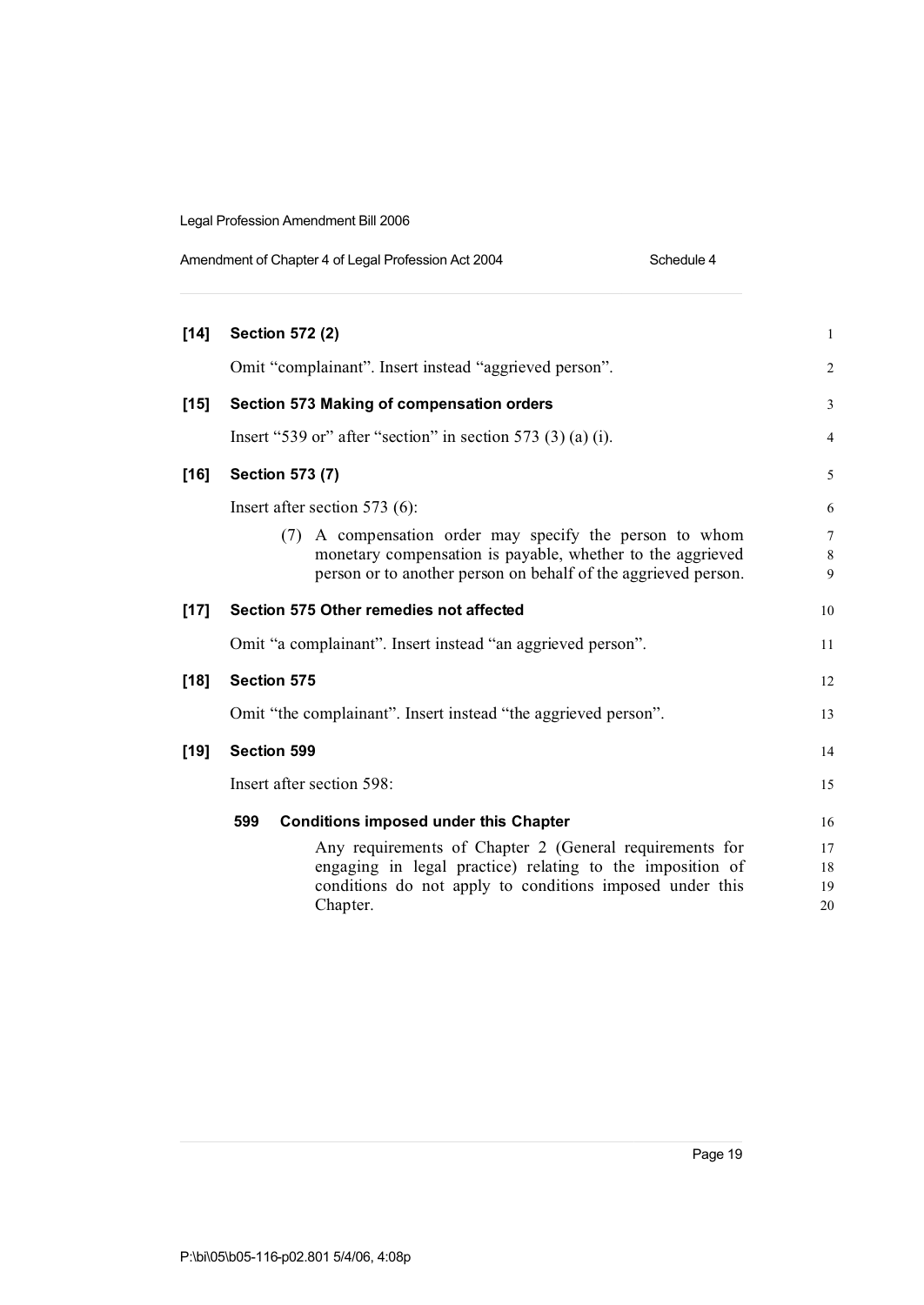| Schedule 5 | Amendment of Chapter 5 of Legal Profession Act 2004 |
|------------|-----------------------------------------------------|
|            |                                                     |

|     | Schedule 5 Amendment of Chapter 5 of Legal<br><b>Profession Act 2004</b> |             | 2  |
|-----|--------------------------------------------------------------------------|-------------|----|
|     |                                                                          | (Section 3) | 3  |
| [1] | Section 615 Circumstances warranting external intervention               |             | 4  |
|     | Omit "law practice" from section 615 (d). Insert instead "practice".     |             | 5. |
| [2] | Section 653 Reports by external intervener                               |             | 6  |
|     | Omit "authority" from section 653 (3).                                   |             | 7  |
|     | Insert instead "Law Society Council".                                    |             | 8  |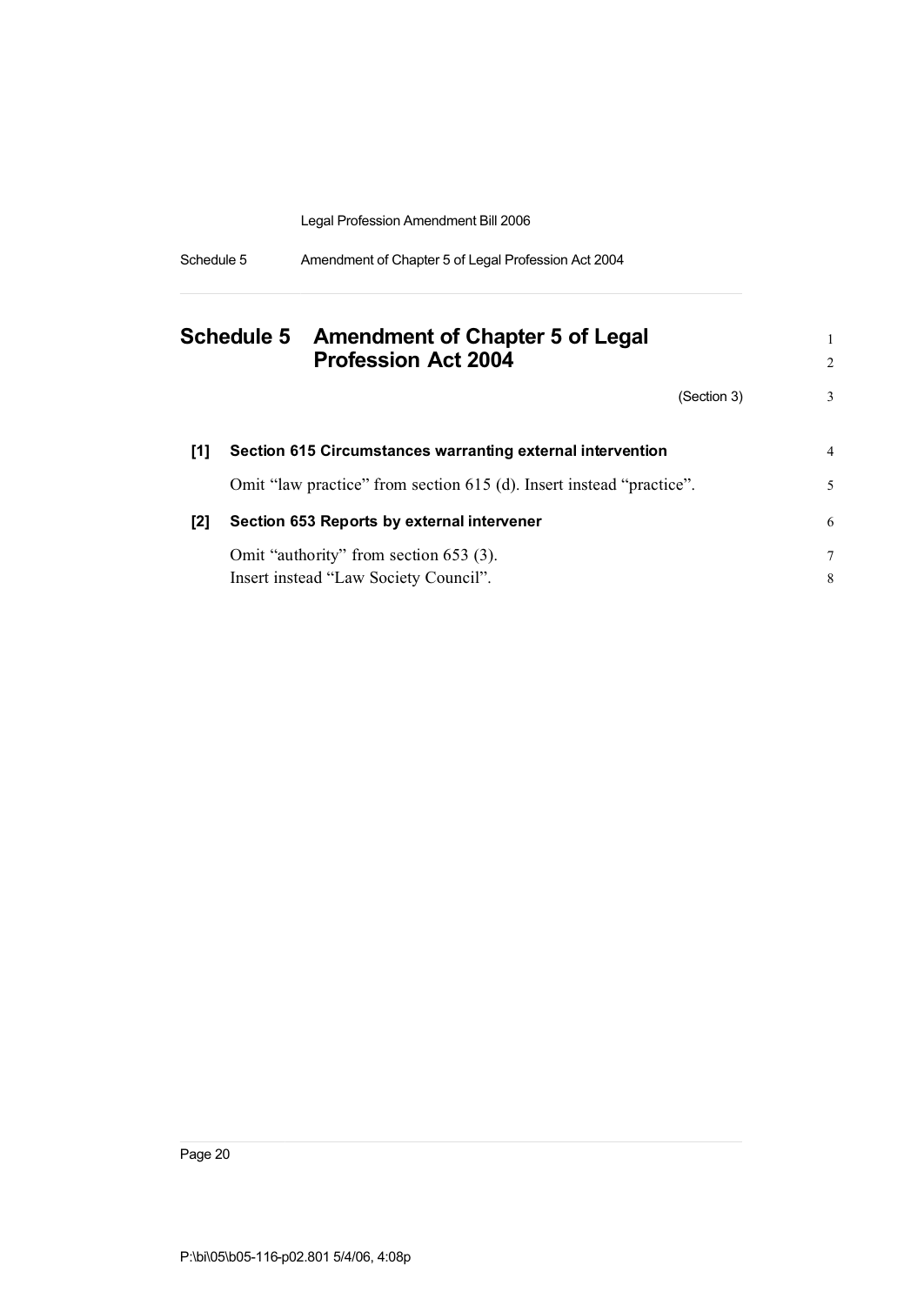Amendment of Chapter 7 of Legal Profession Act 2004 Schedule 6

|       | <b>Schedule 6</b>   |     | <b>Amendment of Chapter 7 of Legal</b><br><b>Profession Act 2004</b>                                                                                                                                                                                                                                                                          | $\mathbf{1}$<br>$\overline{c}$   |
|-------|---------------------|-----|-----------------------------------------------------------------------------------------------------------------------------------------------------------------------------------------------------------------------------------------------------------------------------------------------------------------------------------------------|----------------------------------|
|       |                     |     | (Section 3)                                                                                                                                                                                                                                                                                                                                   | 3                                |
| $[1]$ |                     |     | <b>Section 688 Functions of Commissioner</b>                                                                                                                                                                                                                                                                                                  | $\overline{4}$                   |
|       |                     |     | Omit "issue" from section 688 (1) (j). Insert instead "grant".                                                                                                                                                                                                                                                                                | 5                                |
| $[2]$ |                     |     | Section 689 Commissioner may require Councils to provide information                                                                                                                                                                                                                                                                          | 6                                |
|       |                     |     | Omit "issue" wherever occurring in section 689 (1) (d).<br>Insert instead "grant".                                                                                                                                                                                                                                                            | $\boldsymbol{7}$<br>8            |
| $[3]$ | <b>Section 689A</b> |     |                                                                                                                                                                                                                                                                                                                                               | 9                                |
|       |                     |     | Insert after section 689:                                                                                                                                                                                                                                                                                                                     | 10                               |
|       | 689A                |     | <b>Functions of Commissioner in relation to advertising offences</b>                                                                                                                                                                                                                                                                          | 11                               |
|       |                     |     | (1) In addition to the Commissioner's other functions, the<br>Commissioner may institute prosecutions for an offence against<br>section 85 (Regulation of advertising and other marketing of<br>services) or regulations made under that section.                                                                                             | 12<br>13<br>14<br>15             |
|       |                     |     | (2) If the Commissioner suspects on reasonable grounds that a<br>person (whether or not an Australian lawyer) may have<br>committed an offence against section 85 or regulations made<br>under that section, the Commissioner or a person authorised by<br>the Commissioner may conduct an investigation in relation to<br>the matter.        | 16<br>17<br>18<br>19<br>20<br>21 |
|       |                     | (3) | The Commissioner or authorised person has and may exercise,<br>in relation to the matter referred to in subsection $(2)$ , the same<br>powers as an investigator has under Chapter 6 (Provisions<br>relating to investigations) in relation to a matter that is the<br>subject of a complaint under Chapter 4 (Complaints and<br>discipline). | 22<br>23<br>24<br>25<br>26<br>27 |
|       |                     | (4) | Accordingly, the provisions of Chapter 6 apply in relation to<br>the matter referred to in subsection $(2)$ , and so apply with any<br>necessary modifications and as if a reference to an Australian<br>lawyer included a reference to a lay person.                                                                                         | 28<br>29<br>30<br>31             |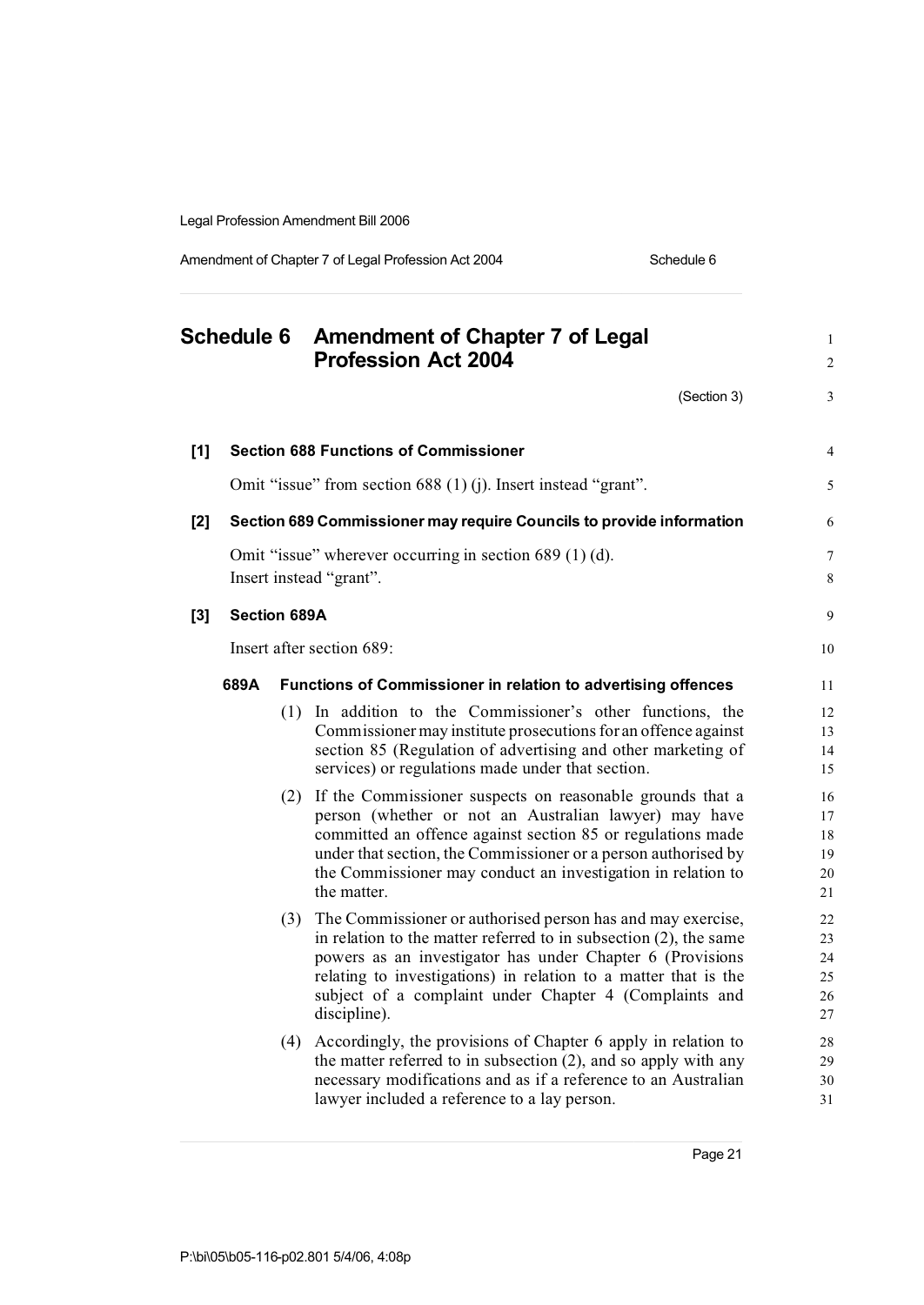| Schedule 6 | Amendment of Chapter 7 of Legal Profession Act 2004 |
|------------|-----------------------------------------------------|
|            |                                                     |

|     | (5)                             | person. | This section does not limit any powers that may be exercised<br>apart from this section by the Commissioner or by any other                                                                                                                   | $\mathbf{1}$<br>$\overline{c}$<br>3 |
|-----|---------------------------------|---------|-----------------------------------------------------------------------------------------------------------------------------------------------------------------------------------------------------------------------------------------------|-------------------------------------|
| [4] |                                 |         | <b>Section 696 Functions of Bar Council</b>                                                                                                                                                                                                   | 4                                   |
|     | Bar Association".               |         | Omit "or to an officer of the Bar Council" from section 696 (2).<br>Insert instead ", to an officer of the Bar Council or to an employee of the                                                                                               | 5<br>6<br>7                         |
| [5] | Section 696 (3) (a)             |         |                                                                                                                                                                                                                                               | 8                                   |
|     |                                 |         | Omit the paragraph. Insert instead:                                                                                                                                                                                                           | 9                                   |
|     |                                 | (a)     | a person to whom Chapter 4 (Complaints and<br>discipline) applies, other than an Australian legal<br>practitioner who is, or was at the relevant time, a<br>solicitor, or                                                                     | 10<br>11<br>12<br>13                |
| [6] | <b>Section 696 (4)</b>          |         |                                                                                                                                                                                                                                               | 14                                  |
|     | Insert after section $696(3)$ : |         |                                                                                                                                                                                                                                               | 15                                  |
|     |                                 |         | (4) Without limiting any other provision of this section, the Bar<br>Council may investigate and bring proceedings for a breach of<br>Part 2.2 by any person, including a lay person.                                                         | 16<br>17<br>18                      |
| [7] |                                 |         | <b>Section 699 Functions of Law Society Council</b>                                                                                                                                                                                           | 19                                  |
|     | of the Law Society".            |         | Omit "or to an officer of the Law Society Council" from section 699 (3).<br>Insert instead ", to an officer of the Law Society Council or to an employee                                                                                      | 20<br>21<br>22                      |
| [8] | Section 699 (4) (a)             |         |                                                                                                                                                                                                                                               | 23                                  |
|     |                                 |         | Omit the paragraph. Insert instead:                                                                                                                                                                                                           | 24                                  |
|     |                                 | (a)     | a person to whom Chapter 4 (Complaints and<br>discipline) applies, other than an Australian legal<br>practitioner who is, or was at the relevant time, entitled<br>to engage in legal practice only as or in the manner of a<br>barrister, or | 25<br>26<br>27<br>28<br>29          |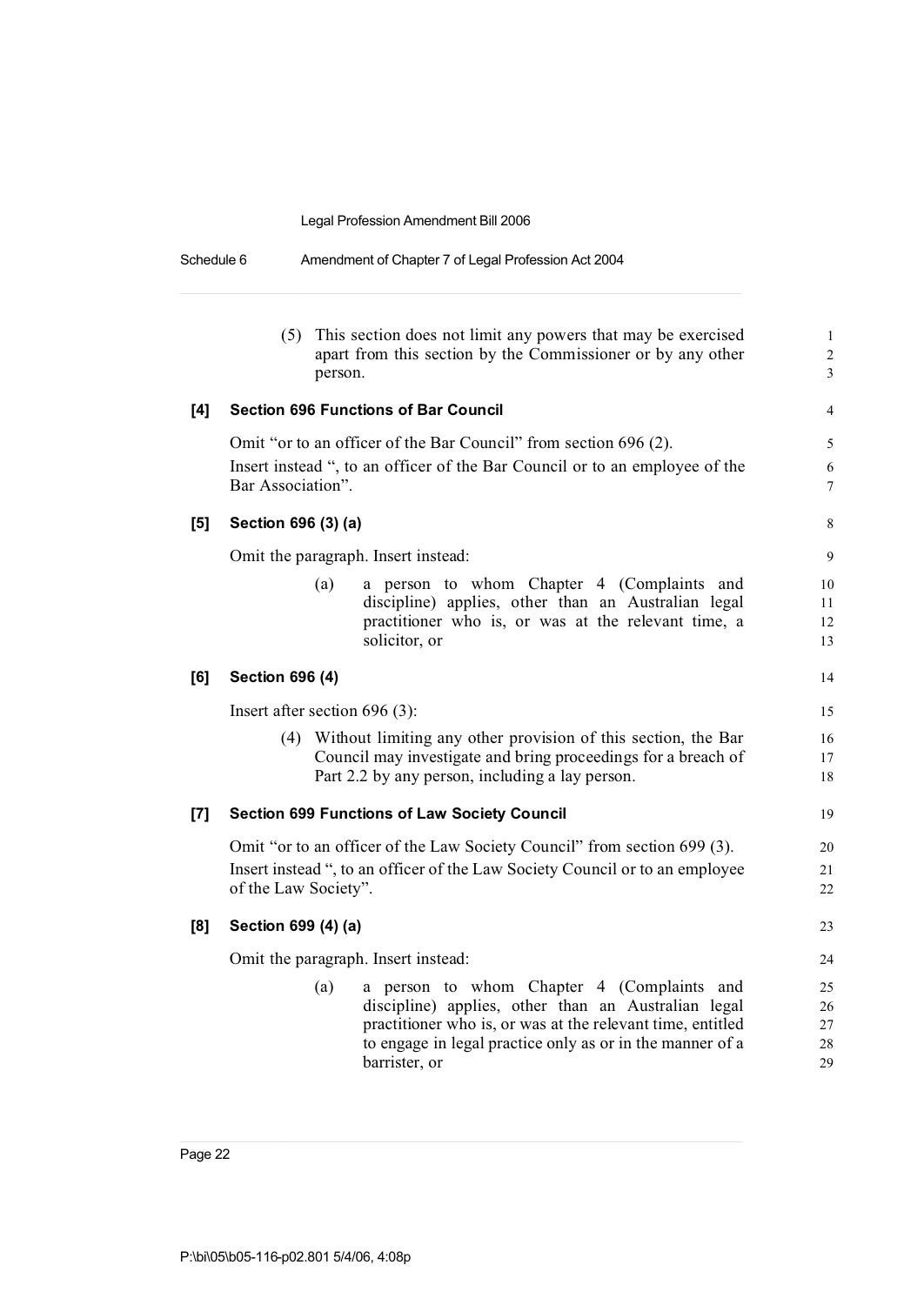| Amendment of Chapter 7 of Legal Profession Act 2004 | Schedule 6 |
|-----------------------------------------------------|------------|
|                                                     |            |

| [9]    | <b>Section 699 (5)</b>                                                                                                                                                                        | $\mathbf{1}$             |
|--------|-----------------------------------------------------------------------------------------------------------------------------------------------------------------------------------------------|--------------------------|
|        | Insert after section 699 (4):                                                                                                                                                                 | $\overline{c}$           |
|        | (5) Without limiting any other provision of this section, the Law<br>Society Council may investigate and bring proceedings for a<br>breach of Part 2.2 by any person, including a lay person. | 3<br>$\overline{4}$<br>5 |
| $[10]$ | <b>Section 701 Purpose</b>                                                                                                                                                                    | 6                        |
|        | Omit "locally registered foreign lawyers".                                                                                                                                                    | 7                        |
|        | Insert instead "Australian-registered foreign lawyers".                                                                                                                                       | $8\,$                    |
| [11]   | <b>Section 702 Rules for barristers</b>                                                                                                                                                       | 9                        |
|        | Omit "practice" from section 702 (1).                                                                                                                                                         | 10                       |
|        | Insert instead "engaging in legal practice".                                                                                                                                                  | 11                       |
| $[12]$ | <b>Section 702 (2)</b>                                                                                                                                                                        | 12                       |
|        | Omit the subsection. Insert instead:                                                                                                                                                          | 13                       |
|        | (2) The Bar Council may make rules for or with respect to                                                                                                                                     | 14                       |
|        | engaging in legal practice as an Australian-registered foreign<br>lawyer who engages in legal practice only as or in the manner                                                               | 15<br>16                 |
|        | of a barrister.                                                                                                                                                                               | 17                       |
| $[13]$ | <b>Section 703 Rules for solicitors</b>                                                                                                                                                       | 18                       |
|        | Omit "practice" from section 703 (1).                                                                                                                                                         | 19                       |
|        | Insert instead "engaging in legal practice".                                                                                                                                                  | 20                       |
| $[14]$ | <b>Section 703 (2)</b>                                                                                                                                                                        | 21                       |
|        | Omit the subsection. Insert instead:                                                                                                                                                          | 22                       |
|        | (2) The Law Society Council may make rules for or with respect                                                                                                                                | 23                       |
|        | to engaging in legal practice as an Australian-registered foreign                                                                                                                             | 24                       |
|        | lawyer who engages in legal practice as or in the manner of a<br>solicitor.                                                                                                                   | 25<br>26                 |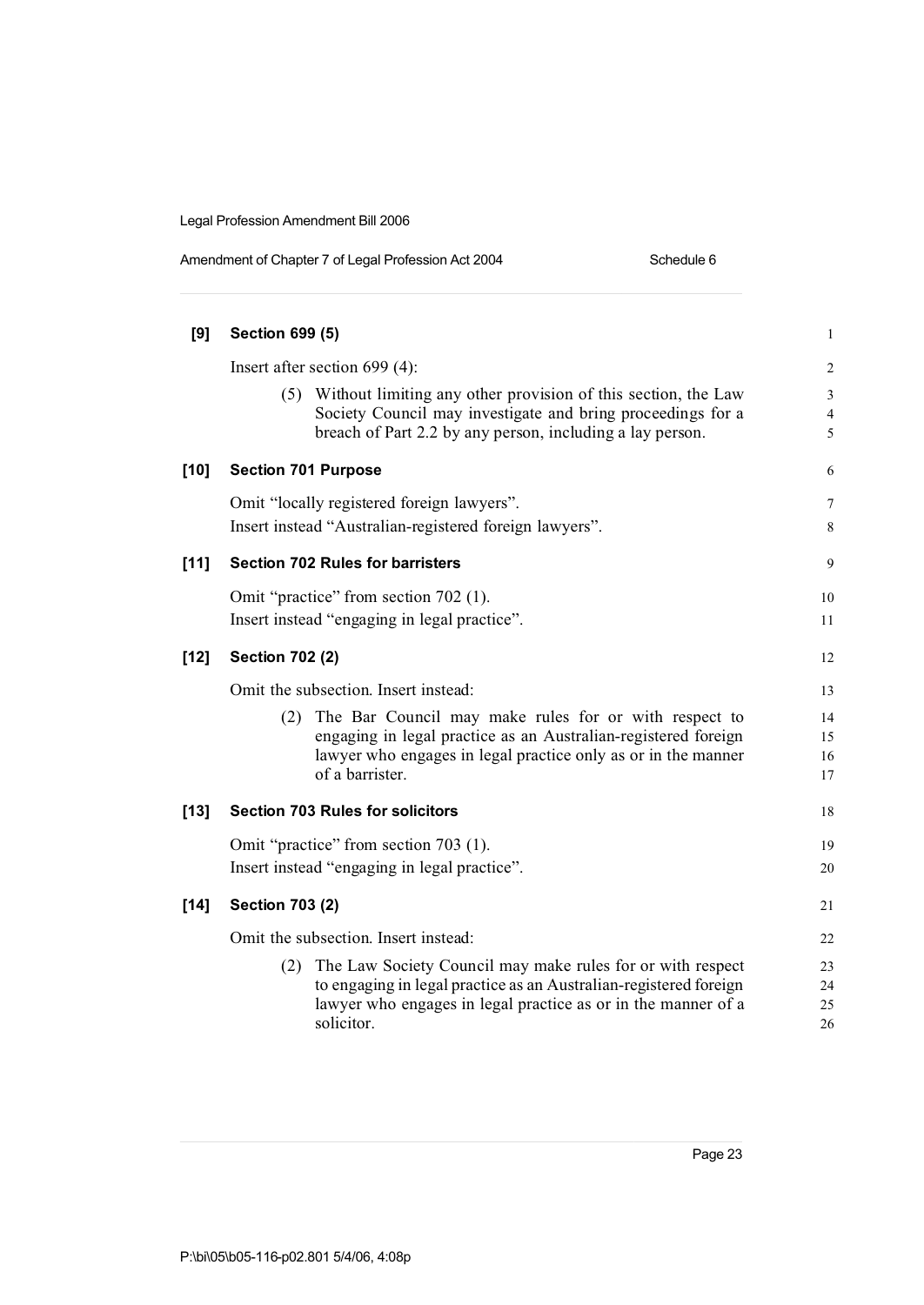| [15] | Section 706 Subject-matter of legal profession rules            |                |
|------|-----------------------------------------------------------------|----------------|
|      | Omit "locally registered foreign lawyers" from section 706 (1). | $\mathcal{D}$  |
|      | Insert instead "Australian-registered foreign lawyers".         | 3              |
|      |                                                                 |                |
| [16] | Section 711 Binding nature of legal profession rules            | $\overline{4}$ |
|      | Omit "locally registered foreign lawyers" from section 711 (1). |                |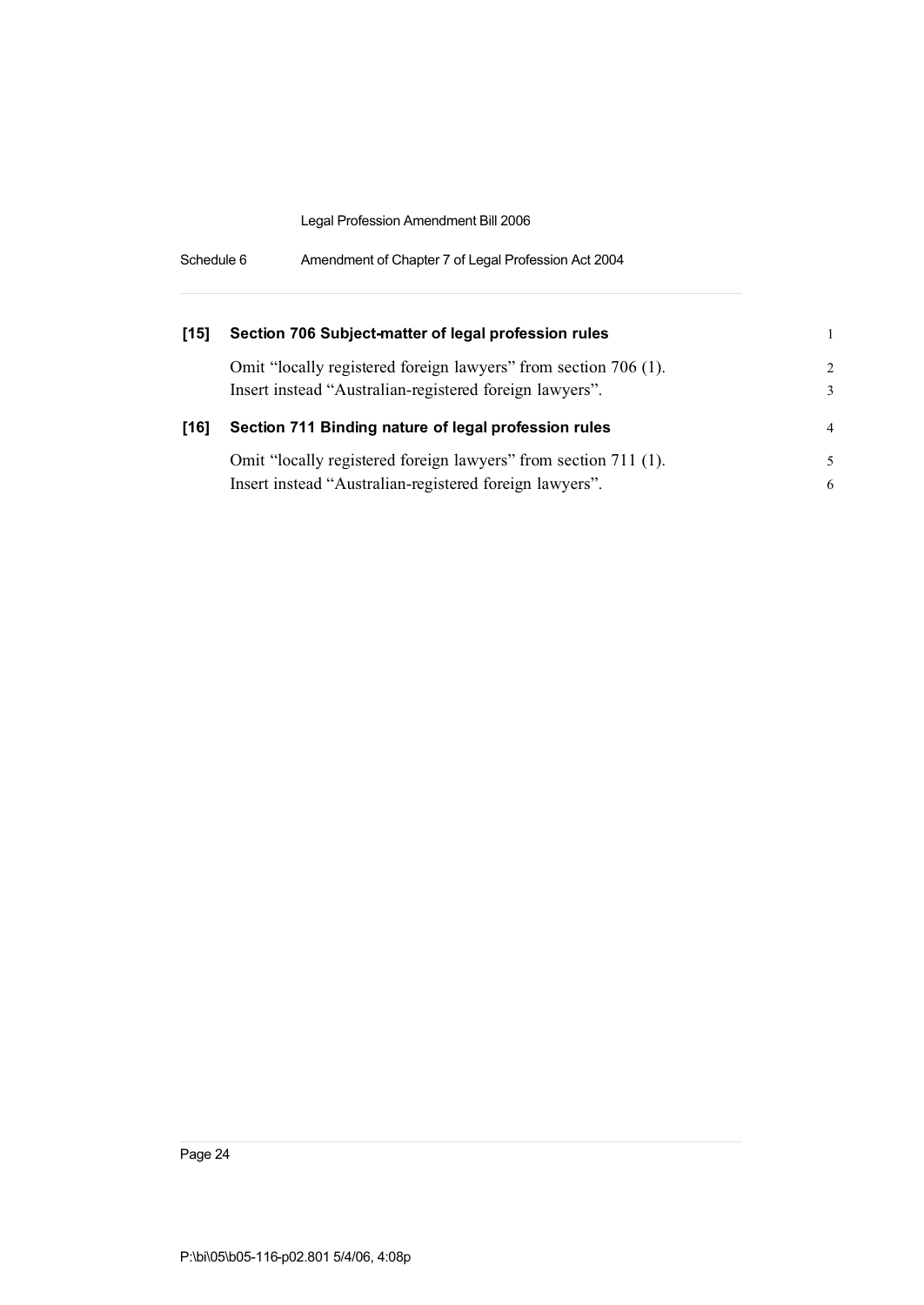Amendment of Chapter 8 of Legal Profession Act 2004 Schedule 7

| <b>Schedule 7</b> |                     |      | <b>Amendment of Chapter 8 of Legal</b><br><b>Profession Act 2004</b>                                                                                                                                                                                                                                                                                            | $\mathbf{1}$<br>$\overline{\mathbf{c}}$ |
|-------------------|---------------------|------|-----------------------------------------------------------------------------------------------------------------------------------------------------------------------------------------------------------------------------------------------------------------------------------------------------------------------------------------------------------------|-----------------------------------------|
|                   |                     |      | (Section 3)                                                                                                                                                                                                                                                                                                                                                     | 3                                       |
| [1]               |                     |      | Section 721 Disclosure of information by local regulatory authorities                                                                                                                                                                                                                                                                                           | $\overline{4}$                          |
|                   |                     |      | Insert after section $721$ (2):                                                                                                                                                                                                                                                                                                                                 | 5                                       |
|                   |                     | (2A) | The regulations may authorise a local regulatory authority to<br>disclose information to a person or body prescribed, or of a<br>class prescribed, by the regulations relating to or arising under<br>this Act or a corresponding law, subject to any limitations or<br>restrictions specified in the regulations.                                              | 6<br>7<br>8<br>9<br>10                  |
| [2]               | <b>Section 722A</b> |      |                                                                                                                                                                                                                                                                                                                                                                 | 11                                      |
|                   |                     |      | Insert after section 722:                                                                                                                                                                                                                                                                                                                                       | 12                                      |
|                   | 722A                |      | Protection of applications for referral for pro bono legal services                                                                                                                                                                                                                                                                                             | 13                                      |
|                   |                     | (1)  | A protected person is not required to divulge or produce to any<br>person, court or tribunal (whether in response to a subpoena or<br>otherwise) any information or document received by a<br>protected person in connection with an application made by or<br>on behalf of a person for a referral for the provision of legal<br>services on a pro bono basis. | 14<br>15<br>16<br>17<br>18<br>19        |
|                   |                     | (2)  | This section has effect despite section 730A (Duty to report<br>suspected offences).                                                                                                                                                                                                                                                                            | 20<br>21                                |
|                   |                     | (3)  | In this section:                                                                                                                                                                                                                                                                                                                                                | 22                                      |
|                   |                     |      | <i>protected person</i> means:                                                                                                                                                                                                                                                                                                                                  | 23                                      |
|                   |                     |      | (a)<br>the Bar Association or Law Society, or                                                                                                                                                                                                                                                                                                                   | 24                                      |
|                   |                     |      | (b)<br>a Council or a member of a Council, or                                                                                                                                                                                                                                                                                                                   | 25                                      |
|                   |                     |      | a committee or member of a committee of the Bar<br>(c)<br>Association, Law Society or a Council, or                                                                                                                                                                                                                                                             | 26<br>27                                |
|                   |                     |      | an Australian legal practitioner to whom a person or<br>(d)<br>body mentioned in a preceding paragraph of this<br>definition gives any information or document referred to<br>in subsection (1) for the purpose of advising such a<br>person or body on the application, or                                                                                     | 28<br>29<br>30<br>31<br>32              |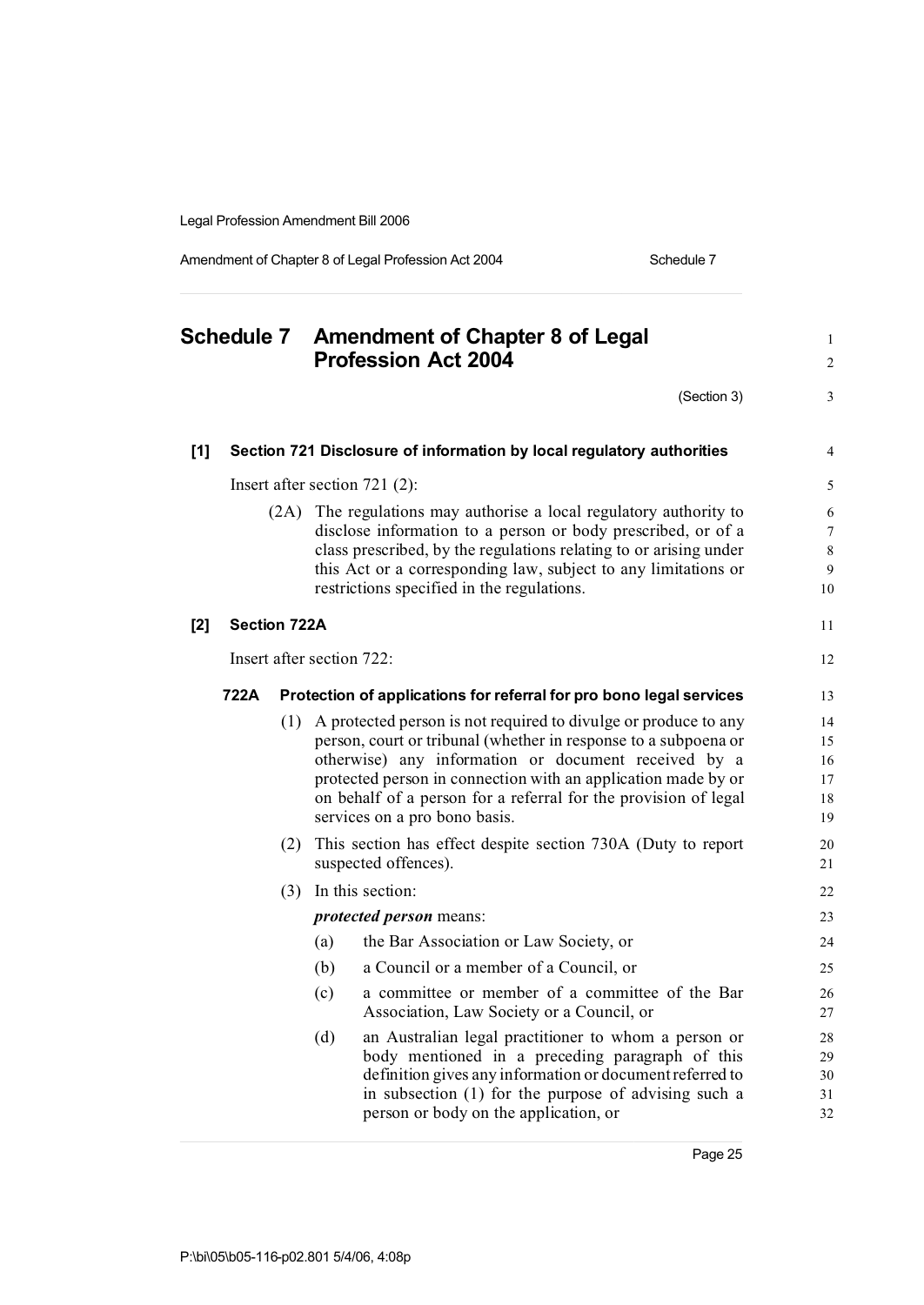| Schedule 7 | Amendment of Chapter 8 of Legal Profession Act 2004 |
|------------|-----------------------------------------------------|
|------------|-----------------------------------------------------|

|     |                                | (e) | an employee or agent of, or a person acting at the<br>direction of, a person or body mentioned in a preceding<br>paragraph of this definition.                | 1<br>$\overline{2}$<br>3 |
|-----|--------------------------------|-----|---------------------------------------------------------------------------------------------------------------------------------------------------------------|--------------------------|
| [3] |                                |     | Section 730A Duty to report suspected offences                                                                                                                | 4                        |
|     |                                |     | Insert after section $730A(3)$ :                                                                                                                              | 5                        |
|     |                                |     | (4) This section does not apply to:                                                                                                                           | 6                        |
|     |                                | (a) | offences against this Act or the Legal Profession Act<br>1987 or the regulations under either Act, or                                                         | $\overline{7}$<br>8      |
|     |                                | (b) | offences specified, or of a class or description specified,<br>by the regulations for the purposes of this section.                                           | 9<br>10                  |
| [4] | <b>Section 738 Regulations</b> |     |                                                                                                                                                               | 11                       |
|     | in section 738 $(3)$ .         |     | Insert ", unless another maximum penalty is authorised by another provision<br>of this Act to be included in relation to the offence concerned" after "units" | 12<br>13<br>14           |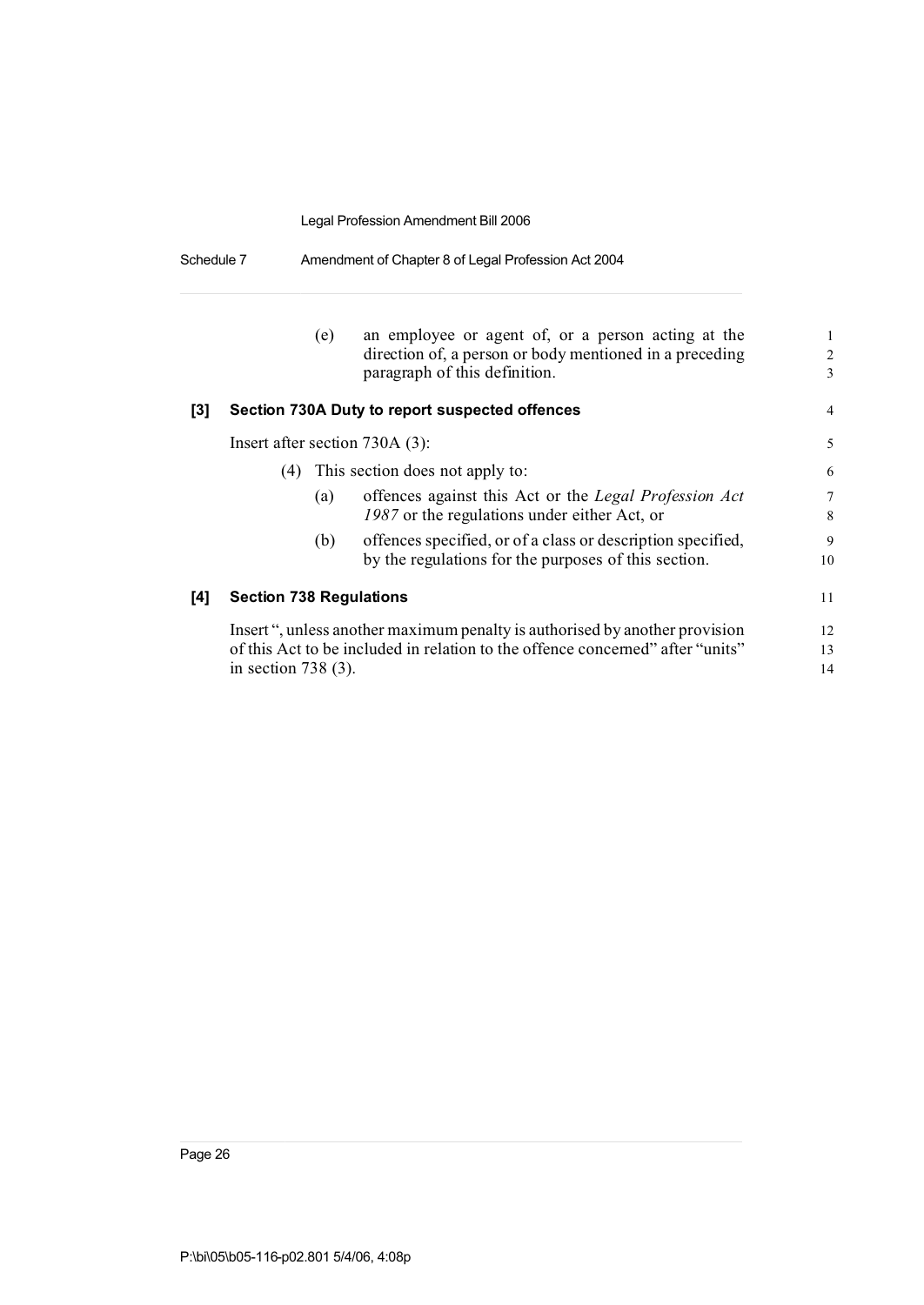Amendment of Schedule 9 to Legal Profession Act 2004 Schedule 8

|       | <b>Schedule 8</b> |     |                         | <b>Amendment of Schedule 9 to Legal</b><br><b>Profession Act 2004</b>                                                                                                                                                                                    | $\mathbf{1}$<br>$\overline{c}$ |
|-------|-------------------|-----|-------------------------|----------------------------------------------------------------------------------------------------------------------------------------------------------------------------------------------------------------------------------------------------------|--------------------------------|
|       |                   |     |                         | (Section 3)                                                                                                                                                                                                                                              | 3                              |
| $[1]$ |                   |     |                         | Schedule 9 Savings, transitional and other provisions                                                                                                                                                                                                    | $\overline{4}$                 |
|       |                   |     |                         | Insert at the end of clause $1(1)$ :                                                                                                                                                                                                                     | 5                              |
|       |                   |     |                         | <b>Legal Profession Amendment Act 2006</b>                                                                                                                                                                                                               | 6                              |
| $[2]$ |                   |     |                         | Schedule 9, clause 13 Multi-disciplinary partnerships                                                                                                                                                                                                    | $\overline{7}$                 |
|       |                   |     | from clause $13(1)$ .   | Omit "section 137 (Notice of intention to start providing legal services)"<br>Insert instead "section 167 (Notice of intention to start practice in                                                                                                      | 8<br>9<br>10                   |
|       |                   |     |                         | multi-disciplinary partnership)".                                                                                                                                                                                                                        | 11                             |
| $[3]$ |                   |     |                         | Schedule 9, clause 17A                                                                                                                                                                                                                                   | 12                             |
|       |                   |     | Insert after clause 17: |                                                                                                                                                                                                                                                          | 13                             |
|       | 17A               |     |                         | Proceedings before Tribunal instituted on or after 1 October 2005                                                                                                                                                                                        | 14                             |
|       |                   |     |                         | (1) Proceedings before the Tribunal that were instituted on or after<br>1 October 2005 but before the commencement of this clause in<br>respect of a complaint about conduct occurring before<br>1 October 2005 are to be dealt with in accordance with: | 15<br>16<br>17<br>18           |
|       |                   |     | (a)                     | this Act (including clauses 16 and 17 of this Schedule),<br>and                                                                                                                                                                                          | 19<br>20                       |
|       |                   |     | (b)                     | the Administrative Decisions Tribunal Act 1997 (as in<br>force on or after 1 October 2005),                                                                                                                                                              | 21<br>22                       |
|       |                   |     |                         | except in so far as a direction of the President of the Tribunal<br>under this clause otherwise provides.                                                                                                                                                | 23<br>24                       |
|       |                   | (2) |                         | The President of the Tribunal may direct that the proceedings<br>be dealt with in accordance with:                                                                                                                                                       | 25<br>26                       |
|       |                   |     | (a)                     | the old Act, or                                                                                                                                                                                                                                          | 27                             |
|       |                   |     | (b)                     | the old Act and this Act as regards different aspects of<br>the proceedings, as indicated in the direction.                                                                                                                                              | 28<br>29                       |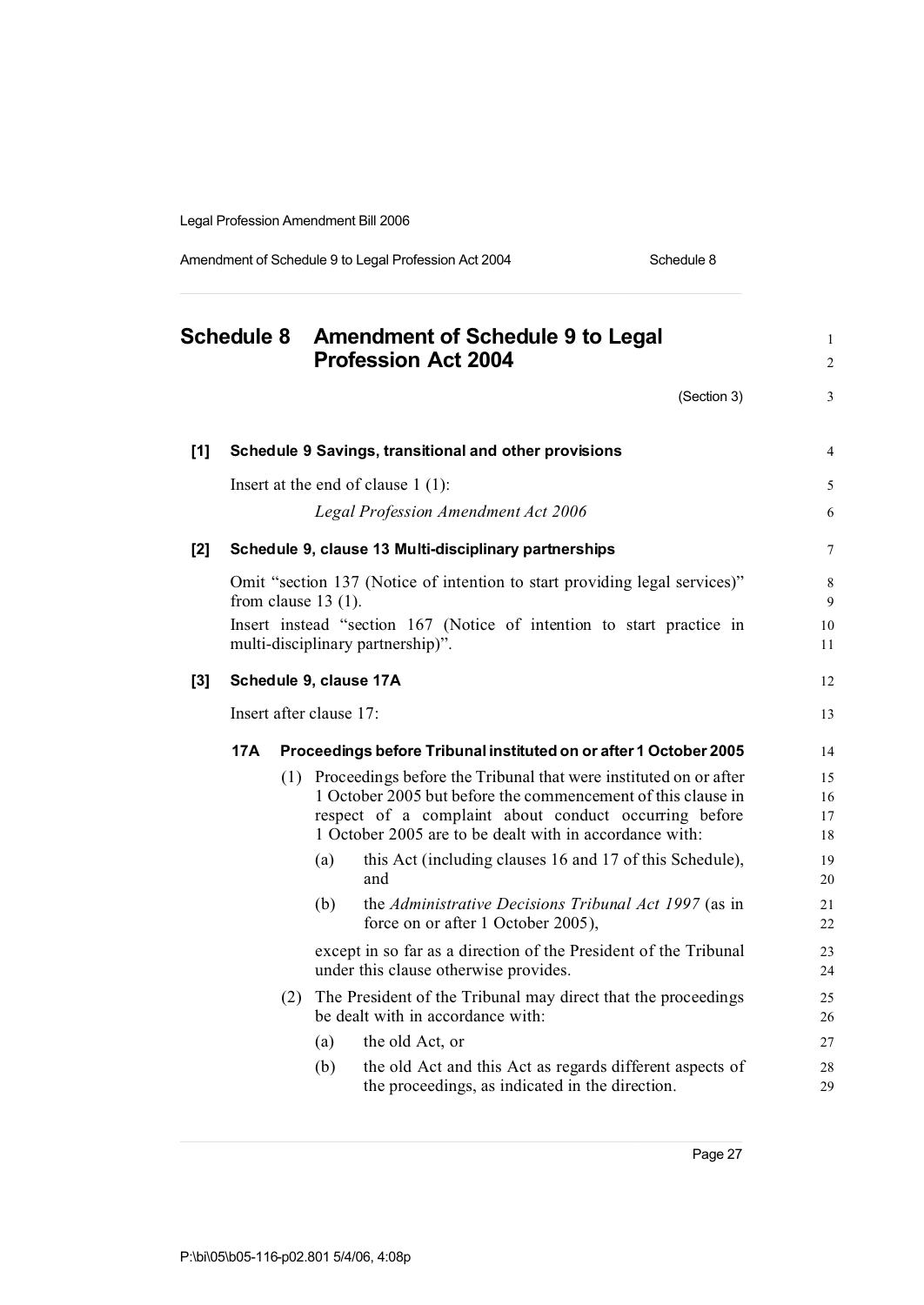Schedule 8 Amendment of Schedule 9 to Legal Profession Act 2004

- (3) The President of the Tribunal may, for the purposes of this 1 clause, direct that the Tribunal be constituted as determined by 2 the President or the Divisional Head of the Legal Services 3 Division, being a determination that is consistent with 4 requirements for the constitution of the Division under the 5 *Administrative Decisions Tribunal Act 1997* at or at any time 6 before the commencement of this clause. 7
- (4) The President of the Tribunal may give any such direction at 8 any stage of the proceedings.
- (5) Any decisions of the Tribunal or directions of the President of 10 the Tribunal that: 11
	- (a) were made or given before the commencement of this 12 clause, and 13
	- (b) would have been valid had the *Legal Profession* 14 *Amendment Act* 2006 (which inserted this clause and 15 omitted clause 41 (2) (Pending proceedings) of 16 Schedule 5 (Savings and transitional provisions) to the 17 *Administrative Decisions Tribunal Act 1997*) been in 18 force at the relevant time, 19

are taken to have been validly made or given. 20

**Note.** The purpose of clause 17A is to provide for determining how 21<br>disciplinary proceedings commenced in the Tribunal on or after 1 October 22 disciplinary proceedings commenced in the Tribunal on or after 1 October 2005<br>22 2005 but before the commencement of the clause are to be dealt with. 2005 but before the commencement of the clause are to be dealt with.

Clauses 16 and 17 in effect provide that those proceedings are to be dealt 24<br>with substantially in accordance with this Act. However, clause 41 (2) of 25 with substantially in accordance with this Act. However, clause 41 (2) of 25<br>Schedule 5 to the Administrative Decisions Tribunal Act 1997 in effect 26 Schedule 5 to the *Administrative Decisions Tribunal Act 1997* in effect 26 provided that those proceedings are to be initiated and dealt with in  $27$ <br>accordance with the Legal Profession Act 1987 and in accordance with the  $28$ accordance with the *Legal Profession Act* 1987 and in accordance with the 28<br>Administrative Decisions Tribunal Act 1997 as in force before the 29 *Administrative Decisions Tribunal Act 1997* as in force before the 29 commencement of clause 41. Clause 41 (2) was repealed by the *Legal* 30<br>Profession Amendment Act 2006. **Profession Amendment Act 2006.** 31<br>Clause 17A provides that the proceedings are to be dealt with in 32

Clause 17A provides that the proceedings are to be dealt with in 32<br>accordance with this Act and the Administrative Decisions Tribunal Act 33 accordance with this Act and the *Administrative Decisions Tribunal Act* 33 *1997* as currently in force, subject to any directions that the President is  $34$  authorised to give under the clause. authorised to give under the clause.

#### **[4] Schedule 9, clauses 22 and 22A** 36

Omit clause 22. Insert instead: 37

#### **22 Pending appeals or reviews** 38

(1) An appeal or review that was pending under or in relation to 39 any matter under the old Act immediately before 1 October 40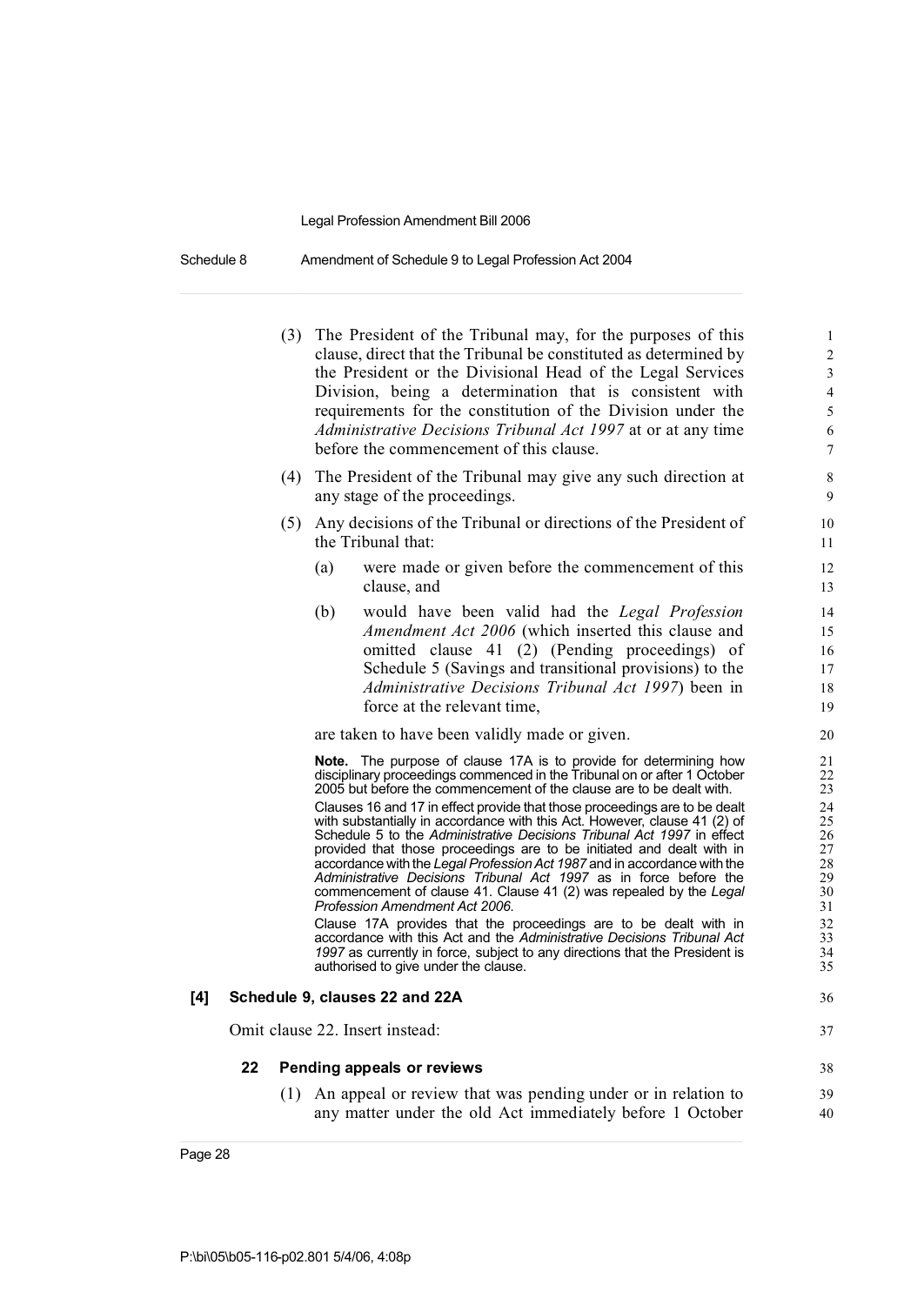#### Amendment of Schedule 9 to Legal Profession Act 2004 Schedule 8

2005 is to be dealt with as if this Act had not been enacted.  $\frac{1}{1}$ except in so far as a direction of the Supreme Court or the 2 President of the Tribunal, as the case requires, under this clause 3 otherwise provides. 4

- (2) The Supreme Court or the President of the Tribunal, as the case  $\frac{5}{5}$ requires, may direct that the appeal or review proceedings be 6 dealt with in accordance with the provisions of: 7
	- (a) this Act, or  $\qquad \qquad$  8
	- (b) the old Act and this Act as regards different aspects of 9 the proceedings, as indicated in the direction. 10

Those provisions apply accordingly, and so apply with any 11 necessary adaptations. 12

- (3) The President of the Tribunal may, for the purposes of this 13 clause, direct that the Tribunal be constituted as determined by 14 the President or the Divisional Head of the Legal Services 15 Division, being a determination that is consistent with 16 requirements for the constitution of the Division under the 17 *Administrative Decisions Tribunal Act 1997* at or at any time 18 before the commencement of this clause. 19
- (4) The Supreme Court or the President of the Tribunal, as the case 20 requires, may give any such direction at any stage of the 21 proceedings. 22
- (5) The Supreme Court or the Tribunal, as the case requires, may 23 make orders declaring how the decision on the appeal or review 24 is to have effect in relation to the provisions of this Act. 25
- (6) Any decisions of the Supreme Court or the Tribunal or 26 directions of the Supreme Court or the President of the 27 Tribunal that: 28
	- (a) were made or given before the commencement of this 29 clause, and 30
	- (b) would have been valid had the *Legal Profession* 31 *Amendment Act 2006* (which substituted this clause) 32 been in force at the relevant time, 33

are taken to have been validly made or given.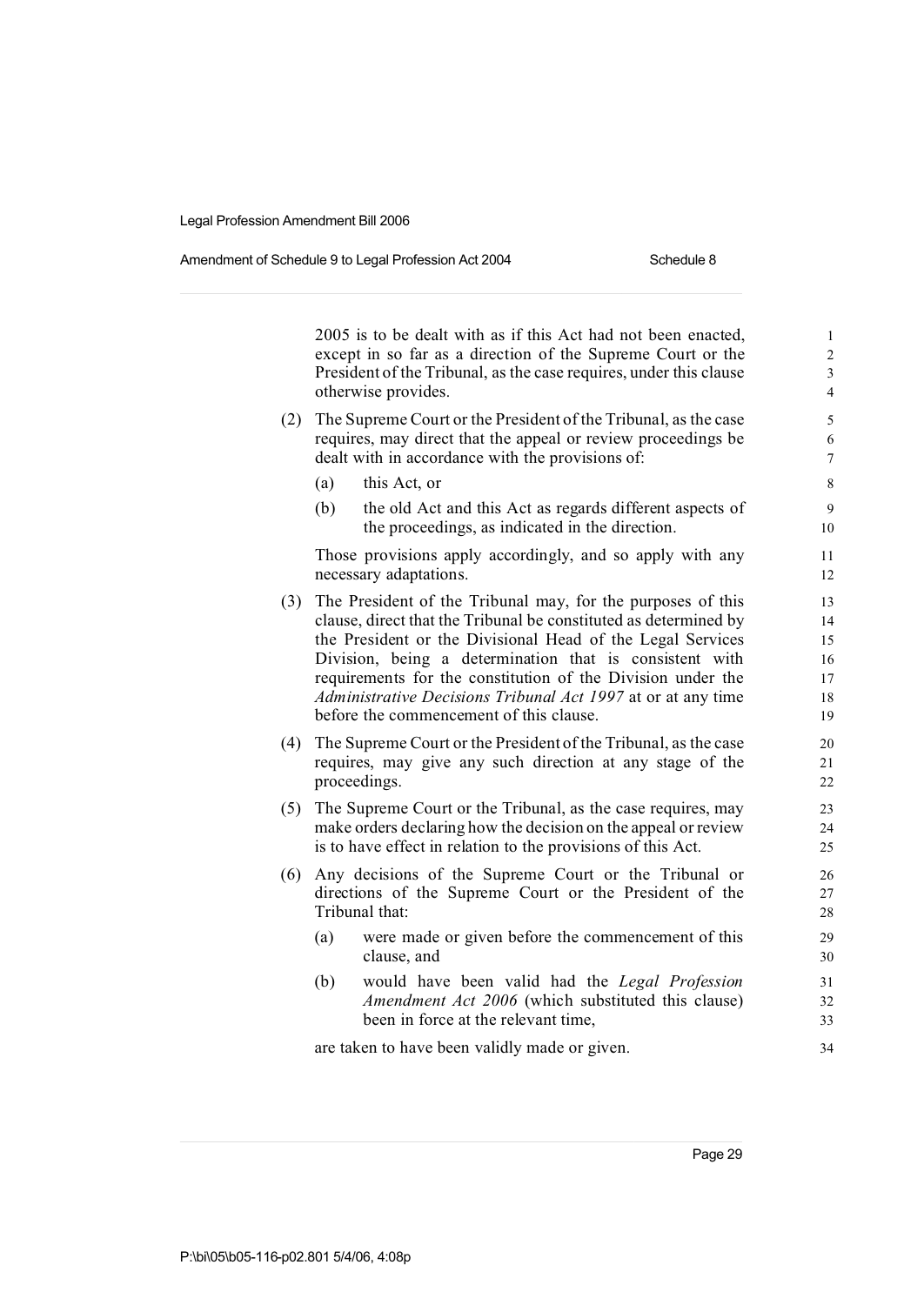Schedule 8 Amendment of Schedule 9 to Legal Profession Act 2004

| 22A |     | New appeals or reviews about old matters                                                                                                                                                  | $\mathbf{1}$                                       |
|-----|-----|-------------------------------------------------------------------------------------------------------------------------------------------------------------------------------------------|----------------------------------------------------|
|     | (1) | A matter arising under the old Act may be the subject of an<br>appeal or review made or applied for on or after 1 October<br>2005 if the appeal or review could have been made or applied | $\overline{2}$<br>$\mathfrak{Z}$<br>$\overline{4}$ |
|     |     | for had this Act not been enacted.                                                                                                                                                        | 5                                                  |
|     | (2) | The appeal or review may be made or applied for under the                                                                                                                                 | 6                                                  |
|     |     | provisions of either the old Act or this Act (even if the matter                                                                                                                          | $\boldsymbol{7}$                                   |
|     |     | could not otherwise be the subject of appeal or review under<br>this Act if the matter had arisen on or after 1 October 2005).                                                            | $8\,$<br>9                                         |
|     | (3) | The appeal or review may be dealt with under this Act (even if                                                                                                                            | 10                                                 |
|     |     | the matter could not otherwise be the subject of appeal or                                                                                                                                | 11                                                 |
|     |     | review under this Act if the matter had arisen after 1 October                                                                                                                            | 12                                                 |
|     |     | 2005), except in so far as a direction of the Supreme Court or                                                                                                                            | 13                                                 |
|     |     | the President of the Tribunal, as the case requires, under this<br>clause otherwise provides.                                                                                             | 14<br>15                                           |
|     |     |                                                                                                                                                                                           |                                                    |
|     | (4) | The Supreme Court or the President of the Tribunal, as the case                                                                                                                           | 16                                                 |
|     |     | requires, may direct that the appeal or review proceedings be<br>dealt with in accordance with the provisions of:                                                                         | 17<br>18                                           |
|     |     |                                                                                                                                                                                           |                                                    |
|     |     | (a)<br>the old Act, or                                                                                                                                                                    | 19                                                 |
|     |     | (b)<br>the old Act and this Act as regards different aspects of<br>the proceedings, as indicated in the direction.                                                                        | 20<br>21                                           |
|     |     | Those provisions apply accordingly, and so apply with any<br>necessary adaptations.                                                                                                       | 22<br>23                                           |
|     | (5) | The President of the Tribunal may, for the purposes of this                                                                                                                               | 24                                                 |
|     |     | clause, direct that the Tribunal be constituted as determined by                                                                                                                          | 25                                                 |
|     |     | the President or the Divisional Head of the Legal Services                                                                                                                                | 26                                                 |
|     |     | Division, being a determination that is consistent with                                                                                                                                   | 27                                                 |
|     |     | requirements for the constitution of the Division under the                                                                                                                               | 28                                                 |
|     |     | Administrative Decisions Tribunal Act 1997 at or at any time<br>before the commencement of this clause.                                                                                   | 29<br>30                                           |
|     | (6) | The President may give any such direction at any stage of the                                                                                                                             | 31                                                 |
|     |     | proceedings.                                                                                                                                                                              | 32                                                 |
|     | (7) | The Supreme Court or the Tribunal, as the case requires, may                                                                                                                              | 33                                                 |
|     |     | make orders declaring how the decision on the appeal or review                                                                                                                            | 34                                                 |
|     |     | is to have effect in relation to the provisions of this Act.                                                                                                                              | 35                                                 |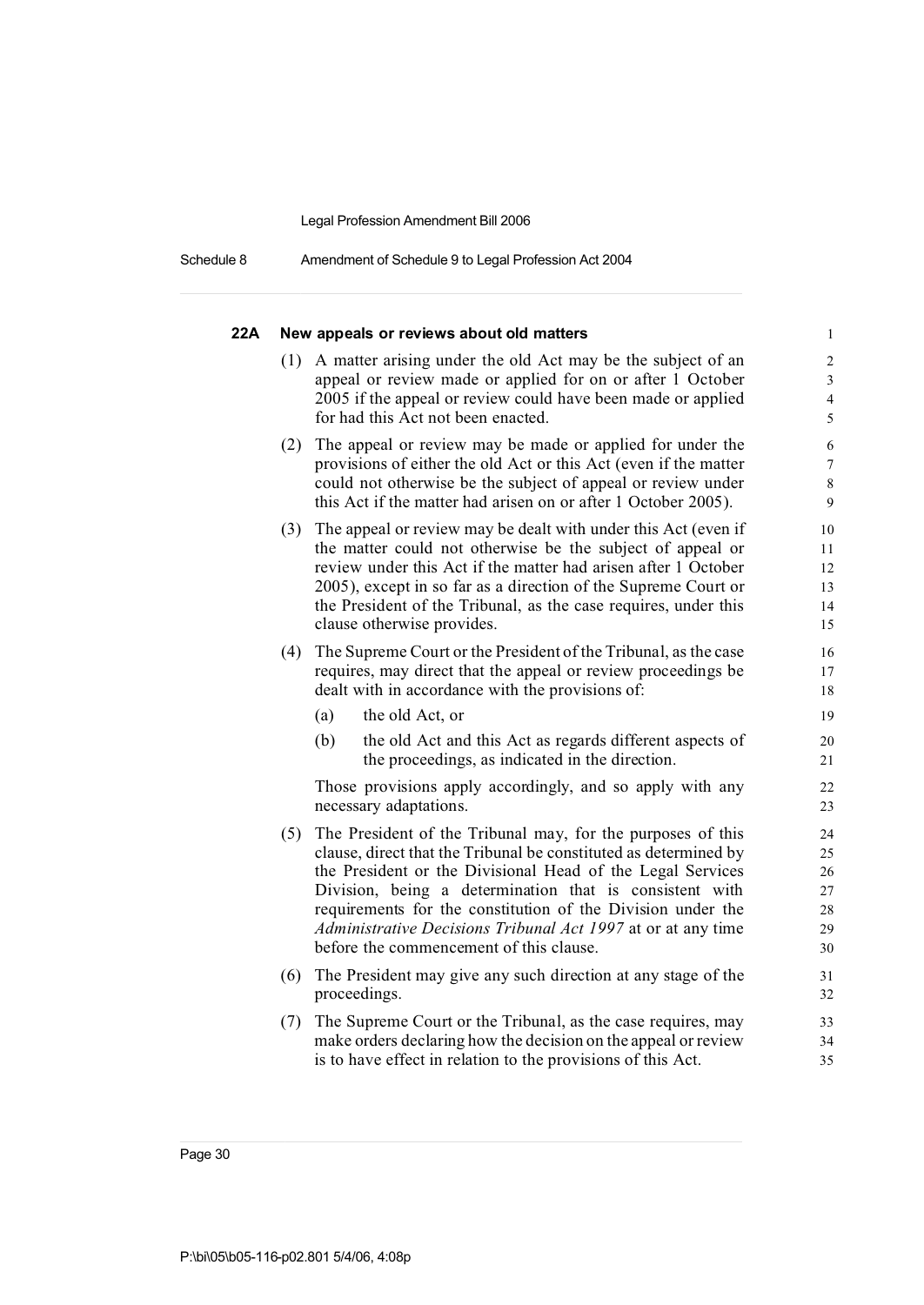### Amendment of Schedule 9 to Legal Profession Act 2004 Schedule 8

|     |    |     | (8) Any decisions of the Supreme Court or the Tribunal or<br>directions of the Supreme Court or the President of the<br>Tribunal that:                                                                                                                                                 | $\mathbf{1}$<br>$\overline{\mathbf{c}}$<br>3 |
|-----|----|-----|----------------------------------------------------------------------------------------------------------------------------------------------------------------------------------------------------------------------------------------------------------------------------------------|----------------------------------------------|
|     |    |     | (a)<br>were made or given before the commencement of this<br>clause, and                                                                                                                                                                                                               | $\overline{\mathcal{L}}$<br>5                |
|     |    |     | (b)<br>would have been valid had the Legal Profession<br>Amendment Act 2006 (which inserted this clause) been<br>in force at the relevant time,                                                                                                                                        | 6<br>7<br>8                                  |
|     |    |     | are taken to have been validly made or given.                                                                                                                                                                                                                                          | 9                                            |
| [5] |    |     | Schedule 9, clauses 28-30                                                                                                                                                                                                                                                              | 10                                           |
|     |    |     | Insert after clause 27:                                                                                                                                                                                                                                                                | 11                                           |
|     | 28 |     | <b>Existing solicitor corporations</b>                                                                                                                                                                                                                                                 | 12                                           |
|     |    | (1) | This clause applies to a solicitor corporation that was formed<br>under Division 1 of Part 10A of the old Act and that was in<br>existence immediately before the repeal of that Part by the<br>Legal Profession Amendment (Incorporated Legal Practices)<br>Act 2000.                 | 13<br>14<br>15<br>16<br>17                   |
|     |    |     | (2) Any such solicitor corporation in existence immediately before<br>1 October 2005 is taken for all purposes to have continued in<br>existence on and from that date, and Part 10A of the old Act<br>continues to apply to the solicitor corporation (despite its<br>repeal), until: | 18<br>19<br>20<br>21<br>22                   |
|     |    |     | the registration of the corporation as a company under<br>(a)<br>the Corporations Act 2001 of the Commonwealth, or                                                                                                                                                                     | 23<br>24                                     |
|     |    |     | (b)<br>the winding up of the corporation in accordance with<br>that Part or with the regulations made under this<br>Schedule.                                                                                                                                                          | 25<br>26<br>27                               |
|     |    |     | (3) Any such regulations may apply provisions of the Corporations<br>Act 2001 of the Commonwealth or any other Act, with or<br>without modification.                                                                                                                                   | 28<br>29<br>30                               |
|     |    | (4) | Solicitor corporations are taken to be, and to have been on and<br>after 1 October 2005, law practices within the meaning of this<br>Act. The regulations may modify the operation of this Act in<br>relation to solicitor corporations.                                               | 31<br>32<br>33<br>34                         |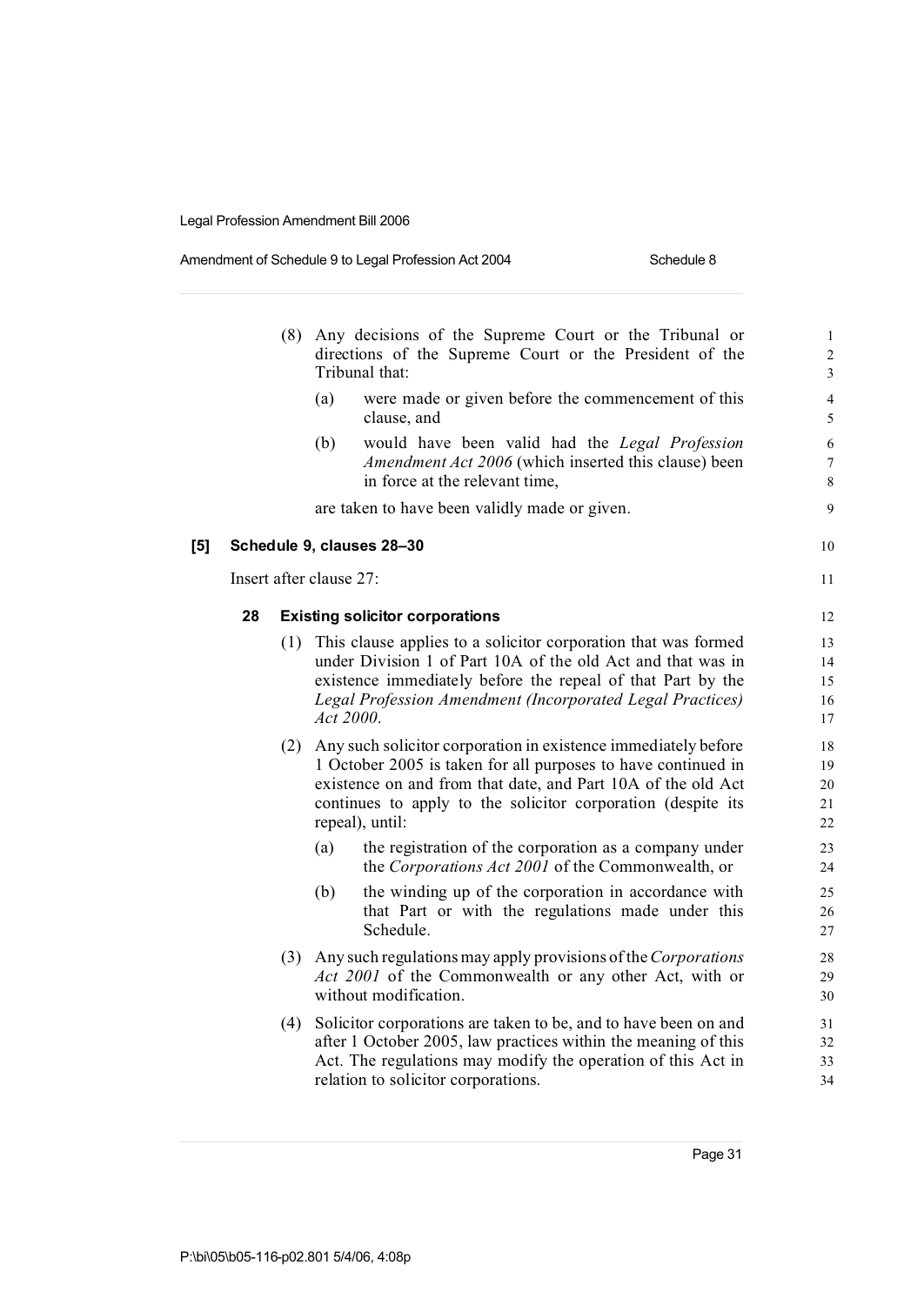| Schedule 8 | Amendment of Schedule 9 to Legal Profession Act 2004 |  |
|------------|------------------------------------------------------|--|
|------------|------------------------------------------------------|--|

|    | (5) |          | The transfer, in accordance with the Corporations Act 2001 of<br>the Commonwealth, of the incorporation of any such solicitor                                                                                                                   | $\mathbf{1}$<br>$\overline{c}$     |
|----|-----|----------|-------------------------------------------------------------------------------------------------------------------------------------------------------------------------------------------------------------------------------------------------|------------------------------------|
|    |     |          | corporation to incorporation under that Act is authorised.                                                                                                                                                                                      | 3                                  |
| 29 |     |          | Solicitor corporation becoming company                                                                                                                                                                                                          | 4                                  |
|    | (1) | applied. | This clause applies to a corporation that is registered as a<br>company under the Corporations Act 2001 of the<br>Commonwealth and that immediately before its registration as<br>such a company was a solicitor corporation to which clause 28 | 5<br>6<br>$\overline{7}$<br>8<br>9 |
|    | (2) |          | The corporation:                                                                                                                                                                                                                                | 10                                 |
|    |     | (a)      | ceases to be a solicitor corporation when it is registered<br>as a company under the Corporations Act 2001 of the<br>Commonwealth, and                                                                                                          | 11<br>12<br>13                     |
|    |     | (b)      | becomes an incorporated legal practice (subject to and<br>in accordance with section 134 of this Act and any other<br>relevant provisions of Part 2.6 of this Act).                                                                             | 14<br>15<br>16                     |
|    |     |          | (3) Part 10A of the old Act ceases to apply to the corporation.                                                                                                                                                                                 | 17                                 |
|    | (4) |          | The corporation must, within the period of 7 days commencing<br>with the day on which the corporation becomes registered as a<br>company, give:                                                                                                 | 18<br>19<br>20                     |
|    |     | (a)      | the Law Society Council, and                                                                                                                                                                                                                    | 21                                 |
|    |     | (b)      | the Commissioner for Fair Trading in the Department of<br>Commerce or (if that position does not exist) the<br>Director-General of the Department of Commerce,                                                                                  | 22<br>23<br>24                     |
|    |     |          | a written notice of that fact.                                                                                                                                                                                                                  | 25                                 |
|    |     |          | Maximum penalty: 50 penalty units.                                                                                                                                                                                                              | 26                                 |
|    | (5) |          | Sections 137 and 138 do not apply, and are taken not to have<br>applied, to the corporation if it gives the Law Society Council<br>the notice referred to in subclause (4) within the required<br>period and in the approved form.              | 27<br>28<br>29<br>30               |
| 30 |     |          | <b>Costs in criminal matters</b>                                                                                                                                                                                                                | 31                                 |
|    | (1) |          | Section 353 (3) (Application for assessment of party/party<br>costs) does not affect, and is taken never to have affected, rules<br>of court, or the power to make rules of court, under section 253                                            | 32<br>33<br>34                     |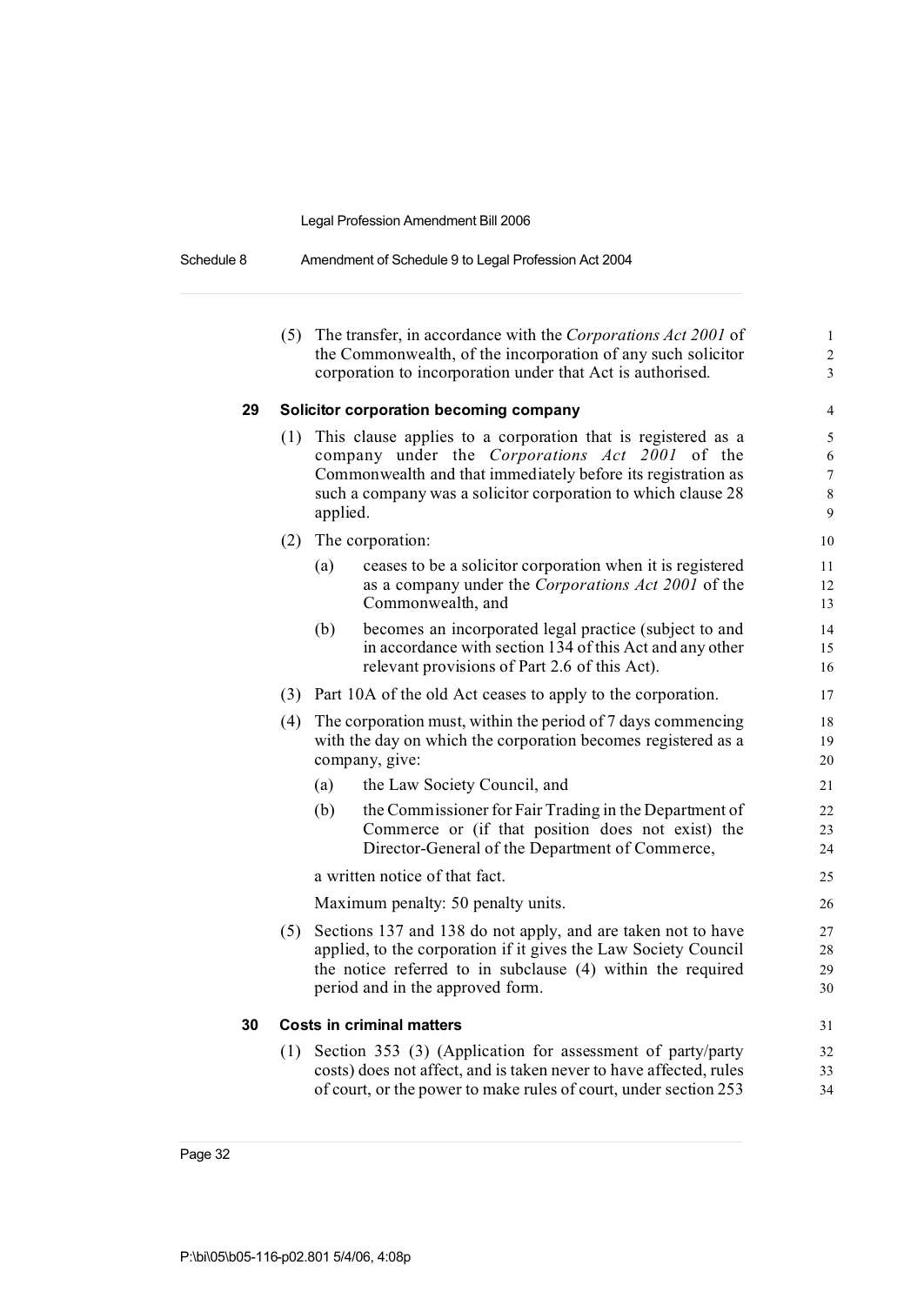### Amendment of Schedule 9 to Legal Profession Act 2004 Schedule 8

|     | (Court may order payment of costs) of the Criminal Procedure<br><i>Act 1986</i> in connection with criminal proceedings in any court.                                                                                                     | $\mathfrak{D}$           |
|-----|-------------------------------------------------------------------------------------------------------------------------------------------------------------------------------------------------------------------------------------------|--------------------------|
| (2) | The Land and Environment Court Rules (Amendment No 16)<br>$2005$ (the <i>amending Rules</i> ) are taken to have been validly<br>made.                                                                                                     | 3<br>$\overline{4}$<br>5 |
|     | (3) References in Division 3 of Part 16 of the Land and<br>Environment Court Rules 1996 as inserted by the amending<br>Rules to provisions of the old Act are taken to include<br>references to the corresponding provisions of this Act. | 6<br>7<br>8<br>9         |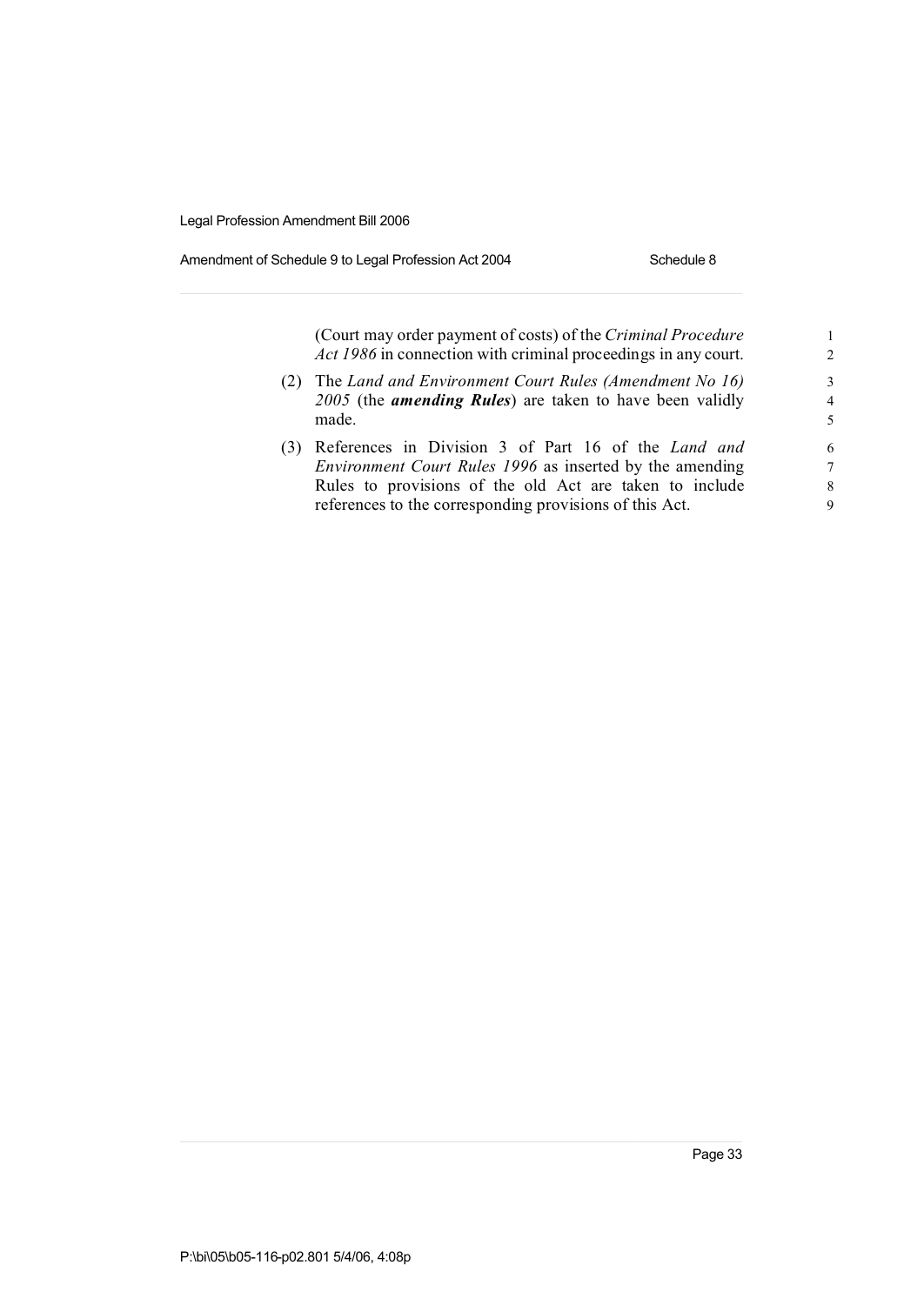| Schedule 9 | Amendment of other Acts |
|------------|-------------------------|
|------------|-------------------------|

|     | <b>Schedule 9 Amendment of other Acts</b>                                                                   | $\mathbf{1}$                  |
|-----|-------------------------------------------------------------------------------------------------------------|-------------------------------|
|     |                                                                                                             | (Section 4)<br>$\overline{2}$ |
| 9.1 | Aboriginal Land Rights Act 1983 No 42                                                                       | 3                             |
|     |                                                                                                             |                               |
|     | Section 179 Constitution of Pecuniary Interest Tribunal                                                     | 4                             |
|     | Omit "a barrister or solicitor" from section 179 (1).<br>Insert instead "an Australian legal practitioner". | 5<br>6                        |
| 9.2 | <b>Administrative Decisions Tribunal Act 1997 No 76</b>                                                     | $\tau$                        |
|     | <b>Schedule 5 Savings and transitional provisions</b>                                                       | 8                             |
|     | Omit clause 41 (2).                                                                                         | 9                             |
| 9.3 | Architects Act 2003 No 89                                                                                   | 10                            |
|     | Sections 45 (3) and 60 (2) (d)                                                                              | 11                            |
|     | Omit "a legal practitioner" wherever occurring.<br>Insert instead "an Australian legal practitioner".       | 12<br>13                      |
| 9.4 | Casino Control Act 1992 No 15                                                                               | 14                            |
|     |                                                                                                             |                               |
|     | Sections 23 (7), 59 (7), 135 (2) (b) and 143A (1) (b)                                                       | 15                            |
|     | Omit "a legal practitioner" wherever occurring.<br>Insert instead "an Australian lawyer".                   | 16<br>17                      |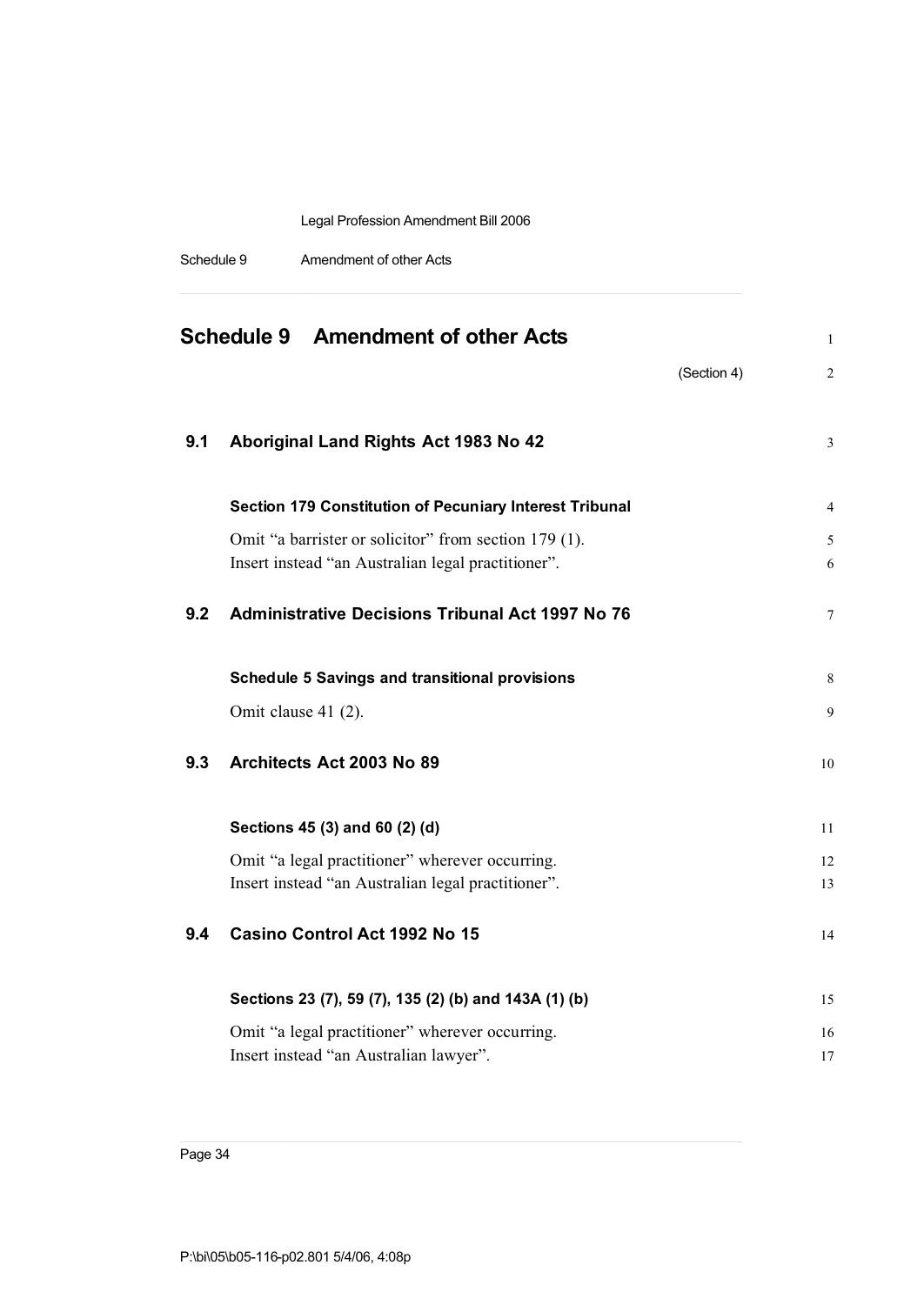Amendment of other Acts **Schedule 9** 

| 9.5   | <b>Chiropractors Act 2001 No 15</b>                                                         | $\mathbf{1}$        |
|-------|---------------------------------------------------------------------------------------------|---------------------|
| $[1]$ | Section 87 Membership of the Board                                                          | $\mathbf{2}$        |
|       | Omit "legal practitioner" from section 87 (2) (f).<br>Insert instead "Australian lawyer".   | 3<br>$\overline{4}$ |
| $[2]$ | Section 100 Chairperson and Deputy Chairpersons of the Tribunal                             | 5                   |
|       | Omit "a legal practitioner" from section 100 (1).<br>Insert instead "an Australian lawyer". | 6<br>7              |
| $[3]$ | <b>Section 100 (1)</b>                                                                      | 8                   |
|       | Omit "legal practitioners". Insert instead "Australian lawyers".                            | 9                   |
| 9.6   | <b>Health Services Act 1997 No 154</b>                                                      | 10                  |
|       | <b>Section 108 Constitution of Committee of Review</b>                                      | 11                  |
|       | Omit "a legal practitioner" from section 108 (2) (a).                                       | 12                  |
|       | Insert instead "an Australian lawyer".                                                      | 13                  |
| 9.7   | Judicial Officers Act 1986 No 100                                                           | 14                  |
|       | <b>Section 5 The Commission</b>                                                             | 15                  |
|       | Omit "a legal practitioner" from section $5(5)(a)$ .                                        | 16                  |
|       | Insert instead "an Australian legal practitioner".                                          | 17                  |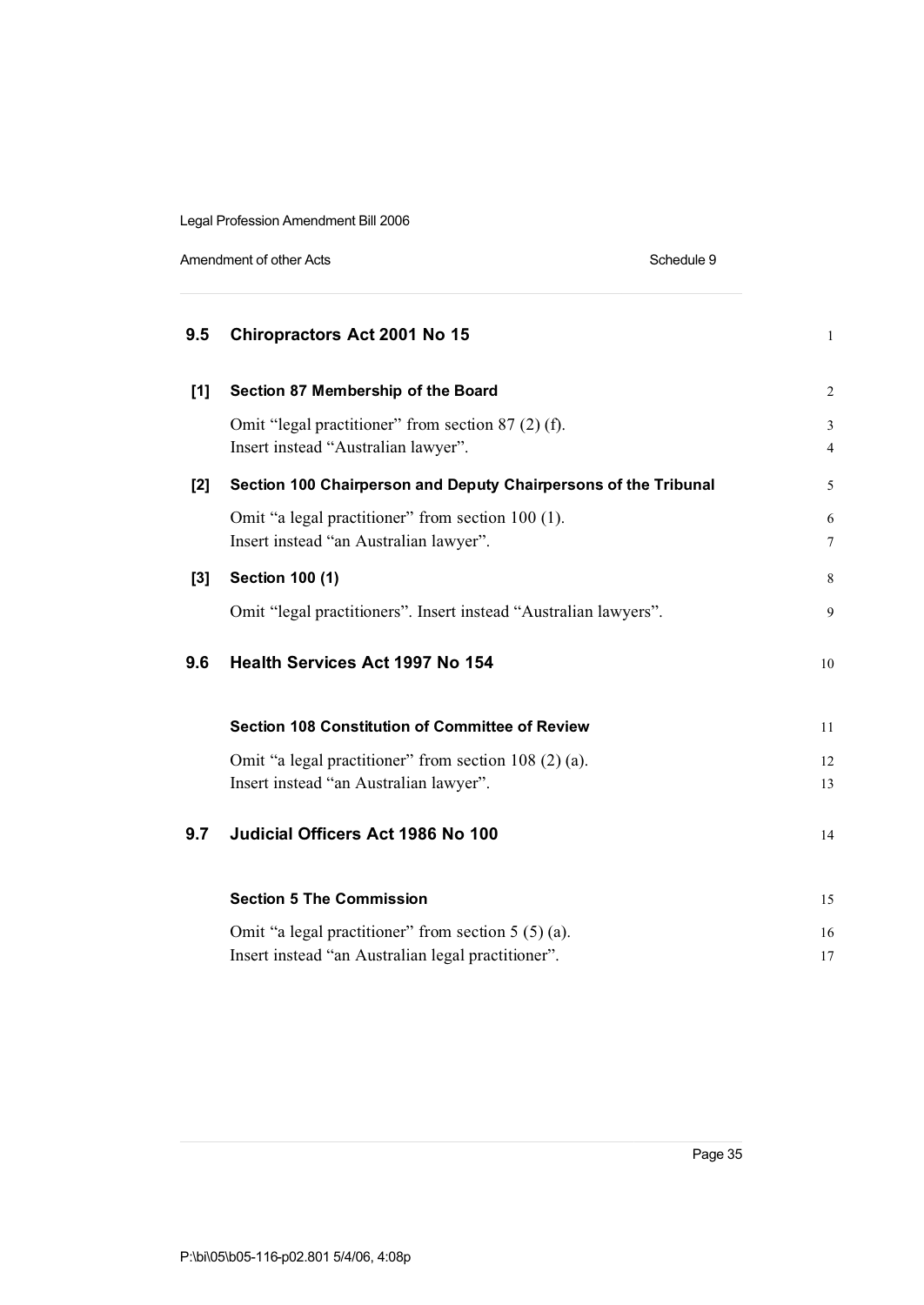| Schedule 9 | Amendment of other Acts |
|------------|-------------------------|
|------------|-------------------------|

| 9.8  | Law and Justice Foundation Act 2000 No 97                                                 | $\mathbf{1}$        |
|------|-------------------------------------------------------------------------------------------|---------------------|
|      | Schedule 1 Constitution and procedure of Board                                            | 2                   |
|      | Omit "a legal practitioner" wherever occurring in clause $2(2)(c)$ and (d)<br>and $(4)$ . | 3<br>$\overline{4}$ |
|      | Insert instead "an Australian legal practitioner".                                        | 5                   |
| 9.9  | Law Reform Commission Act 1967 No 39                                                      | 6                   |
|      | <b>Section 3 Constitution of the Commission</b>                                           | $\tau$              |
|      | Omit "a lawyer" from section 3 (3) (b).                                                   | 8                   |
|      | Insert instead "an Australian legal practitioner".                                        | 9                   |
| 9.10 | <b>Local Government Act 1993 No 30</b>                                                    | 10                  |
|      | Section 488 Constitution of Pecuniary Interest and Disciplinary<br><b>Tribunal</b>        | 11<br>12            |
|      | Omit "a barrister or solicitor" from section 488 (1).                                     | 13                  |
|      | Insert instead "an Australian lawyer".                                                    | 14                  |
| 9.11 | <b>Medical Practice Act 1992 No 94</b>                                                    | 15                  |
|      | <b>Section 130 Membership</b>                                                             | 16                  |
|      | Omit "a barrister or solicitor" from section 130 (2) (b).                                 | 17                  |
|      | Insert instead "an Australian legal practitioner".                                        | 18                  |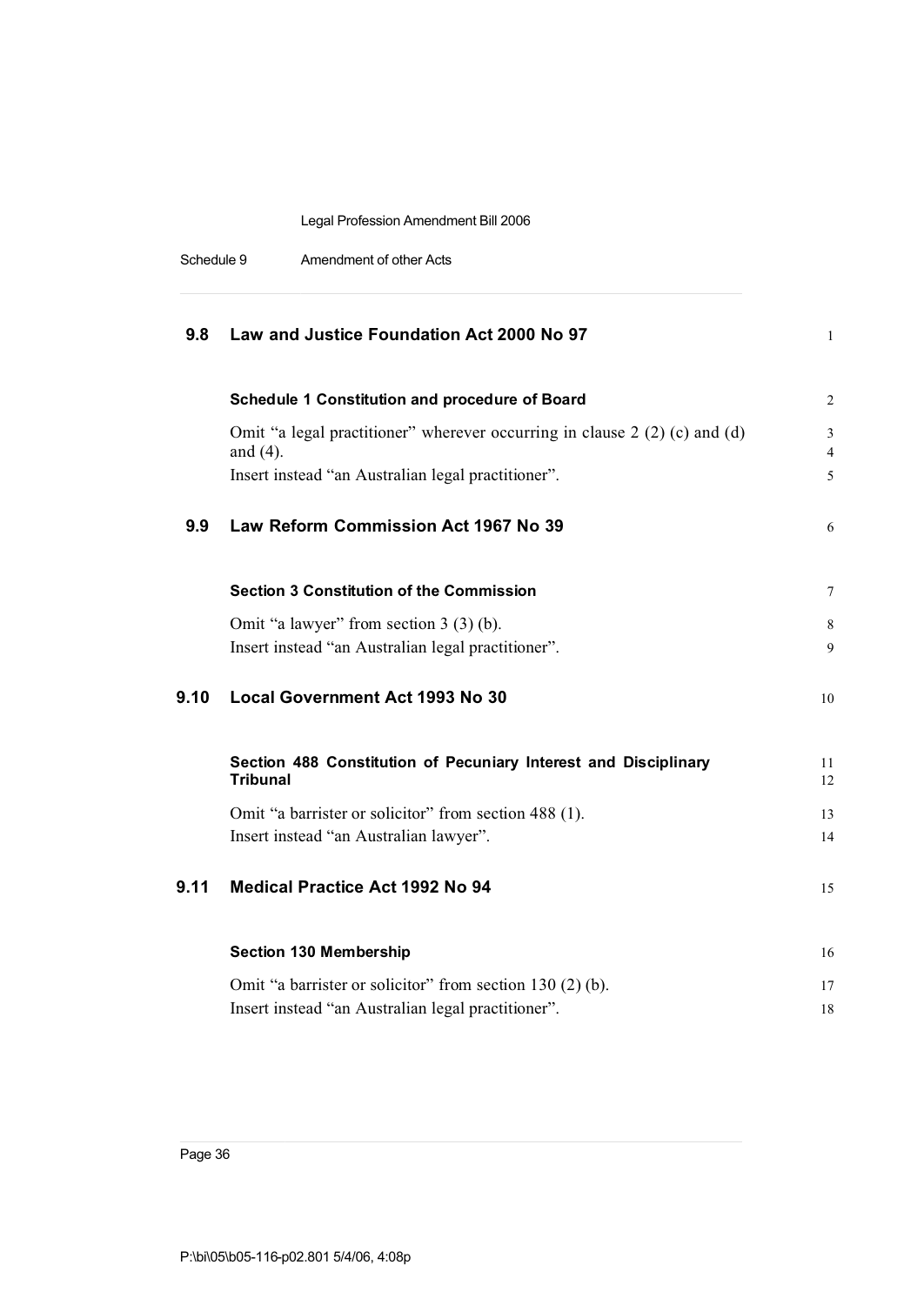Amendment of other Acts **Schedule 9** 

| 9.12  | Mental Health Act 1990 No 9                                                                                                         | $\mathbf{1}$   |
|-------|-------------------------------------------------------------------------------------------------------------------------------------|----------------|
| $[1]$ | Section 253 Additional provisions relating to members                                                                               | $\overline{c}$ |
|       | Omit "barristers and solicitors" from section 253 (1) (a).                                                                          | 3              |
|       | Insert instead "Australian legal practitioners".                                                                                    | $\overline{4}$ |
| [2]   | Section 264 Composition of the Tribunal generally                                                                                   | 5              |
|       | Omit "a barrister or solicitor" from 264 (a).                                                                                       | 6              |
|       | Insert instead "an Australian legal practitioner".                                                                                  | $\overline{7}$ |
| $[3]$ | Section 264 (c)                                                                                                                     | 8              |
|       | Omit "a barrister, solicitor". Insert instead "an Australian lawyer".                                                               | 9              |
| [4]   | Section 265 Composition of the Tribunal for dealing with forensic<br>patients                                                       | 10<br>11       |
|       | Omit "a psychiatrist or a barrister or solicitor" from section 265 (c).<br>Insert instead "an Australian lawyer or a psychiatrist". | 12<br>13       |
| [5]   | Section 270 Chairperson and votes of members                                                                                        | 14             |
|       | Omit "a barrister or solicitor, as the case may be," from section 270 (a).                                                          | 15             |
|       | Insert instead "an Australian legal practitioner".                                                                                  | 16             |
| [6]   | Schedule 4, clause 1 (2) (a) and Schedule 6, clause 1 (1)                                                                           | 17             |
|       | Omit "a legal practitioner" wherever occurring.                                                                                     | 18             |
|       | Insert instead "an Australian lawyer".                                                                                              | 19             |
| [7]   | Schedule 6 Provisions relating to members of the Tribunal                                                                           | 20             |
|       | Omit "a barrister or a solicitor" from clause 1 (2).                                                                                | 21             |
|       | Insert instead "an Australian legal practitioner".                                                                                  | 22             |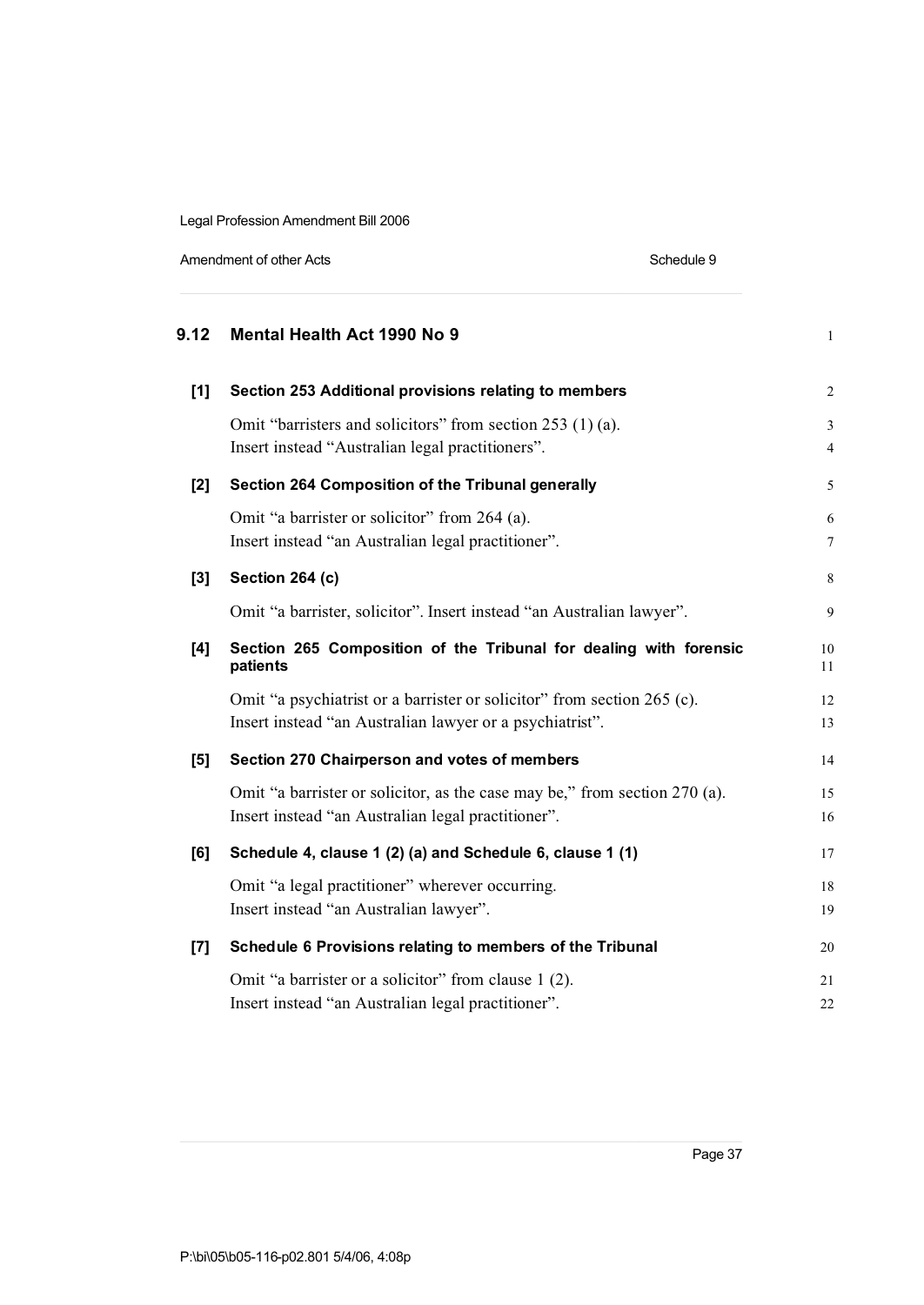| Amendment of Legal Profession Regulation 2005 |
|-----------------------------------------------|
|                                               |

|       |      | <b>Schedule 10 Amendment of Legal Profession</b><br><b>Regulation 2005</b>                                                                                                                                                                   | $\mathbf{1}$<br>2    |
|-------|------|----------------------------------------------------------------------------------------------------------------------------------------------------------------------------------------------------------------------------------------------|----------------------|
|       |      | (Section 5)                                                                                                                                                                                                                                  | 3                    |
| $[1]$ |      | <b>Clause 24 Restriction on advertising personal injury services</b>                                                                                                                                                                         | $\overline{4}$       |
|       |      | Omit "100 penalty units" from clause 24 (1).<br>Insert instead "200 penalty units".                                                                                                                                                          | 5<br>6               |
| $[2]$ |      | <b>Clause 34 Restrictions on personal injury advertisements</b>                                                                                                                                                                              | 7                    |
|       |      | Omit "100 penalty units" wherever occurring.<br>Insert instead "200 penalty units".                                                                                                                                                          | 8<br>9               |
| $[3]$ |      | <b>Clause 110A</b>                                                                                                                                                                                                                           | 10                   |
|       |      | Omit the clause. Insert instead:                                                                                                                                                                                                             | 11                   |
|       | 110A | Interest on unpaid legal costs—section 321 (4) (b) of the Act                                                                                                                                                                                | 12                   |
|       |      | (1) This clause is made for the purposes of section $321$ (4) (b) of<br>the Act and prescribes the rate of interest in excess of which a<br>law practice may not charge interest under section 321 of the<br>Act or under a costs agreement. | 13<br>14<br>15<br>16 |
|       |      | (2) The rate for the period commencing with 1 October 2005 and<br>ending immediately before the date of commencement of<br>subclause $(3)$ is 9%.                                                                                            | 17<br>18<br>19       |
|       |      | The rate for the period commencing with the date of<br>(3)<br>commencement of this subclause is the rate that is equal to the<br>Cash Rate Target as at the relevant date, increased by<br>2 percentage points.                              | 20<br>21<br>22<br>23 |